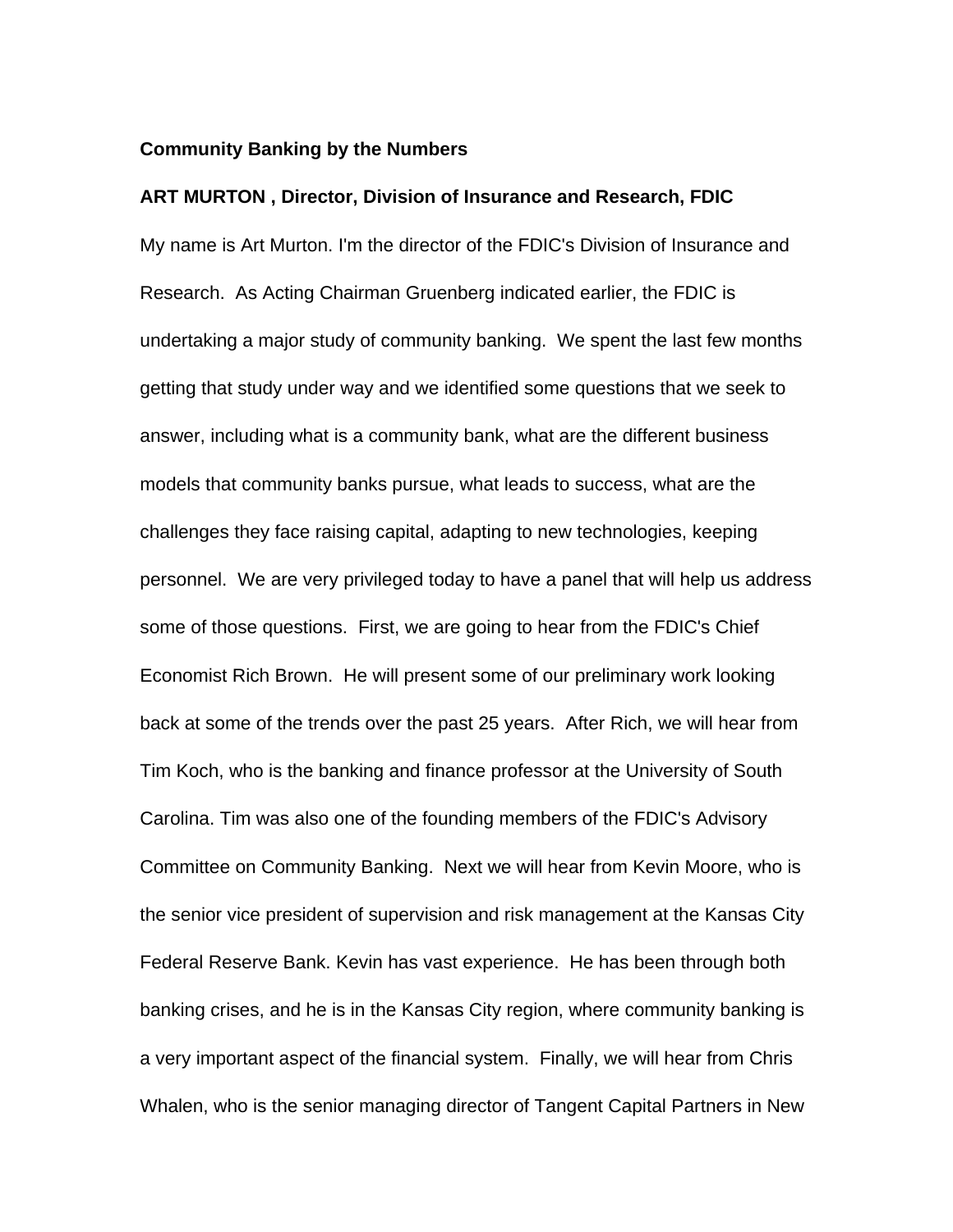York and a co-founder of the institutional risk analytics. We will look forward to hearing from Chris, who is a very astute observer of the financial industry. Before I turn it over to Rich, I just want to mention we are talking about 25 years of data that Rich will present, and that 25-year period stretches back to the mid-1980s, and that was a period that followed shortly after major deregulation of the banking and thrift industry. It was the onset of the first banking crisis and the S&L crisis. Then it takes you through what some call the "Golden Age of Banking," leading up to this most recent financial crisis, which we hope and expect is coming to an end. The reason we have that 25 years of data is that call reports have been around for a long time. The primary use is an examination tool. But in the mid-1980s, under the direct leadership of then Chairman Bill Seidman, the FDIC made a conscious decision to retain, organize, and publish the call report information to make it available to research analysts and the general public. We devoted a lot of resources to that over the years. I think you will see some of the benefits of that shortly. With that I will turn it over to Rich Brown.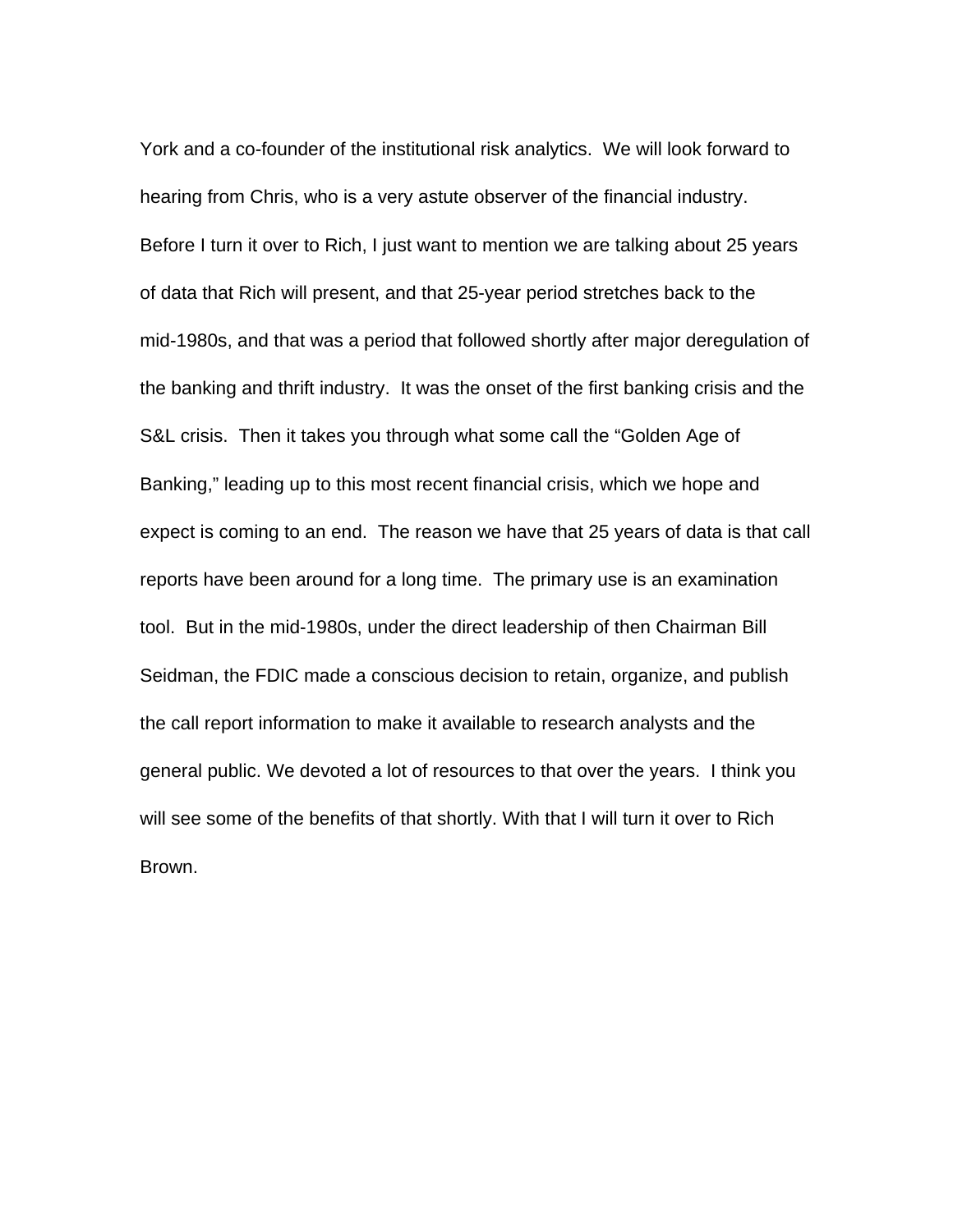#### **RICH BROWN, Chief Economist, FDIC**

Thank you, Art. Good morning, everyone. As Art said, we will look at 25 years of data and we will take you on a whirlwind tour of the quantitative history of banking in the United States over that period. I will say at the outset that this represents the collective work of a lot of people in the FDIC's Division of Insurance and Research. I'm happy to have a chance to present their work to you today. We will start out with a look at long-term consolidation in the industry. It went from over 18,000 individual charters in 1985 to just under 7,700 at the end of 2010. Now all of this net decline can be accounted for by a decline in the number of banks that started the period with assets of less than \$100 million. That's the dark blue band there. At first glance, this is the end of little banks. But we have to recognize a couple of facts. First, \$100 million is not what it used to be. Between 1985 and 2010, the consumer price index rose by 2.2 times in the size of the U.S. economy and the size of assets in the banking industry increased by about 3.4 times. We have to adjust our notion of size in looking over such a long period of time. When you look more deeply at some of the specific types of structural change that occurred during this period, you get some unexpected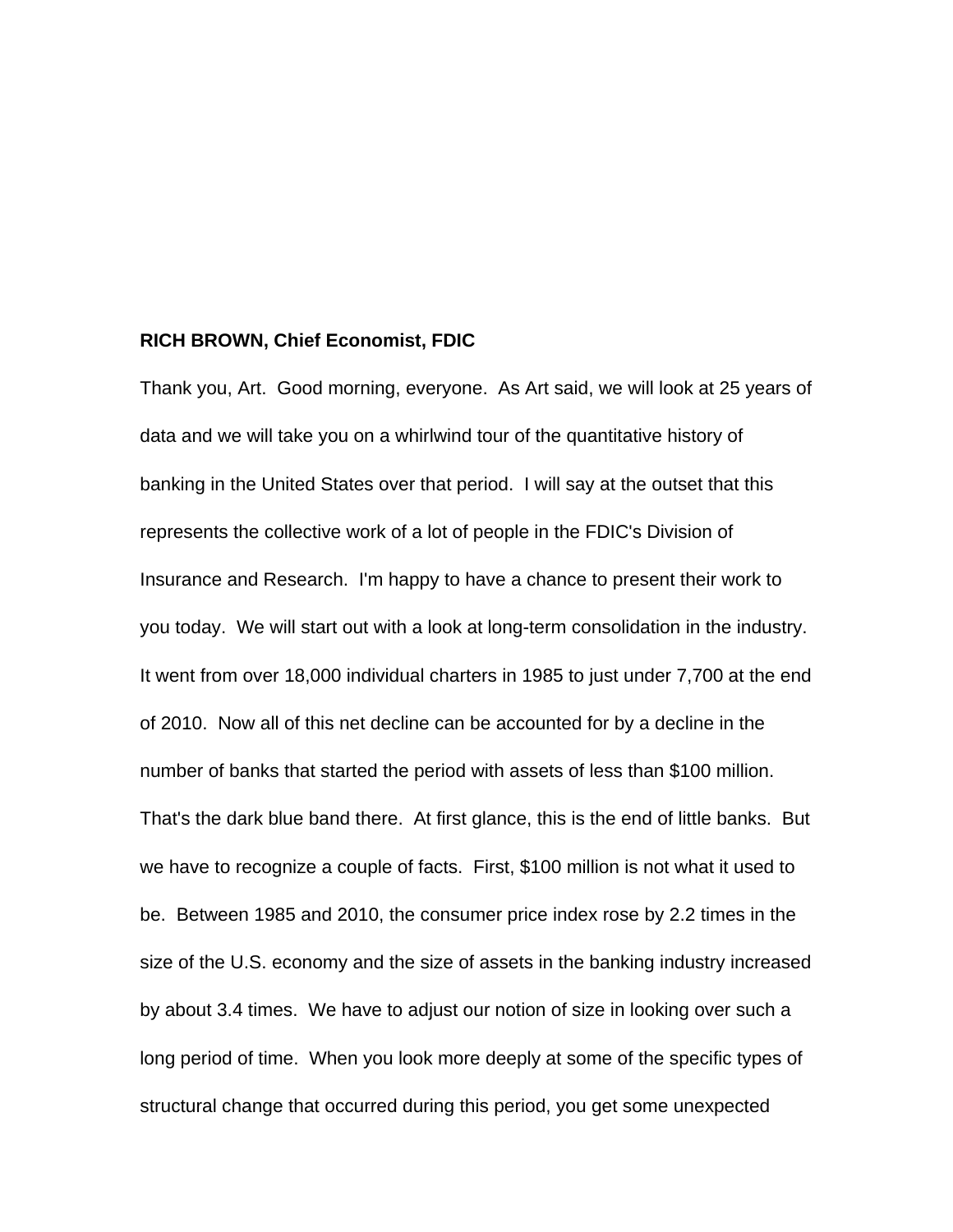results. We will look at those next. Over this 25-year period, we saw 14,600 charters disappear, almost 4,300 came into existence for a net decline of about 10,400. Of the charters that disappeared, 11 percent of them failed, 31 percent of them merged with different banking companies, and 24 percent of them consolidated within the same banking organization. Now first let's look at the survival rate according to the 1985 size group. Somewhat surprisingly, it was the smallest size groups, the banks under \$100 million, that was most likely to survive the entire period, followed by the largest size group. Now the smallest size group also has the lowest rate of failure of any of the other size groups, again followed by the largest banks. Now, institutions with 1985 assets between \$1 billion and \$10 billion had the highest failure rate, just over 20 percent. The rate of mergers between different banking organizations—that's the blue chart—was also lowest for the smallest size group by a small margin, while the rate of intracompany consolidation, the last chart, was comparable to every other size group except the very largest institutions. So I think the picture we get from these charts is very different from the picture we had on the last charts. How is it that the smallest group of institutions could survive more often and fail and merge less often than any other size group and still account for all of the net decline in the number of charters during that period? The answers, in a nutshell, are growth in new charters. Of all the institutions that started out with under \$100 million in assets, some 20 percent of them—almost 2,900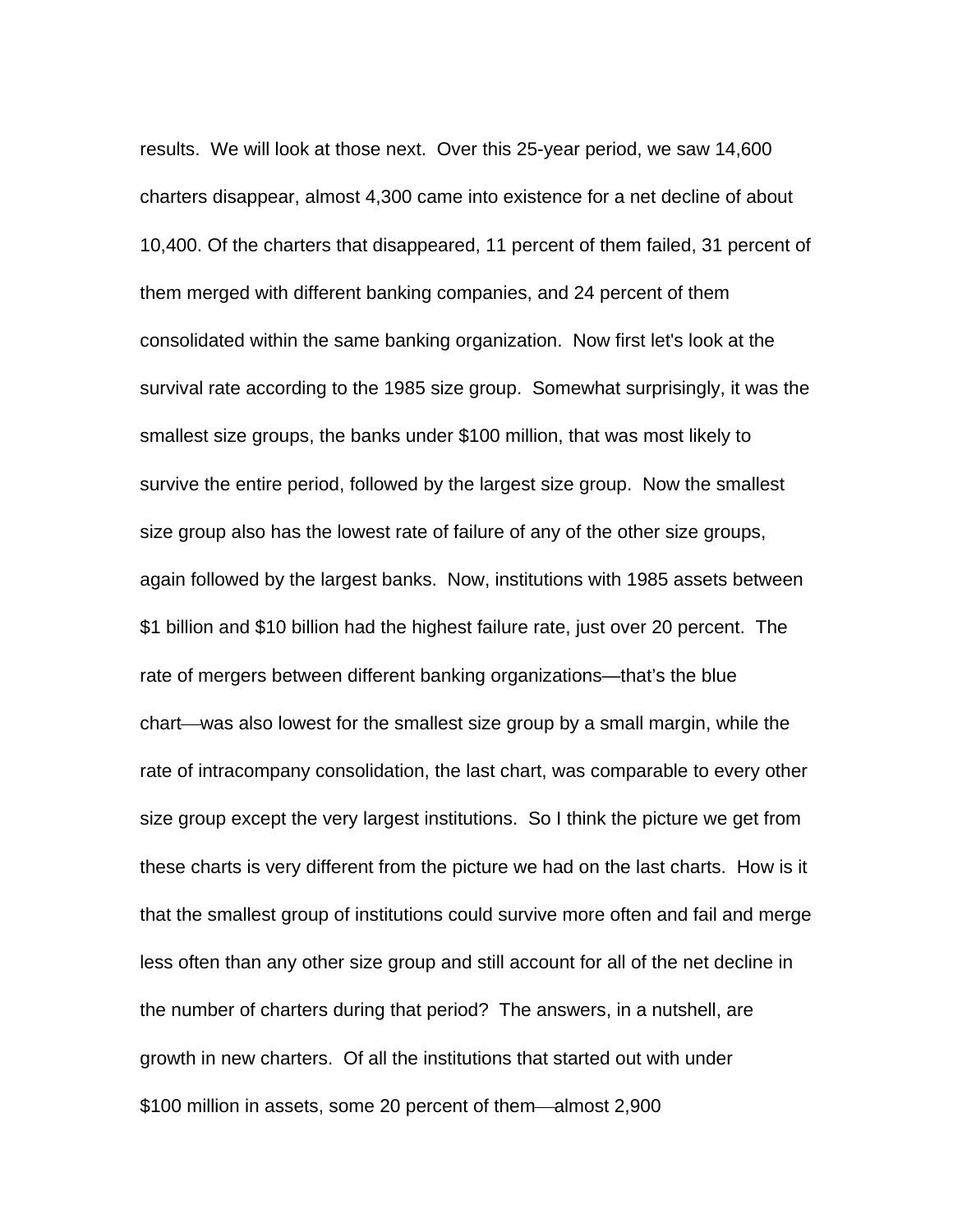institutions—survived the entire period and grew into one of the larger size groups. In fact, 12 of these charters ended up the period with assets of more than \$10 billion. And while more than 4,000 new charters came into the industry, they were typically very small when they came in. They also prospered and grew and help to replenish those smaller cohorts of the midsize and larger institutions that you see on the first chart. So the picture is a little more complicated than what we saw in the look at consolidation at the outset. Now we wanted our community bank research project to be based on a common definition of a community bank that we could use for all periods of time and all of our individual researchers could appeal to when doing their work. We wanted to get away from size as the sole determinant of what is and what is not a community bank. Now it's true that the academic literature typically relies on size. Usually it is a size cutoff of \$1 billion that is indexed backward over time. Why is this? First, size is a convenient cutoff because it's easy to implement; it's easy to understand. I think there is good reason to believe that size is highly correlated with the aspects that people generally associate with community banking. One of those attributes is a primary focus on lending and deposit gathering, and some reasonable combination of those activities. Another attribute is the relatively limited geographic scope of operations. Community bankers tell us that they have local ownership, they make decisions locally and it's based on their knowledge of the local market area. They also tell us there is a different way of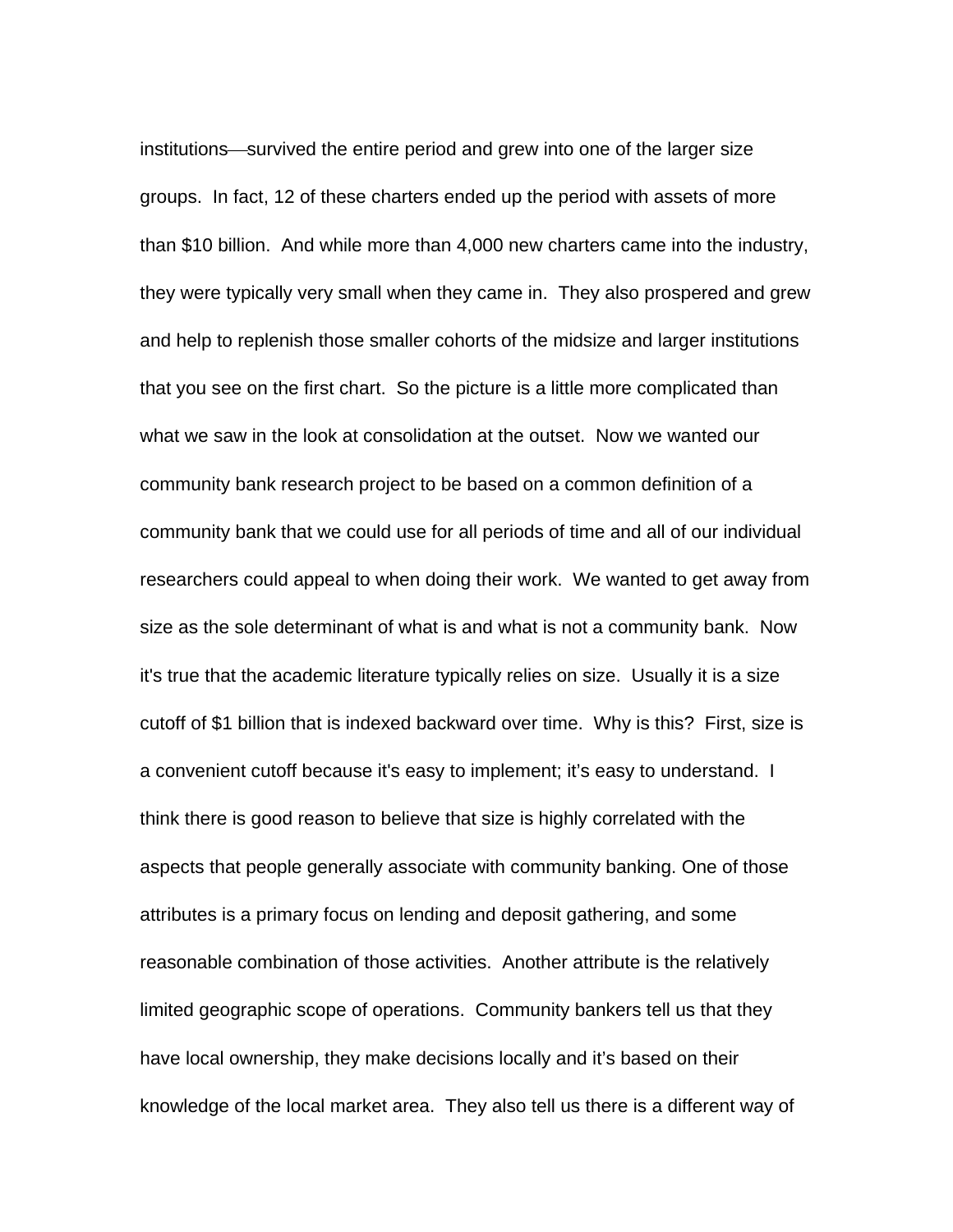doing business at community institutions. Some researchers, including Professor Koch on today's panel, have described these differences in terms of relationship lending instead of transactional lending. And we try to capture some of these attributes in our definition and make a definition that could be based on the quarterly financial data that we have and also can be applied objectively to every FDIC-insured institution over that time period. Now what I am going to describe to you is the research definition of a community bank. This is not a new designation for supervisory purposes. There are a number of size thresholds written into statute and regulation that serve their purpose very well. We are not looking to mess with that. We started making our designation at the level of the banking organization of fundamental decision-making unit. All of the charters under one holding company will be designated either as community bank or noncommunity bank. In a few minutes, we will go back to the charter level when doing some of the analysis after designating at the organizational level. First, we went straight in and excluded some institutions that simply did not fit the profile of community banks. You see those exclusions in the lower right panel on this chart. After that, we tried to be as inclusive as we could be given the institution's balance sheet and geographic structure. Any institution with assets less than \$1 billion at the end of 2010 was presumptively included as a community bank. That size cutoff was indexed backwards over time, so by 1995 it's \$250 million. We also included any bank over the size threshold if it met our tests for balance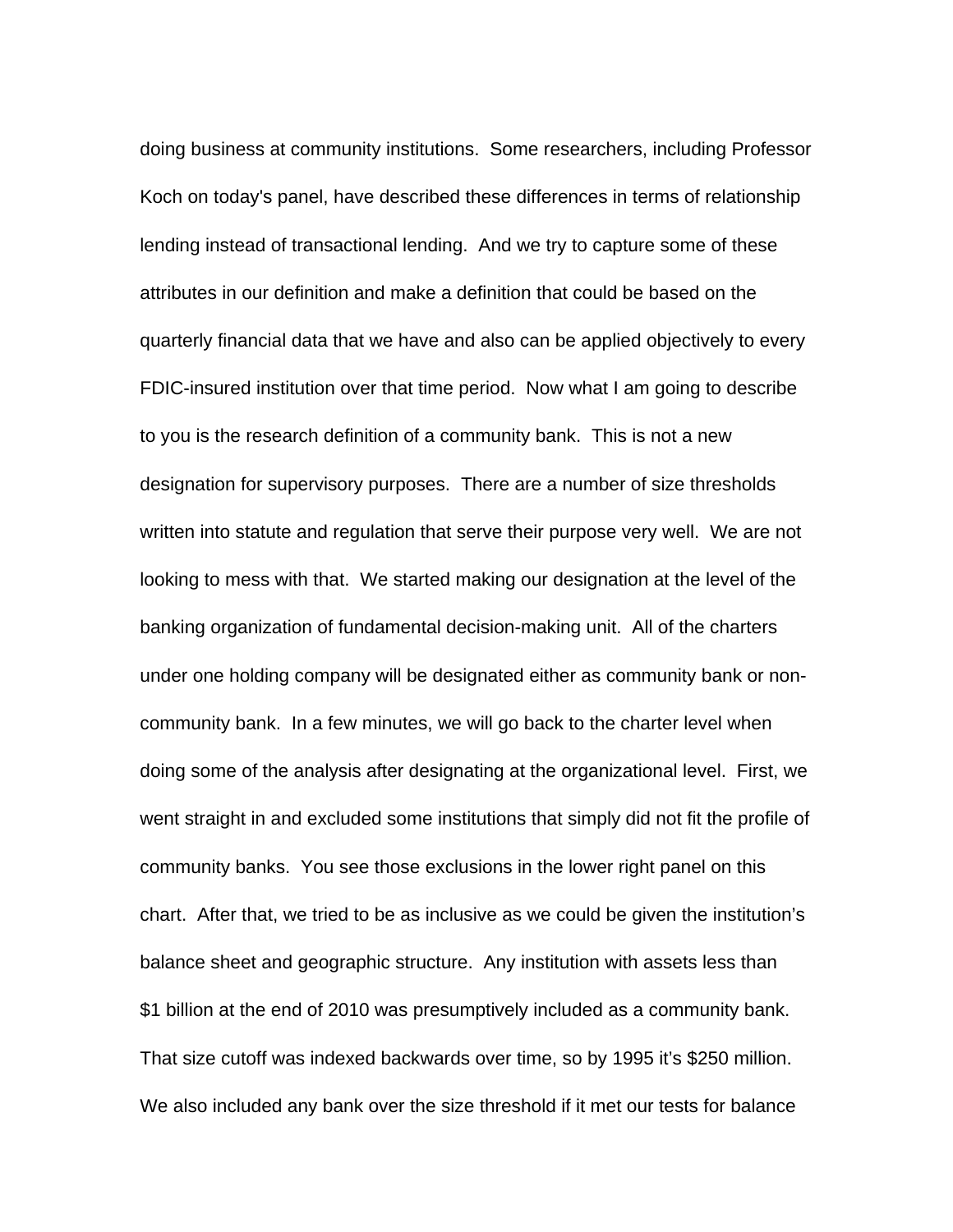sheet structure and geographic scope. There are minimum levels for loans to assets and core deposits to assets and ceilings for the number of banks number of total banking offices and the size of those banking offices and those limits are indexed backwards over time as well. Now these larger institutions must have offices in no more than three states and no more than two large metro areas, and those limits are not indexed. Now, let's look at how this worked out by year-end 2010. Applying our exclusions on the left-hand side of the diagram, we exclude 126 institutions right out of the box. Then on the right side of the diagram, we apply our conditions for balance sheet, geographic scope to all institutions over the \$1 billion threshold and we eliminate 264 of them. Finally, we presumptively include all institutions under that size threshold. This leaves us with 6,526 community banking organizations. They represent about 94 percent of all U.S. bank and thrift organizations. The net effect of our efforts to get away from this simple billion-dollar threshold can be seen in the 92 small institutions excluded in the lower left and the 330 large institutions we added back in the middle right of the diagram. As a percent of the total number of banking organizations, these are not huge changes. But, we were able to add back more than half of the eligible organizations with assets over \$1 billion, so I think that's pretty important. These institutions are performing community-banking functions that would have been left out of a simple size-based definition. This chart will show our designations going back to 1985. The small community banks under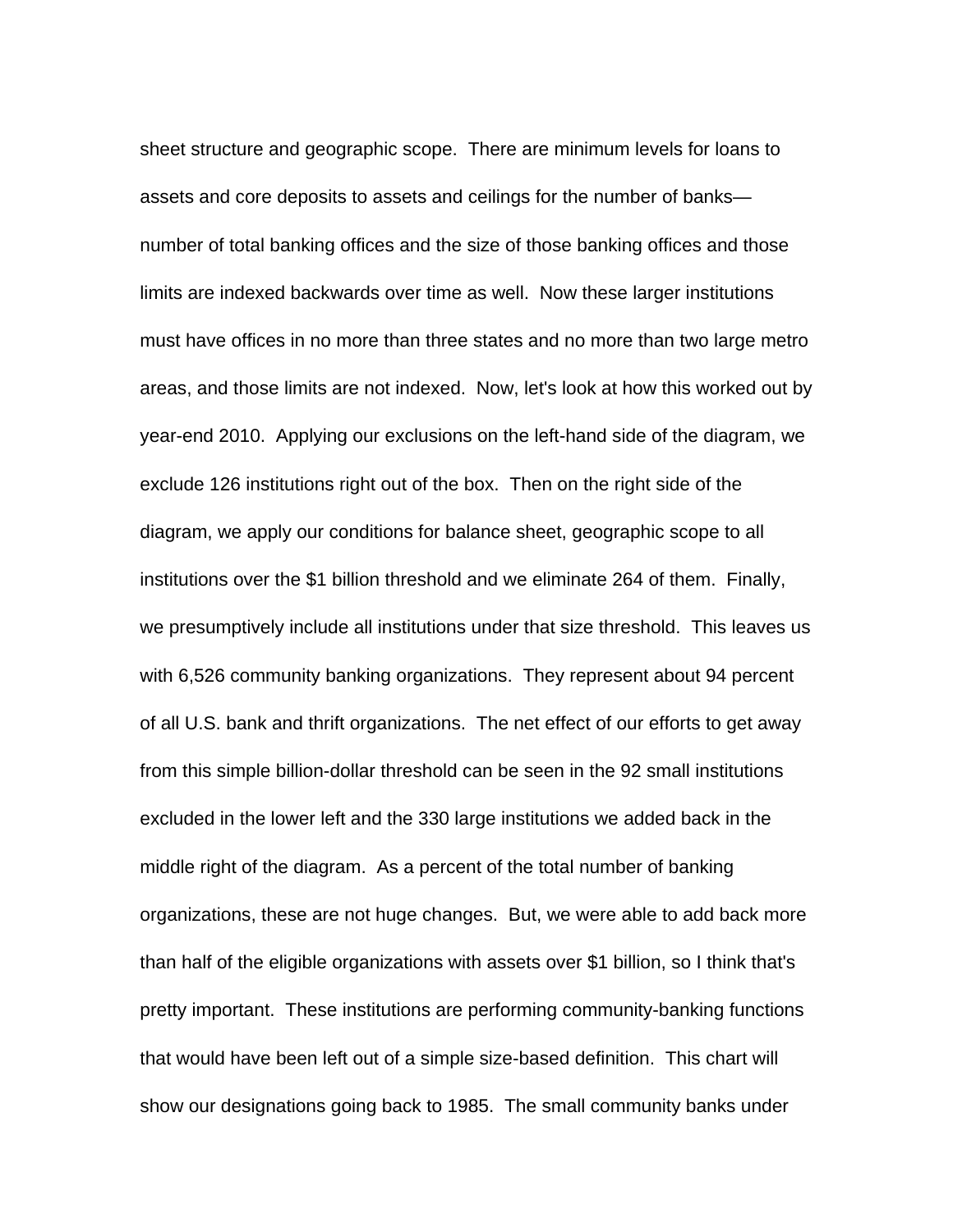the size threshold are dark blue. The large community banks above the size threshold are shaded blue, and the non-community banks are in red. Again, this is at the level of the organization. Out of about 15,000 banking organizations in 1985, about 97 percent of them are community banks. Out of 6,900 banking organizations at the end of 2010, just over 94 percent are community banking organizations. Now viewed this way, industry consolidation has been somewhat less pronounced than we saw in the chart a few minutes ago. The nearly 5,000 intracompany consolidations that took place over this period happened under the surface when you look at it from the level of the banking organization. Also, under our community bank definition, the consolidation that did happen is more proportional between those we designated as community banks and those that are non-community banks. Both groups saw a substantial decline in their numbers over this period. Let's take one more look at these designations and then switch and look at their total assets. Here you will get a very different picture. While community bank assets grew by one-third over this period, the non-community banks saw their assets grow by four and a half times. The story of consolidation at the top is well known to all of you. The share of industry assets held by the top ten banking organizations grew from 19 percent in 1985 to 55 percent by the end of 2010, and that's what you see going on here. So now we will try and draw you a basic snapshot of U.S. community banks, including how big they are, where they operate, what types of business lines do they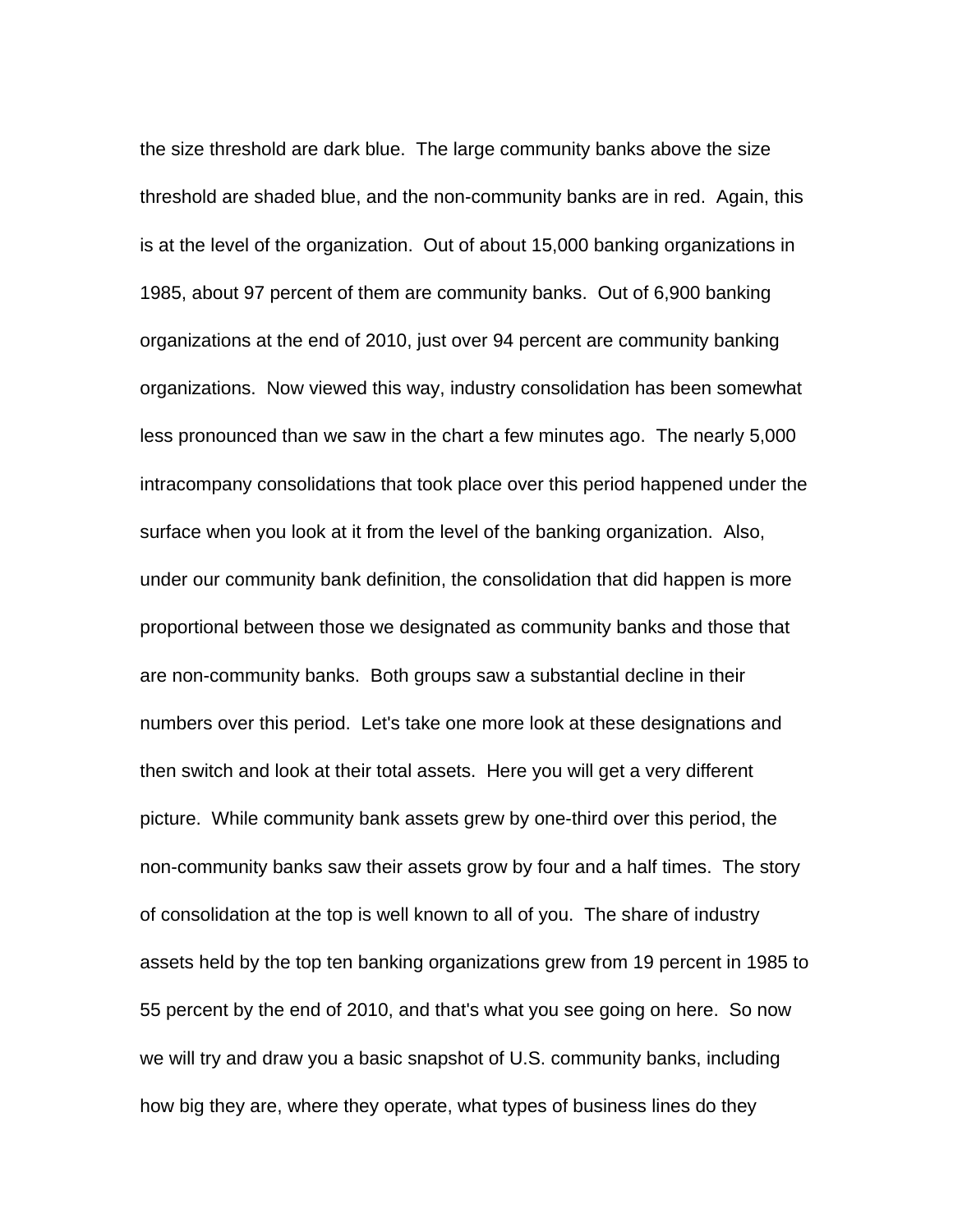specialize in. We will revisit some of the structural issues based on these new designations and not purely based on size. As we do so, again the community banking designations are made at the organizational level, but we will switch and do the analysis at the charter level. It's more convenient and clear for a variety of reasons. First, it comes as no surprise that the average size of non-community institutions has zoomed far ahead of the average size of community banks since 1985. Back at that time, the average community banking charter had \$93 million, compared with \$1.1 billion for the average non-community banking charter. By the time we get to 2010, the size of the average community banking charter has risen to \$227 million. The size of the non-community banking charter, on average, has ballooned to almost \$18 billion. Now again, due to the consolidation at the top end of the industry. If you look at medians, the differences and the divergence is less pronounced. In 1985, the difference in medians was about three times; and in 2010, the difference in medians between non-community banks and community banks was about nine times. We also looked at where these institutions tend to operate. Now it's no surprise that most bank headquarters and most bank branch offices for community banks and non-community banks are located in metro areas. That's where the people are and that's where the offices are going to be. But community banks are three times more likely than other banks to be headquartered in a rural area for a micropolitan area with populations between 10,000 and 50,000 people than are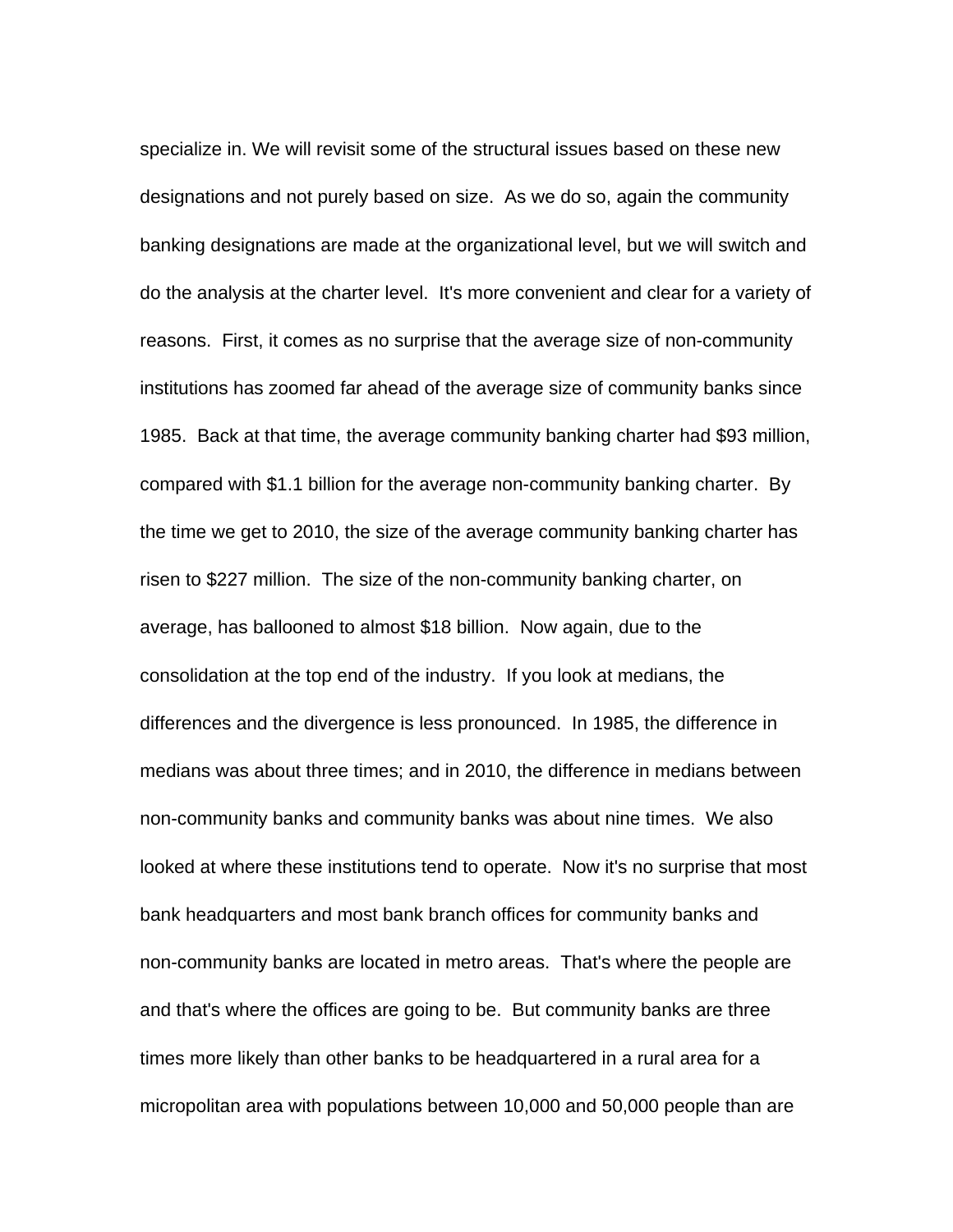non-community institutions. It's about the same split for banking offices as well. Now our analysts looked at total banking offices, community banks, and non-community banks at the state level. They calculated the total percent of these banking offices that belong to the community banks by state. What you see here, the seven light blue states have the highest percentage, more than 60 percent of their banking offices belong to community banks. Just behind are the dark green states of the lower Mississippi Valley and Appalachia, where community institutions make up between 50 percent and 60 percent of the total banking offices. There are 26 states with a community banking office between 25 percent and 50 percent of the total. The outliers on the low side are the seven states plus the District of Columbia, where community banking offices make up less than 25 percent of total banking offices. For a variety of reasons, these larger banks have captured a larger market share in some of these states at least in terms of the number of banking offices. Next, we move to balance sheet structure. It's no surprise that community institutions have higher percentages of loans to assets and core deposits to assets than non-community institutions. After all, we imposed these thresholds on the large institutions just a moment ago. Perhaps it's a little surprising that the non-community institutions still have an average loans-to-asset ratio greater than 50 percent. We do see that the disparity in core deposit funding is more pronounced—a bigger difference between the groups there. Non-community institutions tend to rely much more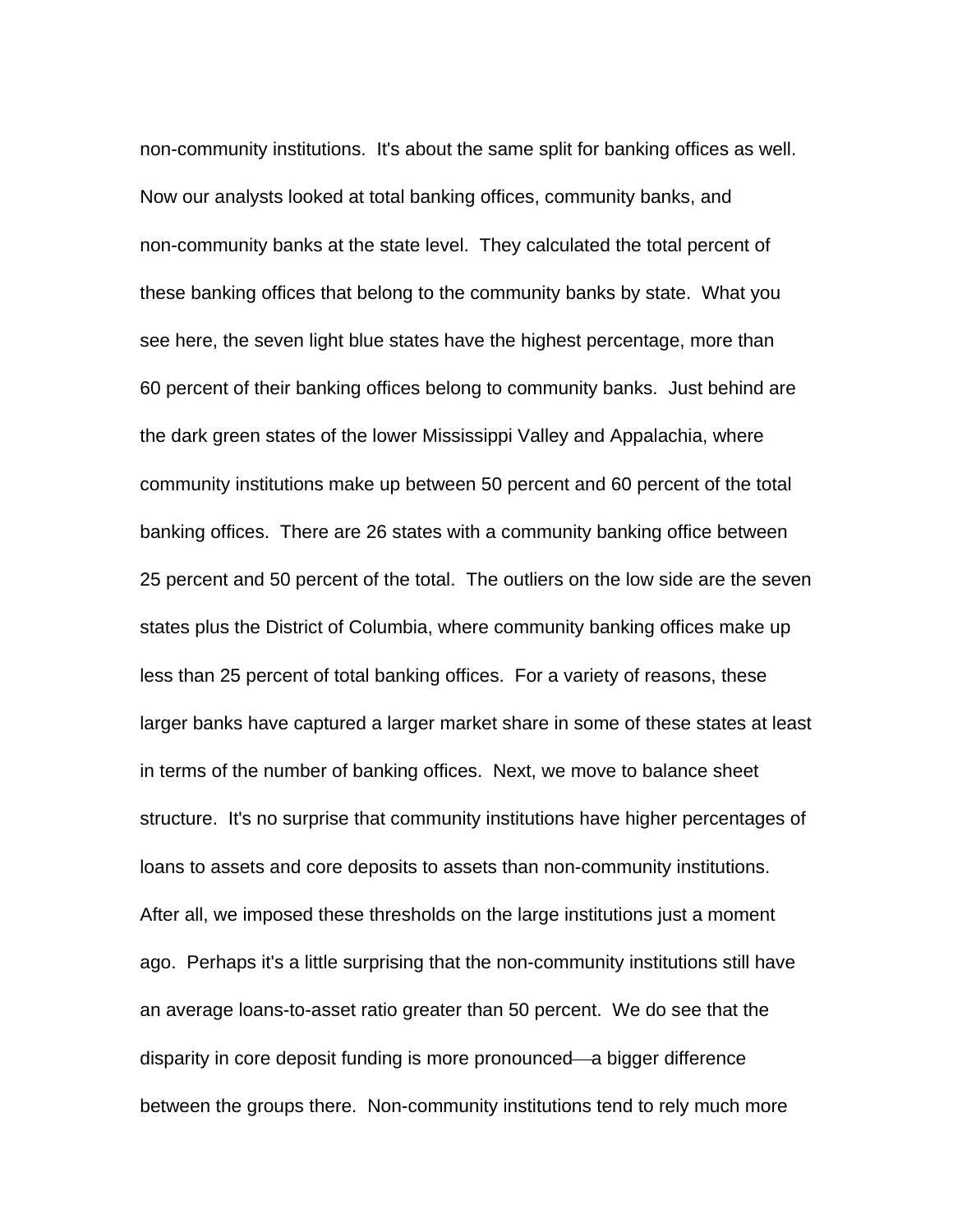heavily on non-core deposit funding and on non-deposit borrowings than do community institutions. We also see a persistent difference in average core capital ratios for community banks in dark blue compared with other institutions. The ratios for both groups increased during the 1990s with the introduction of the Basel 1 capital rules and prompt corrective action. We also saw a narrowing of the difference in capital ratios in 2009 and 2010, as some of the largest institutions received capital infusions, first from the TARP program and then from capital raises and retained earnings. The community bank capital ratio also improved in 2010 after declining in 2008 and 2009. Now one of the most important sources of structural change is bank failure, and this chart shows the annual rate of failure by group as a percent of the number of institutions in each group at the beginning of the year. Both community banks and other banks saw spikes in the rate of failure in the late 1980s and early 1990s and again during the recent crisis. Between these episodes, as Art mentioned, was a period of more of a decade where failure was very rare. Between 1996 and 2005, there were fewer than 50 failures of FDIC-insured institutions.

A couple of things to point out here. First, because community institutions at the charter level will always make up about 90 percent of all banks, most of the failures will be community institutions. So over this period, over 80 percent of failed institutions were community institutions, but the average rate of failure for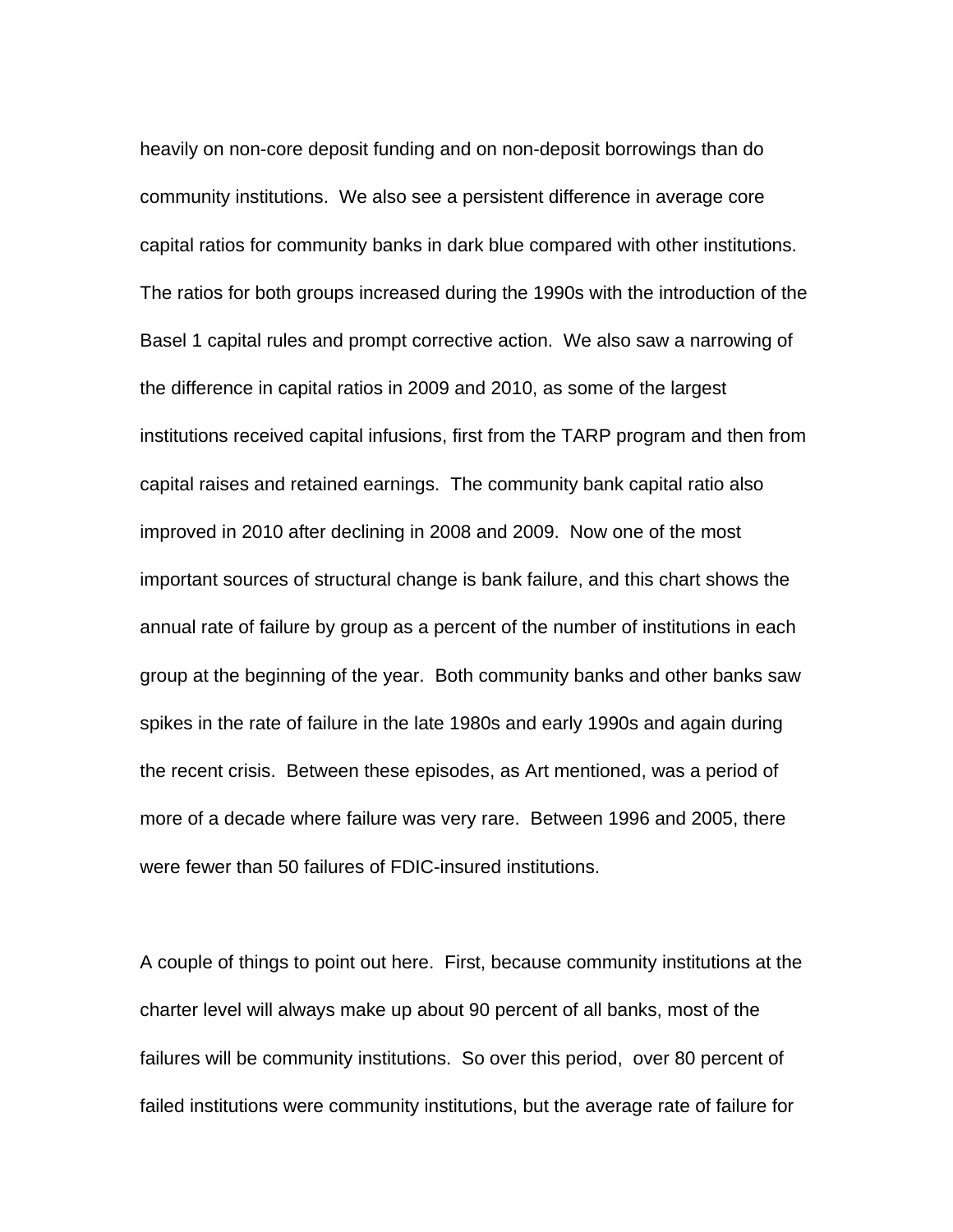these two groups of institutions was virtually statistically identical. Right around seven-tenths of 1 percent per year on average. In the most recent crisis, we see the failure rates spiked first for non-community institutions and the rate fell sharply in 2010 and 2011. The failure rate for community banks started rising later in 2008 and peaked later in 2009, and it only started falling last year. Here we will revisit some of the other concepts of structural change that we introduced near the beginning of the talk. This time again we are not focused on size, but we are focused on the new community bank definition. Thirty-six percent of community bank charters that began the period in 1985 managed to survive all the way until 2010, although 2 percent of them no longer met the community bank definition at the end of that period. By contrast, only 6 percent of non-community institutions survived the entire period, for an attrition rate of 94 percent. So what happened to all the banks that exited the industry during this period? For community banks, 12 percent of them failed, 32 percent merged with other companies and 18 percent of them consolidated within their own company. For the other banks, the non-community banks, 8 percent failed, 22 percent merged with other companies and 60 percent consolidated within their own organization. This shows how important the relaxation of branching restrictions was to large organizations during this period, particularly during the 1990s. Another thing we did was look at lending specialties identifying institutions with a single specialty mortgage lending, consumer lending,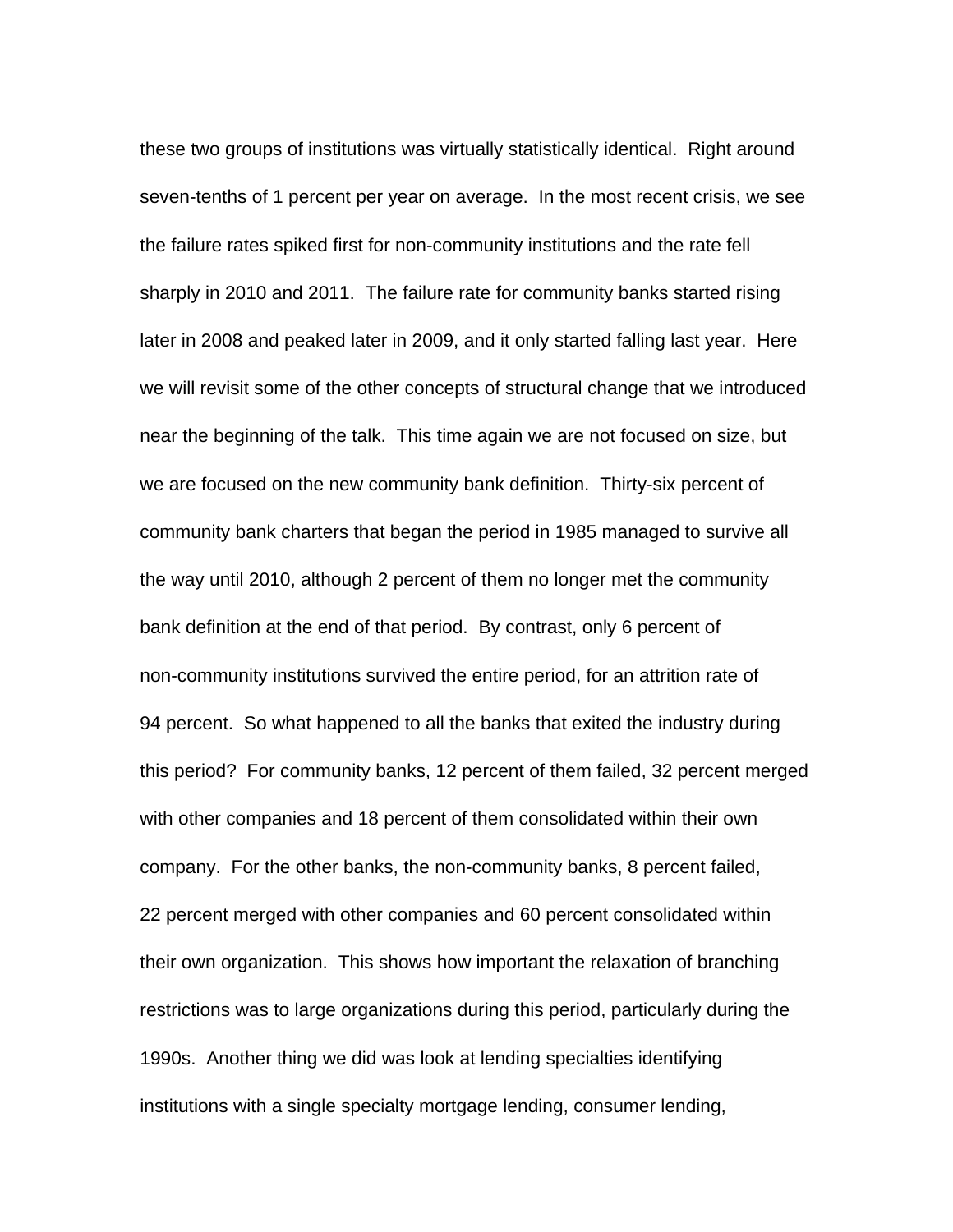commercial real estate, commercial and industrial (or C&I) lending, and agricultural lending. About 55 percent of community banks met the definition for a single specialty in one of these areas, according to our definition. The remainder were multi- or had no particular specialty. As you can see, the mortgage lenders and ag lenders made a substantial share of community banks throughout the process, although mortgage specialist tailed off a little bit in the years leading up to the crisis. By our definition, the C&I specialists have declined from 10 percent at the beginning of the period to just over 2 percent by the end. Consumer specialists also declined from about 9 percent to just one-half of 1 percent by the end of this period. The big increase, as you can see, is the red line, commercial real estate—real estate specialist. They rose as high as 30 percent of the population of community banks in 2007 before falling back to 26 percent by the end. A major question arises with this definition of commercial real estate for this specialty group. That relates to the portion of commercial real estate loans that are secured by owner-occupied properties. There is reason to believe that at least some of these loans are essentially commercial loans where owner-occupied real estate has been secured as collateral. If so, the implications would be significant. If you simply assume that all of these owneroccupied CRE loans were in fact commercial and industrial loans and made that switch in this data, you would move 19 percent of community banks—that's 1,800 institutions—from the commercial real estate category to the C&I category. This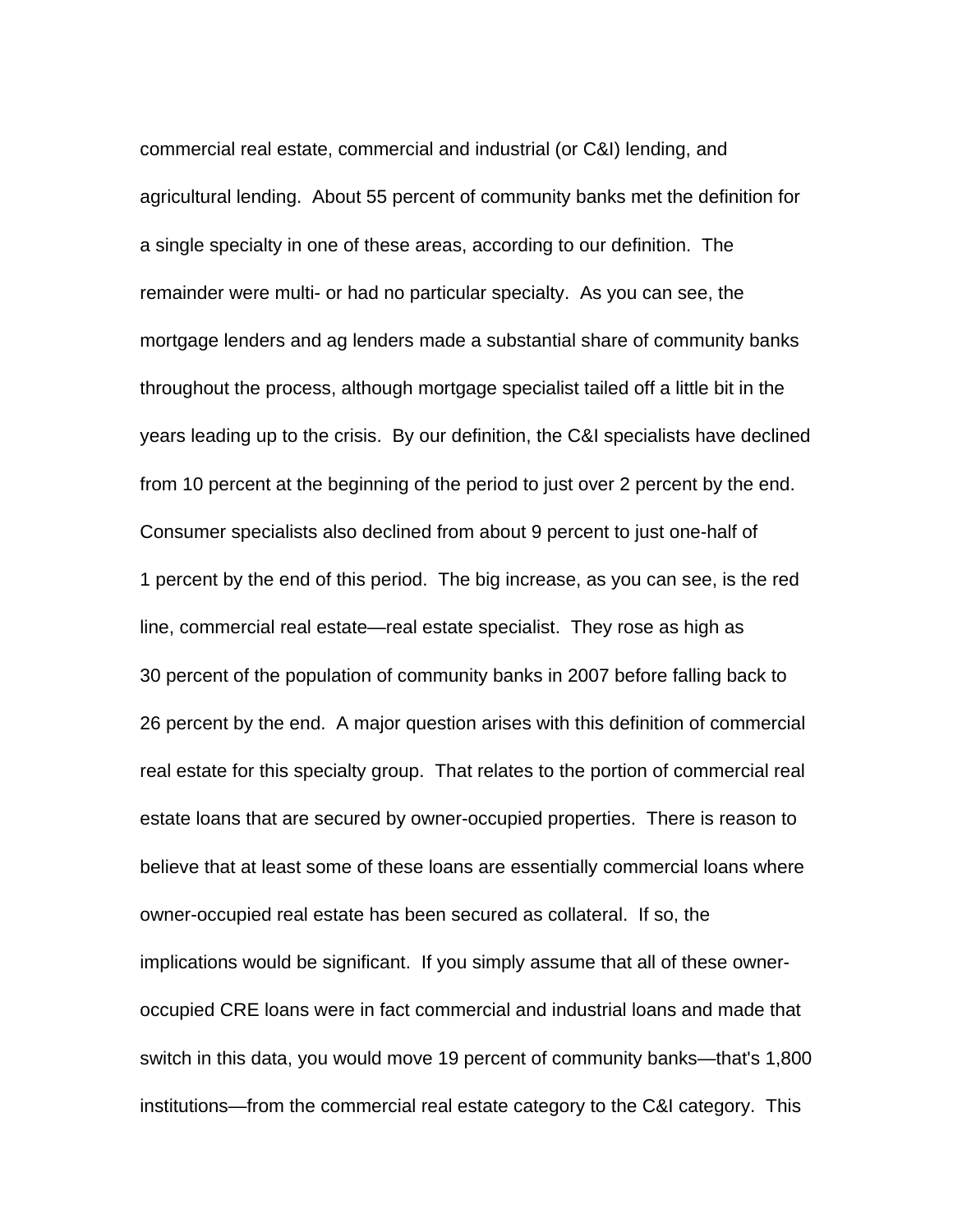would bring C&I specialists up to about 21 percent of community banks, on a par with mortgage specialists as the largest single category. The truth is probably somewhere in the middle, but this is an issue we need to explore more fully as we go through our study. We hope to hear more about it from you today. We looked at differences in the prevalence of the single-specialty groups between community banks and non-community banks. This chart shows their shares at year-end 2010. There are two surprising results here. The first is that commercial real estate and C&I specialists were even more prevalent among non-community institutions as among community banks. The second result is that specialists in mortgage lending turn out to be more prevalent among community banks. Paradoxically, I think this result may be driven somewhat by the extreme concentration in mortgage originations, where just five institutions make up 60 percent of all mortgage originations. That's not very many to feed the 9 percent in the red here. We looked at the relative profitability of the same community bank specialty groups. This chart compares their annual pretax return on assets averaged over five-year periods trying to reduce some of the noise in the data here. Now for the specialist groups, the mortgage lenders, the consumer lenders, C&I lenders and the ag lenders, they are grouped fairly closely together. They generally average an ROA between 100 and 150 basis points in the middle years of this period, the quiet period. They fell below 100 basis points in the late 1980s, and they've also seen their performance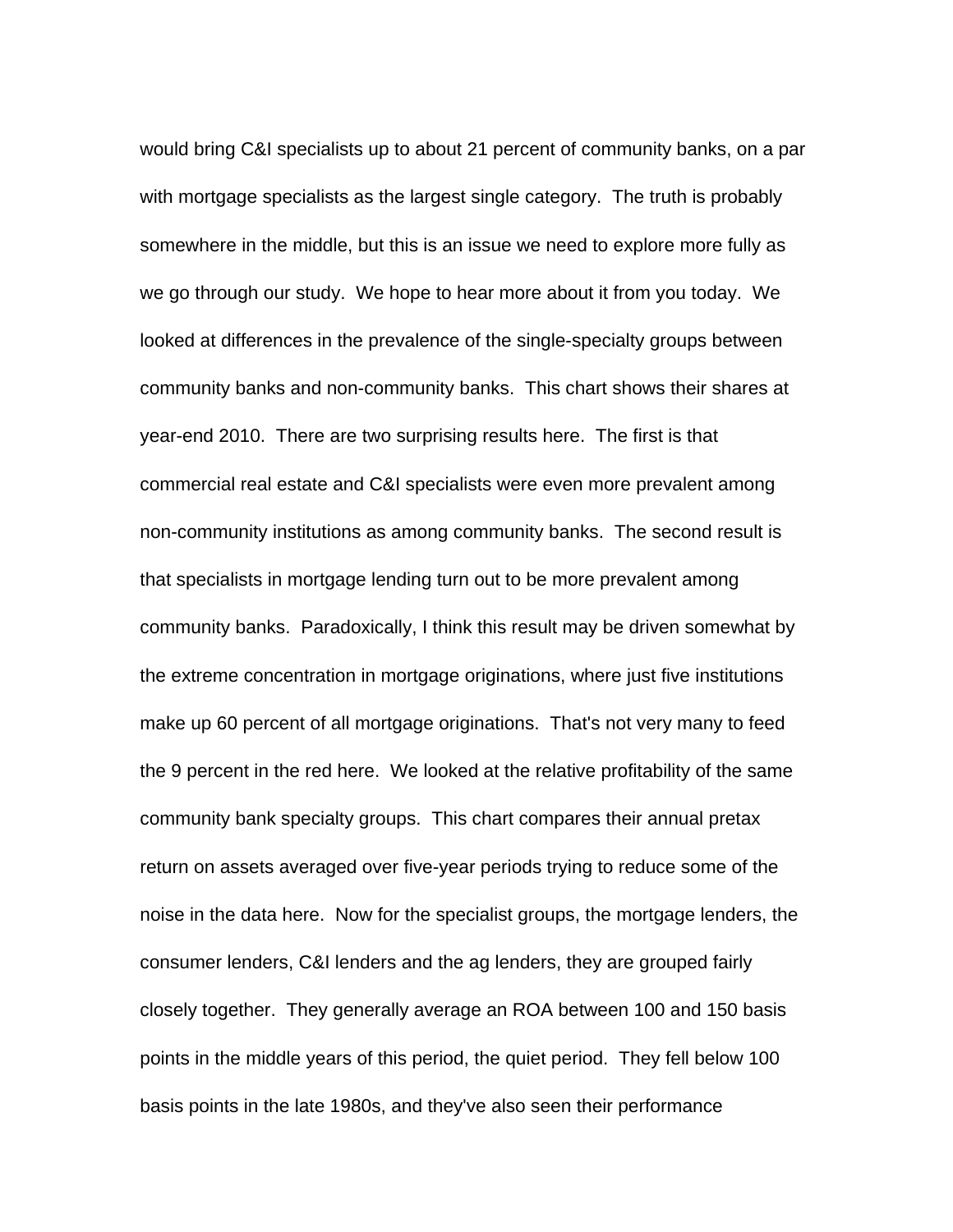deteriorate in the last five years of the analysis. Within this group, the ag specialist consistently had the highest average ROA while mortgage lenders were more at the lower end of the spectrum. But what really stands out is the red line, commercial real estate specialists. They way underperformed the industry in the late 1980s and early 1990s and again in the last five-year period. In between, they just barely outperformed the rest of the community banks. Here we will go a little further into structural change among the specialty groups, and this is for all institutions. Looking at their share of total bank failures during each of the five-year intervals. The first chart, mortgage specialists, they accounted for more than 400 failures between 1986 and 1995. A period when over 2,000 banks and thrifts failed in all. Eight mortgage specialists failed between 1996 and 2005, but that was enough to represent still almost 20 percent of all failures during the quiet period. As total FDIC-insured failures rose after 2006, they included 24 mortgage specialists, but that was only 7 percent of the total. Let's bring in the AG specialist and the C&I specialists. We see that they contributed double-digit failure totals only in the early years, before 1995. C&I failures were particularly prevalent in the late 1980s. Finally, the CRE specialists, they also contributed a significant numbers of failures in the late 1980s and early 1990s. But what really stands out is the number and share of commercial real estate specialists that failed in the last five-year period. They made up fully two-thirds of bank failures during the most recent five-year period. Clearly this is a portfolio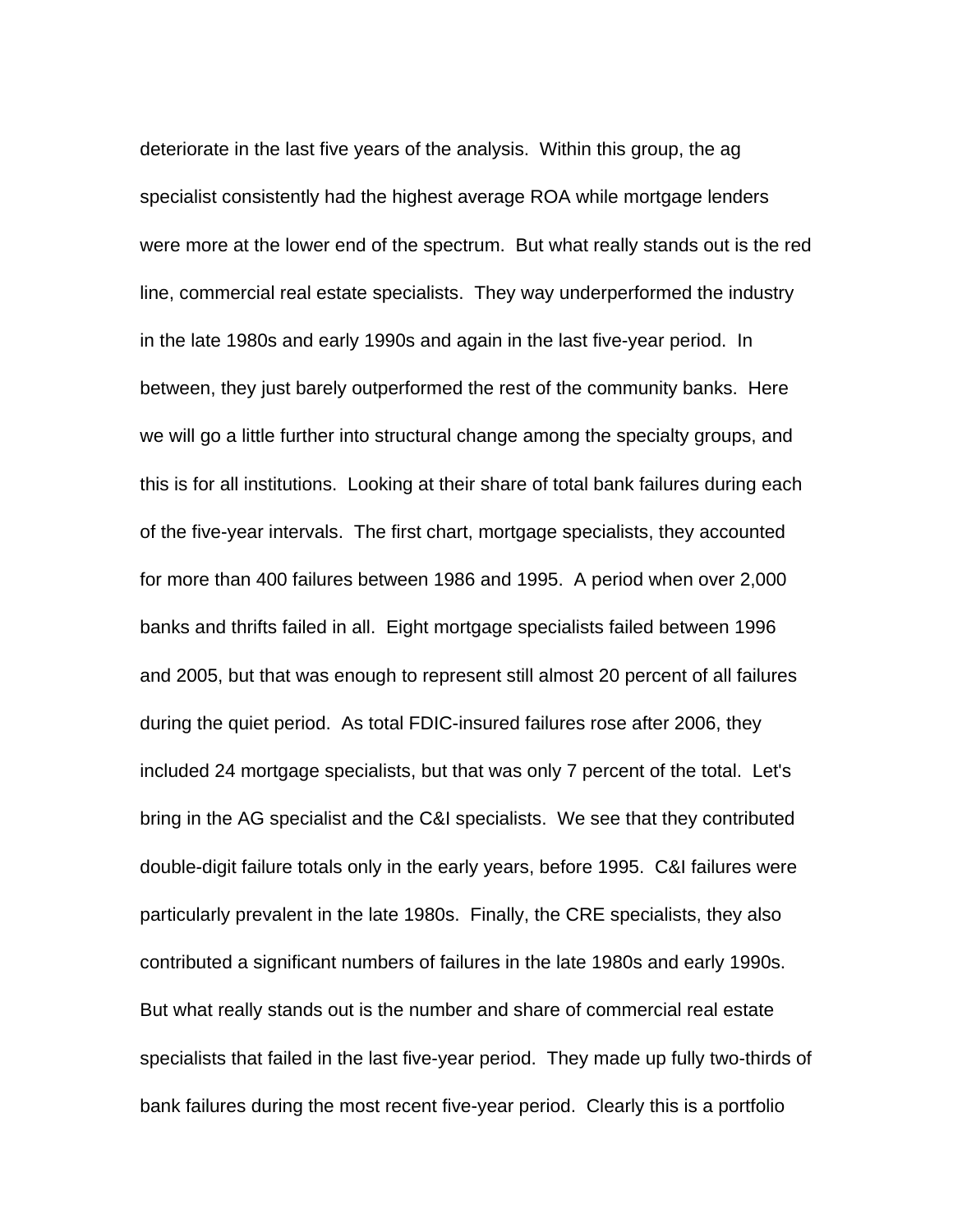concentration that was particularly vulnerable to the historic disruption we saw in the U.S. real estate markets during that period of time.

 We will finish up with some performance comparisons between community banks and all other banks, with a breakdown of the income statement to try to help identify areas of relative earning strength and weakness between the two groups. At a high level, we see that average pretax ROA was not so different for these groups before 1992. After that, the non-community institutions consistently outperformed community banks, by this measure any way, with an annual pretax ROA that averaged 35 basis points higher between 1993 and 2006. Earnings fell sharply for both groups during the recent crisis, but by 2010 we saw that non-community institutions once again with an ROA advantage of 68 basis points. Now to better understand these trends, we have broken down bank net income into four main components. Net interest income, provisions for loan losses, noninterest income, and noninterest expense. These are all expressed on the same scale as a percent of average assets. In terms of net interest income, community banks appear to have had the advantage, at least after 1992. Between 1993 and 2006, their net interest income averaged almost 50 basis points higher than that of the other banks. Community banks also had a small but consistent advantage in terms of provision expenses. They had lower loan losses on average every year. It's when you get to the noninterest income that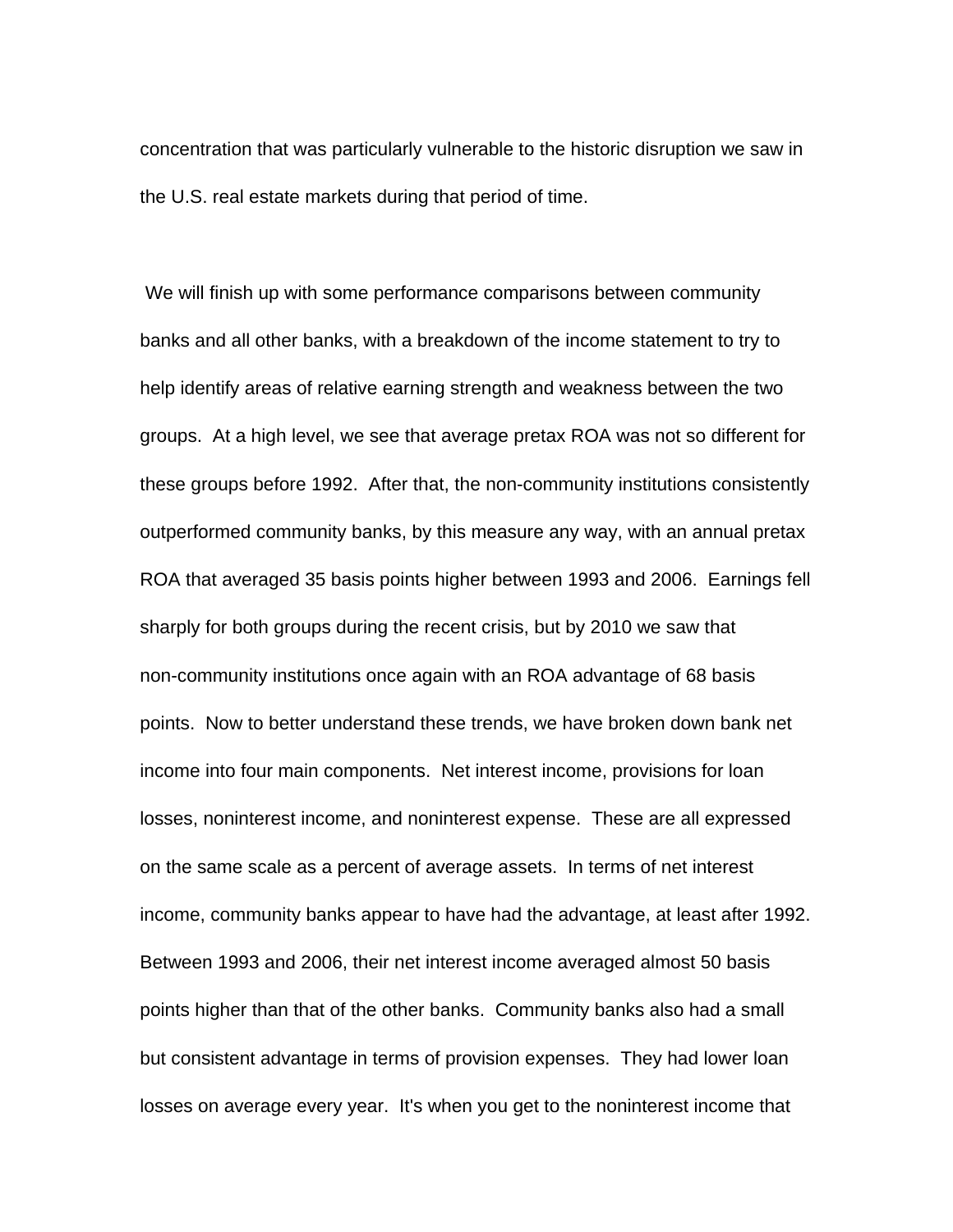you see a large and consistent advantage for non-community institutions averaging almost 140 basis points a year since 1993—it is huge compared with the other charts. Finally, in terms of noninterest expense expressed to average assets, the ratio for community banks has held steady. Over time it's just under 3 percent of assets. But what was an advantage for community banks that averaged 55 basis points per year during the 1990s has dwindled to actually be a slight disadvantage over the last five years as the large bank expenses have declined as a percent of assets. Now another earnings metric that is frequently cited to measure relative competitiveness is the efficiency ratio, the ratio of non-interest expense to net operating revenue. Being an economist, I've always thought this should be called the inefficiency ratio because higher numbers are worse from the standpoint of earnings. Both groups saw their efficiency ratios improve—that is, declined—in the 1990s. But community banks began to see their ratio deteriorate after 2000, particularly in the latter half of the decade as you see in the blue line. Other banks saw theirs remain steady or even improve a little. This has led to the emergence of what some call an efficiency gap between community institutions and other institutions that has grown to 15 full percentage points by the end of 2010. This is clearly an area for additional research. We need to look more closely at the expense side, the numerator of the ratio, as well as the income side, which makes up the denominator. Both income side and expense side factors have contributed to the emergence of this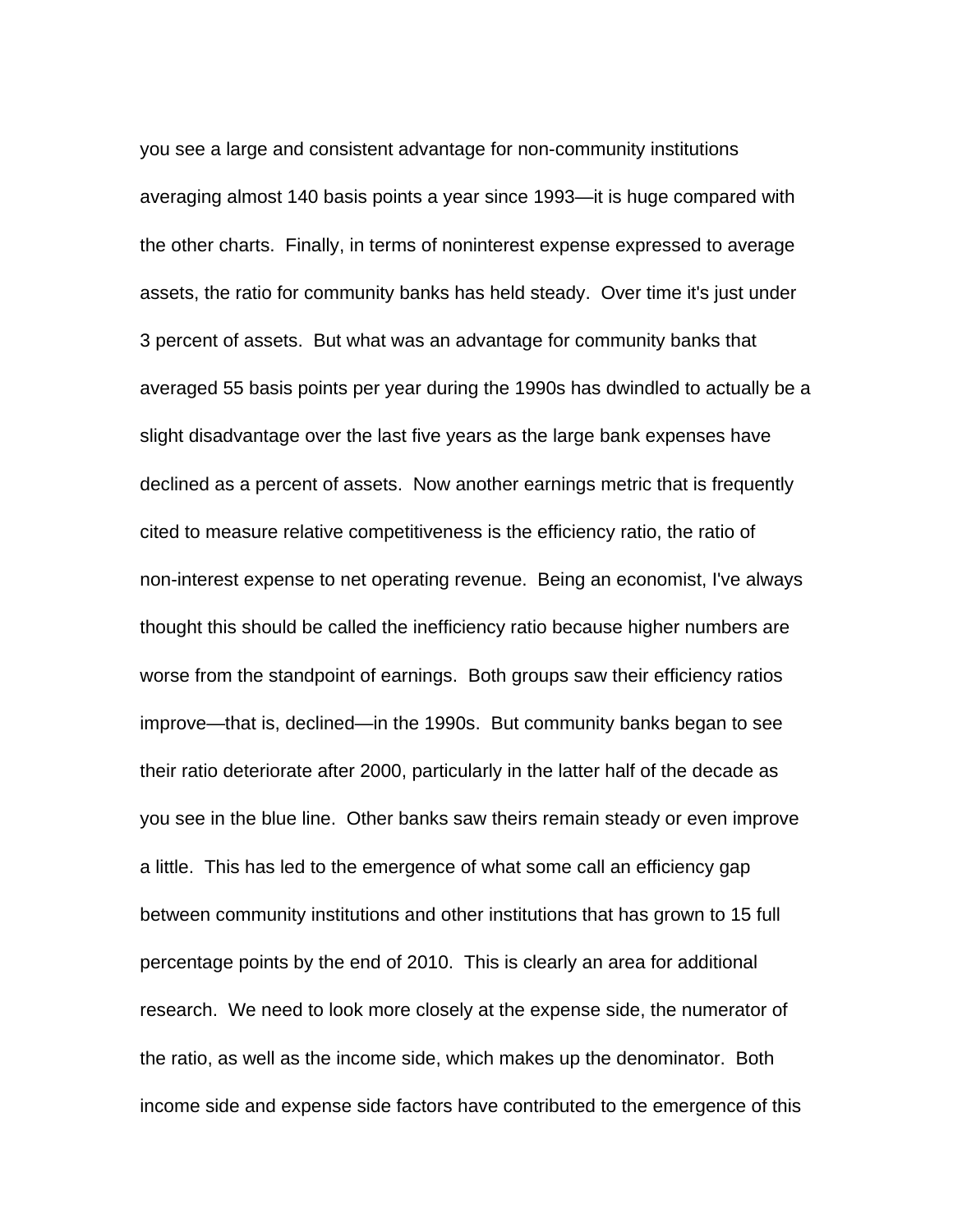gap over time. And that brings us to the remainder of our research agenda for this project. I think Art gave you an overview. We are looking more closely at the cost structure and economies of scale. We will look more deeply at the relative success of community bank business models. From there, the project heads up several interesting directions, including performance metrics. We're not sure the ones we have are the best to look at. The connections that community banks have to their local community and to the small-business economy and special topics like rural depopulation, the use of technology and lessons of the recent crisis. Thank you for taking this whirlwind tour with us this morning of the data. I look forward to your questions later on and the remarks of the other panelists. Thank you.

## **ART MURTON**

Thank you, Rich. Now we will hear from Professor Koch. While he's getting ready, let me attend to one housekeeping task. There are question cards at your table. So if you have questions and you want to write them, there are staff available to take them. We will also have mics available during the Q&A. Thank you.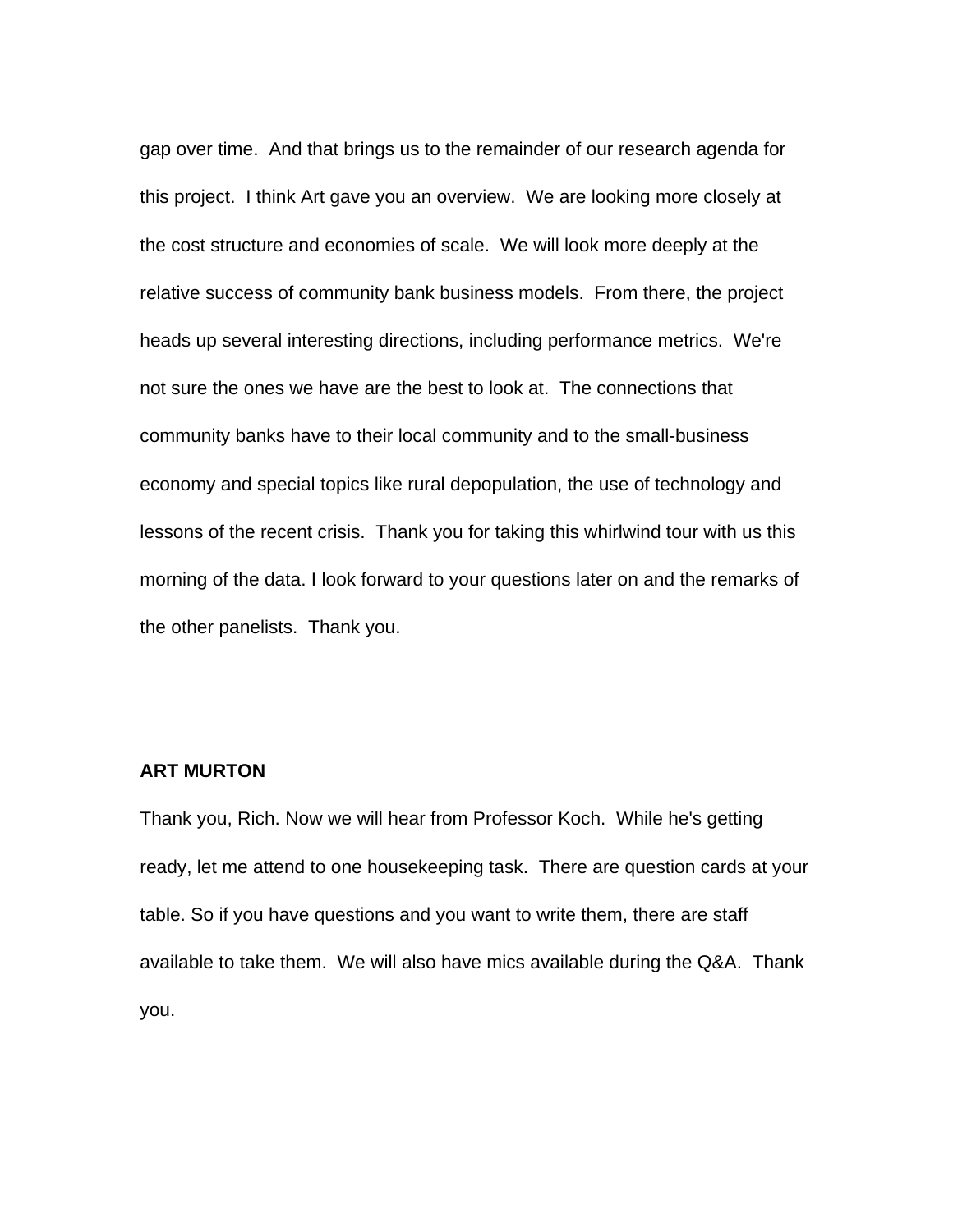# **TIMOTHY KOCH, Professor of Banking and Finance, University of South Carolina**

Thank you, Art and Rich I appreciate the opportunity to be here with you today. I represent the academic community in some of my comments. I will start by saying we have not been particularly good in our research on community banks. Most of our research is focused on the larger organizations, and so I think what the FDIC is trying to do here as an initial project should stimulate some good thinking by academics as well as regulatory staff on some of these topics. Those of you who are community bankers in the audience, I'd like you to pay particular attention to some of the comments I have, which are more general in nature and more philosophical rather than a critique of the specific data. There are some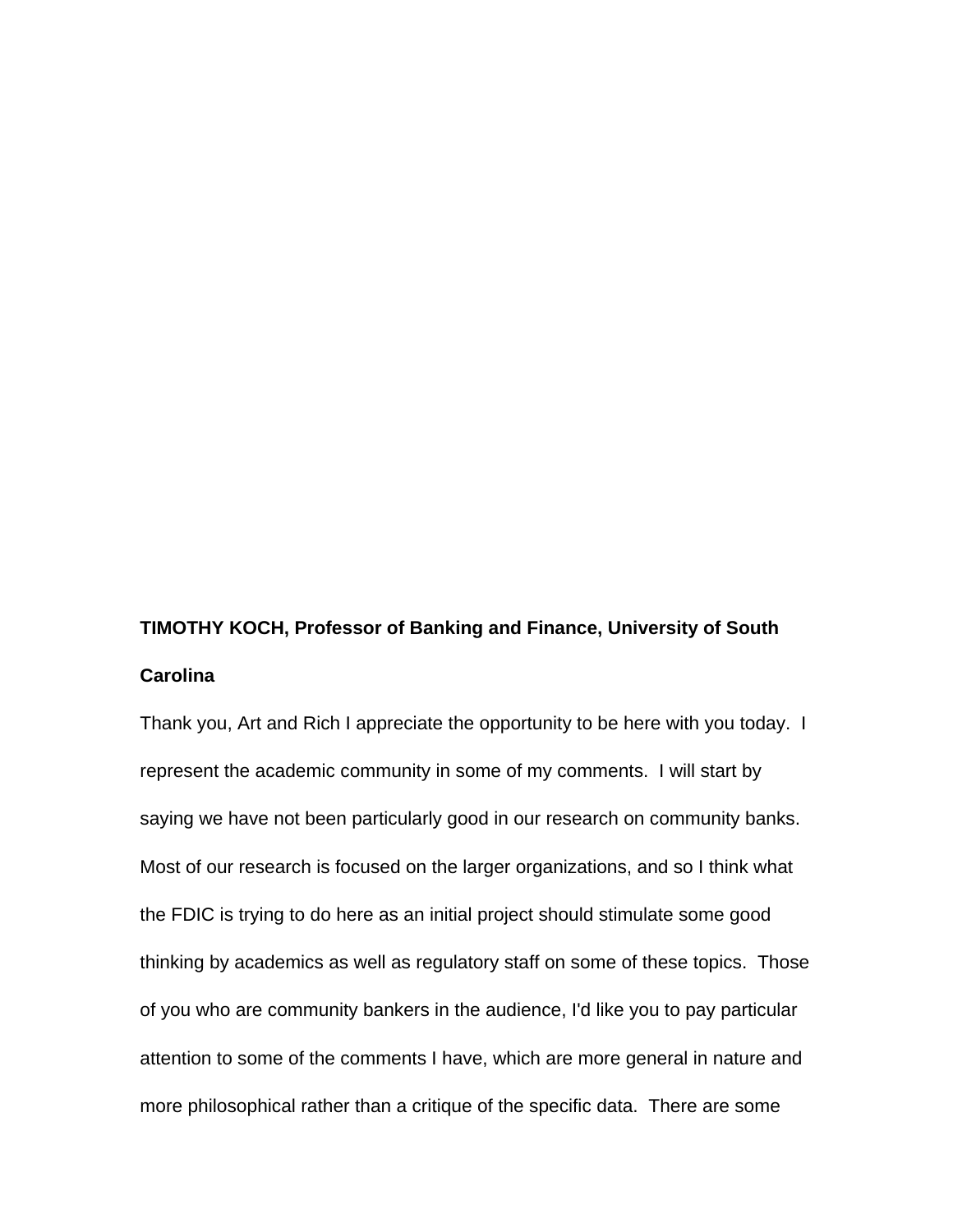materials. I think you have a copy. I want to talk about the philosophical characterization of a community bank before you look at the numbers. The implication is maybe we should segment the data a little differently. Conceptually, when I think of community banking and I talk to community bankers—and again, I'm an academic, not a community banker—they all emphasize this personal high-touch relationship. You heard Rich talk about the difference between relationship banking and transaction banking. What makes a relationship strong? Because that's what community bankers are marketing. I reference customers, employees, and stockholders. I will talk about each of these and then what it means in terms of the data. Community bank customers like to know who their bankers are on a personal level. You deal with the same people time and time again. I can't count the number of times I've heard customers say I don't want to go back and re-educate another banker because they shifted somebody new into my relationship and I now have to educate that new banker on my company or personal financial condition. Community bankers try to have less turnover in their staff.

Employees. There is a different treatment of employees. We will talk a little bit about that, but we will look at the frequency with which community banks have stock ownership plans, a way to get some of the buy-in at a significant level in the community bank, and stockholders. Rich mentioned different business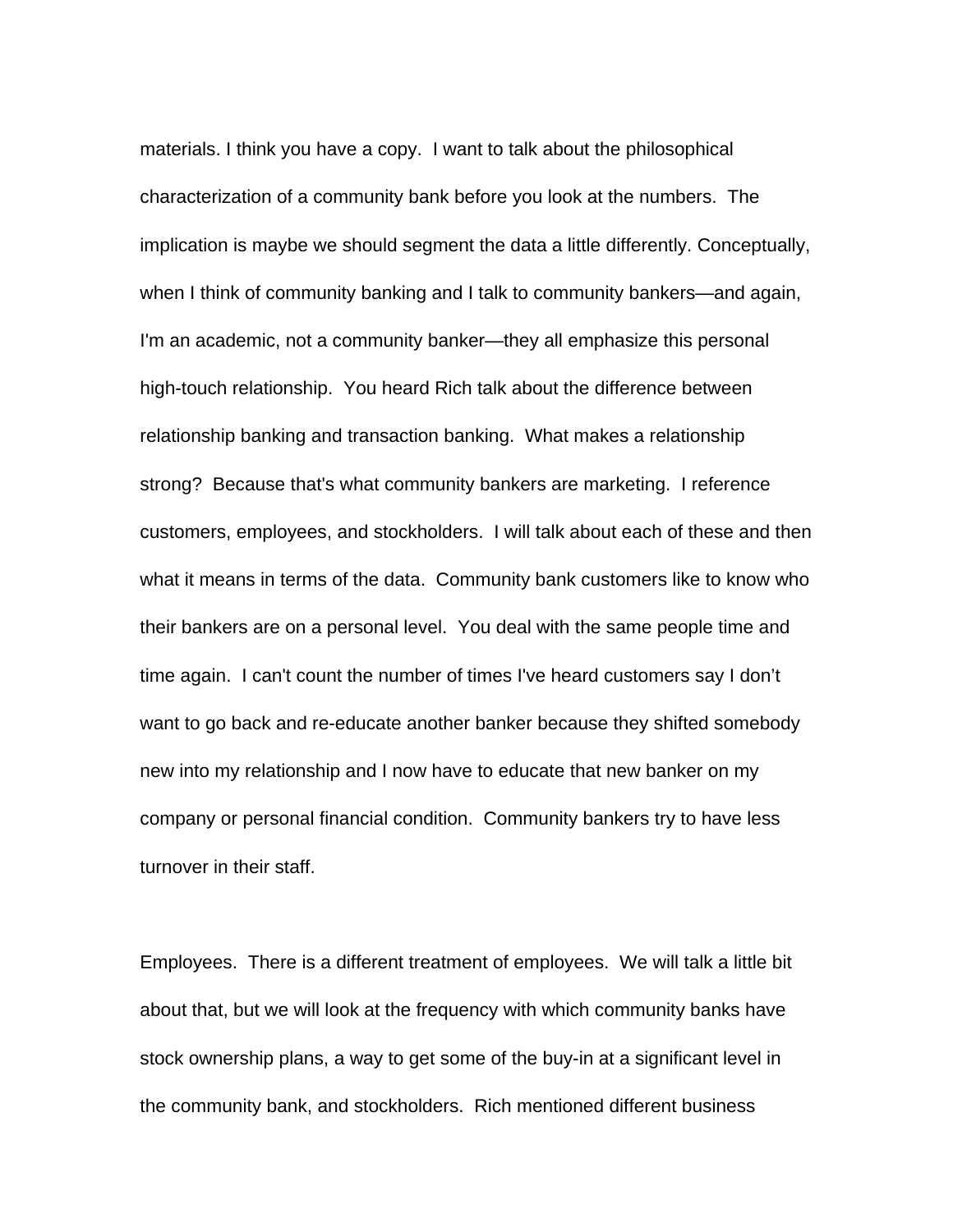models. I think we can start with size, but the key emphasis on community banking and the difference in the risk management practices and performance differences are going to be driven by their business model. When we think about the traditional community bank—this is what Rich modeled in his example: emphasis on capital adequacy, reliance on core deposits, originate and hold loans—they are not necessarily in the securitization business. They hold sufficient liquid assets and net interest income is the principal source of their revenue. Rich mentioned they compete in limited geographic markets. Clearly this is the case. They get in trouble oftentimes because they move out of their comfort zone in the geographic markets they are traditionally serving. Finally, there's a strong link between ownership and management. So what are the implications now for data analysis? My first point here is size does matter, but it's not the only thing. My academic friends and I often do exactly what we say. We define community bank by assets, assume they are all the same, and then model them accordingly. We could have large banks that have a community orientation emphasis on relationships. Larger, over \$1 billion. Most of the smaller ones have that. But you could have smaller institutions that aren't really community banks. You have to tie it to the business model and some of the other things. So what is the business strategy? That's important. It is a focus on long-term relationships. If you look at my commentary—I've done some work with some banks on the coast of South Carolina. The clear objective when they formed their charter was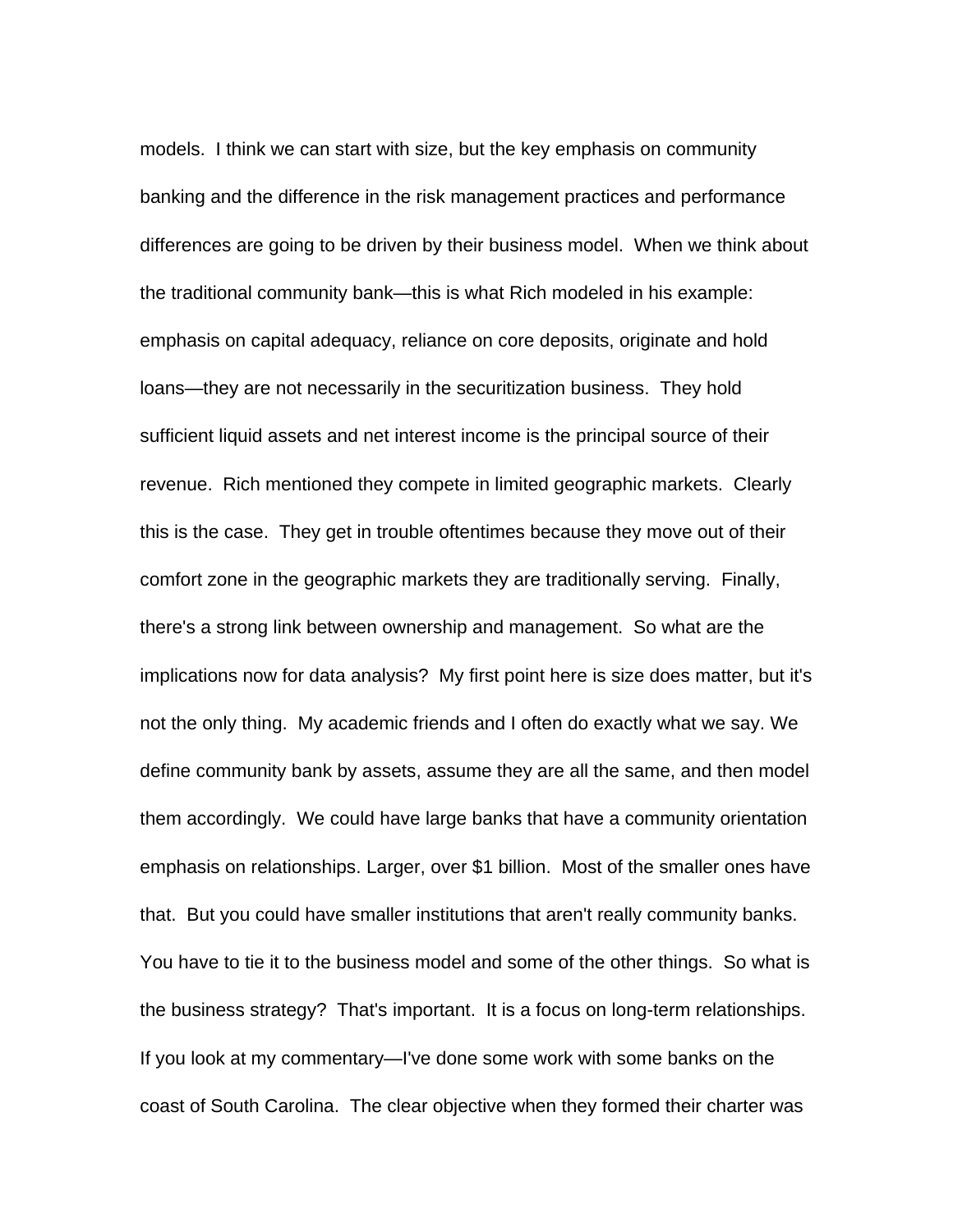to flip it. Put the capital together, grow the thing to a minimal size and then hope some larger organization takes them out and everybody moves on to do the deal again. Is that a true community bank? I know the FDIC has looked at the data. Rich mentioned growth has been a factor in some of the problem banks. Philosophically, are banks living up to the business plan that they developed when they were first chartered? Are they consistently trying to adjust those plans and grow for later? South Carolina and our good friends in Atlanta have experienced perhaps Ground Zero for some of the failures because so many of those banks they did charter didn't follow a traditional model and ultimately got in trouble. Finally, something we don't pay enough attention to, and I would hope the regulators and the FDIC can get access to some of this data which researchers can't. That is the conjecture that closely held organizations probably manage risk differently. I will show you some data on the next chart. This is from the FDIC's website. This goes just through September of this year, but on the far right you can see currently we have 2,333 S Corporation banks. That is the trend from the year 2000 to 2011. So what's an S. Corp. bank? One hundred or fewer stockholders—I think banks were allowed to do this initially in 1997. By the way, I have a research paper on this because I believe this is a critical-enough issue. If you have concentrated ownership. Think of the extreme where you have a family-owned, family-run bank. If that organization represents a significant portion of that family's net worth or income, don't you think they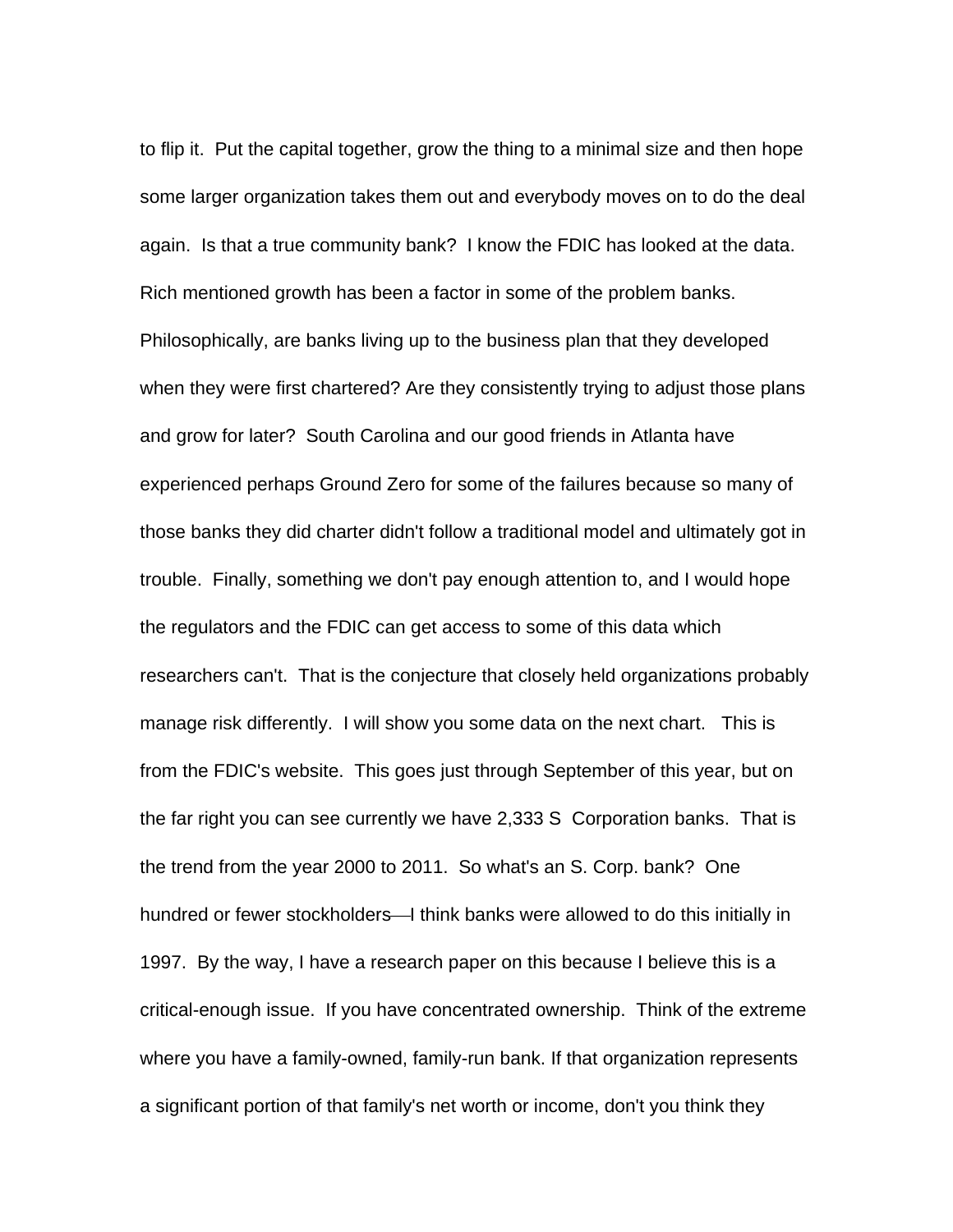would probably manage their risk a little differently? That institution's risk is a little different than the bank that was chartered with the intent of flipping it. Maybe got private equity or some other financing. What is the implication? You can't really label all banks of the same size as the same. Different community banks follow different business models; and consistent with that business model, they follow different risk metrics and risk exposures. So in an ideal world, a traditional community bank with an emphasis on core deposits, holding loans etc., will have a far different risk profile than perhaps a bank with a different model. So you get 2,300 S. Corp. banks. We also have mutual organizations. We don't have stockholders. What I show you in this chart is the distribution of bank ownership. This again is September 2011 data. My good friends at Finpro gave me access to S&L data. You can see that over 30 percent of the banks are S. Corp.; and mutuals, on the far left, control not surprisingly fairly a small fraction of assets because they are typically closely held, small organizations. Mutuals in the middle. Just under 10 percent of the organization, again a small percentage of the assets. On the far right you have others. Conjecture again those two groups on the left probably follow different risk management practices than the ones on the right. There is a size distribution of combining S. Corps and mutuals. The percentage of assets in the red and the percentage of banks in the blue—to go to the far right—not surprisingly again is our percentage of just the totals for S Corps and mutuals. So this is just the smaller entities. You have a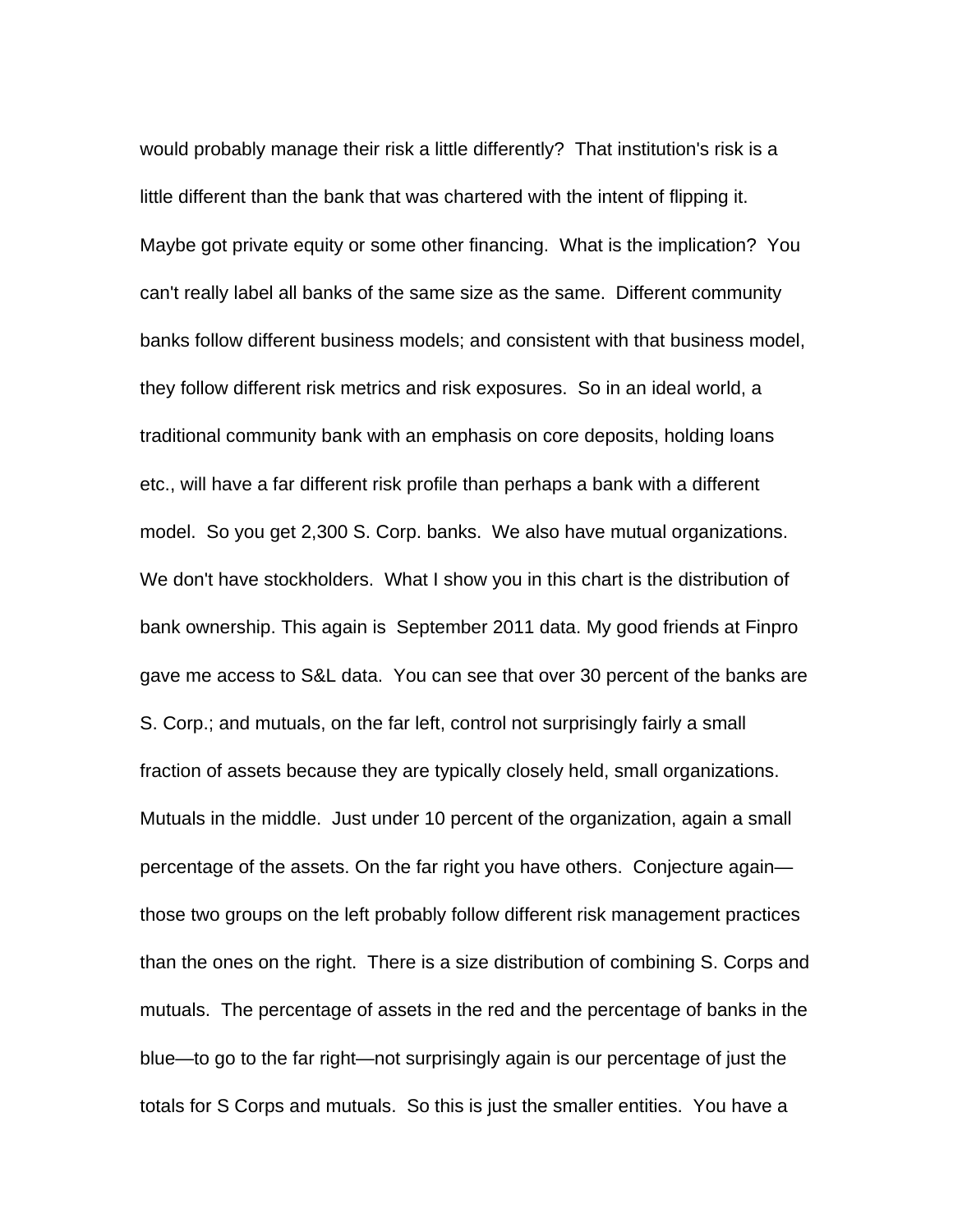couple of very large organizations on the right that dominate the asset holdings. But back to the important slide. Look at the percentage of banks under a \$100 million or \$300 million in terms of the constructs. What's the implication of all of this? I want to go back to one of the charts. If you have a copy of what Rich presented, turn to page 20. I like what the FDIC is trying to do in their research analytics. My suggestion will be let's pare the data down into more refined categories. You look at page 20, that lower chart of the CRE specialist. Tracking percent of failures. What do you think those numbers would look like if we took out the CRE-based banks with the business model of put in a lot of capital, fund it with Home Loan Bank advances and other purchased money? Invest in commercial real estate assets. I'm thinking of downtown Atlanta. If we pull out that bank statement, or that business model segment, what percentage of the failures would be commercial real estate-related for traditional core community banks. I think it would be far different. So let me just leave it at that. I look forward to hearing some of your comments and thoughts on what is a community bank and the other panel. Thank you.

## **ART MURTON**

Great. Thank you, Tim. Now we will hear from Kevin Moore.

#### **KEVIN MOORE, Senior Vice President, Federal Reserve Bank of Kansas**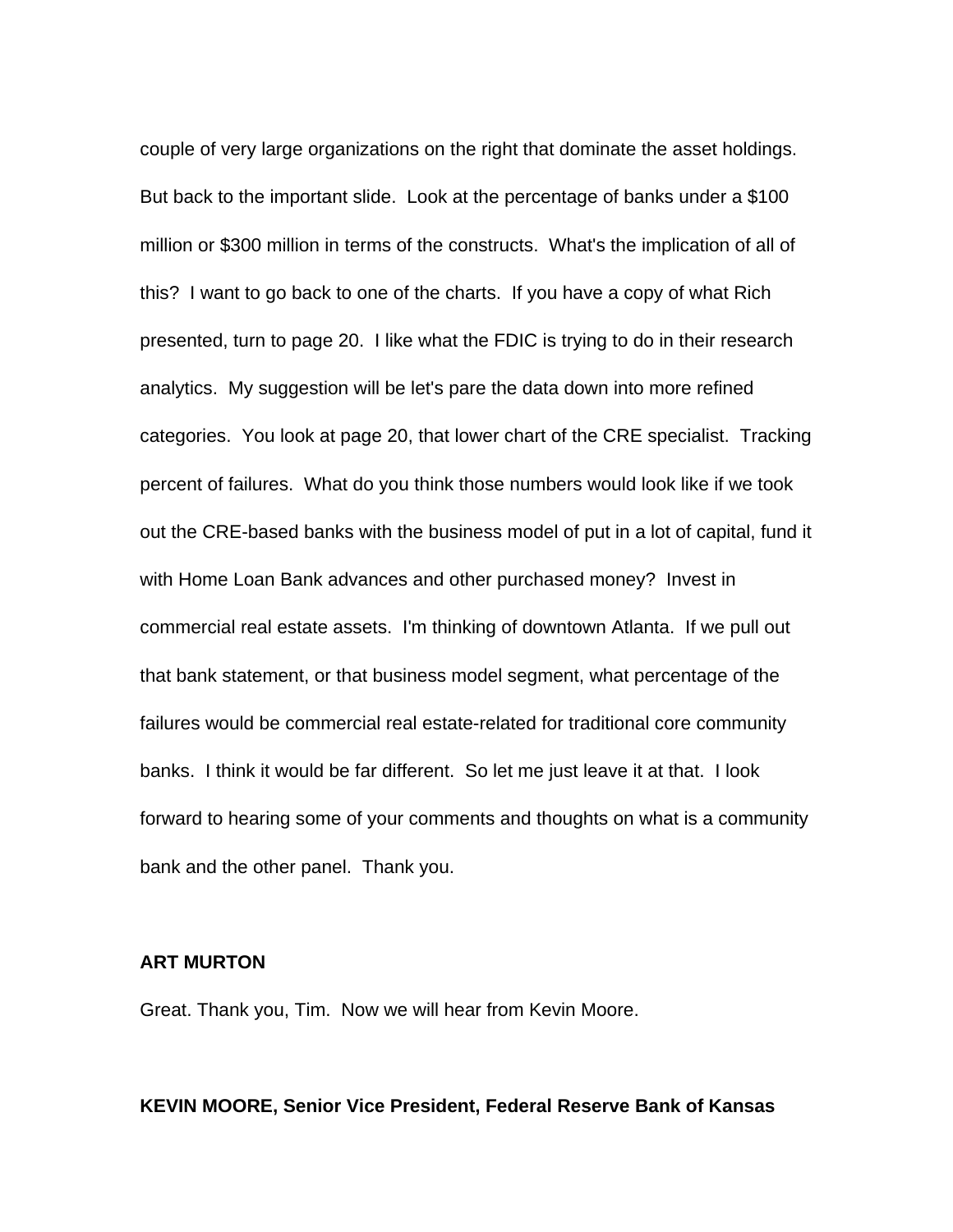Thank you, Art. It's my pleasure to be here today with you from the Federal Reserve. I will take a similar approach to Tim; and that before I touch on the numbers that the FDIC presented, I will come at it from more of a practical sense. I'm not an economist. I'm not even an academic. I'm just a lowly bank supervisor. So from that perspective, I will give you just a sense of my own experiences. I grew up in a small town in Iowa. I married my high school sweetheart and her father was a pharmacist with his own business. He was on the local Board of Directors of the bank. So I had first-hand knowledge before I ever got into a career of the tight linkages between community banks and the businesses they support. So I had a passion before I even knew what career I was going to take on. For the last 29 or 30 years, I've been at the Federal Reserve in Kansas City. Because of that, my focus is almost entirely on community banks. I do have an opinion to offer on the subject. Similar to Tim, I will touch on some characteristics that I think are community banks and then I will tie some of those back to the FDIC charts. I will touch on my own views of the future of community banking and I know that will be touched on later in the day... Similar to Tim and the FDIC, I think that most community banks—when I think about them and the ones we supervise—have a limited geographic footprint. They may be in multiple states or have a branch network, but by and large, they

have much more limited geography than regional and larger institutions. As Tim

**City**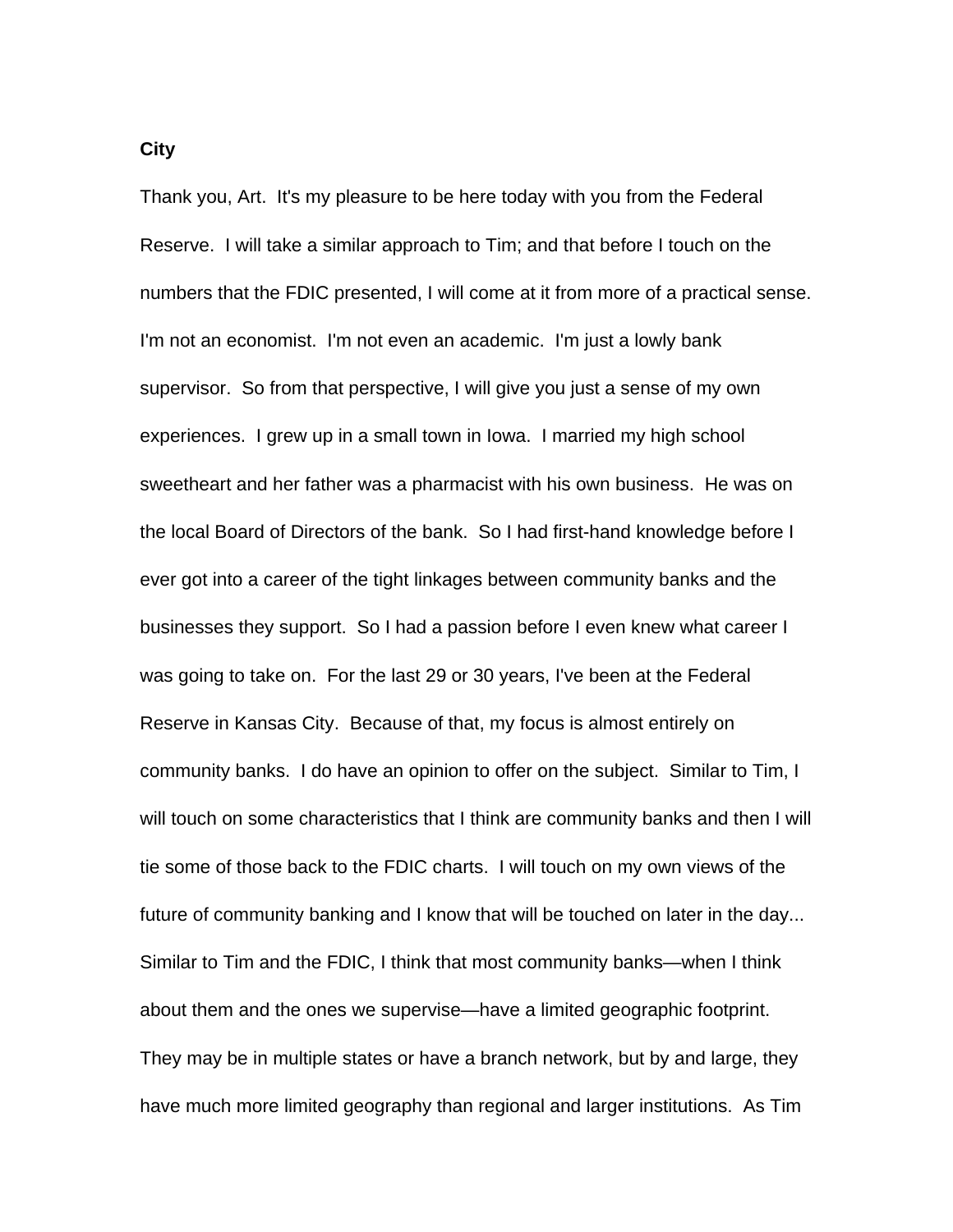pointed out, local decision-making is key. And I hear that from a lot of larger institutions, but it's really on a different scale than what community banks offer. The tight linkages that exist between management and ownership are very strong in community banks, and many times they are one and the same. You hear personalized service. I was meeting with a large institution earlier this week and they were saying we are community-focused. "We have this personalized service…" but I've been to community banks where the president is out doing livestock inspections. I don't think the large regional and very large institutions have their presidents out getting their boots dirty. So I think there is a dynamic that's quite different for community banks and that's important to differentiate. As Tim said, community banks make loans and they hold them. And they renew them. And they collect them. And they do not by and large engage in the security markets and securitization efforts that have gone on with the larger institutions. I think that is a clear distinction, particularly when you think about the rule-writing that is coming out, particularly on the consumer side having to document the ability to repay a loan. I scratch my head for community banks because they are holding these loans. They've documented that and done the underwriting. Those rules were not written for them. They were really written for the large guys who are doing securitization. An important distinction. Their balance sheet and income statement clearly focus on lending and use of core deposits.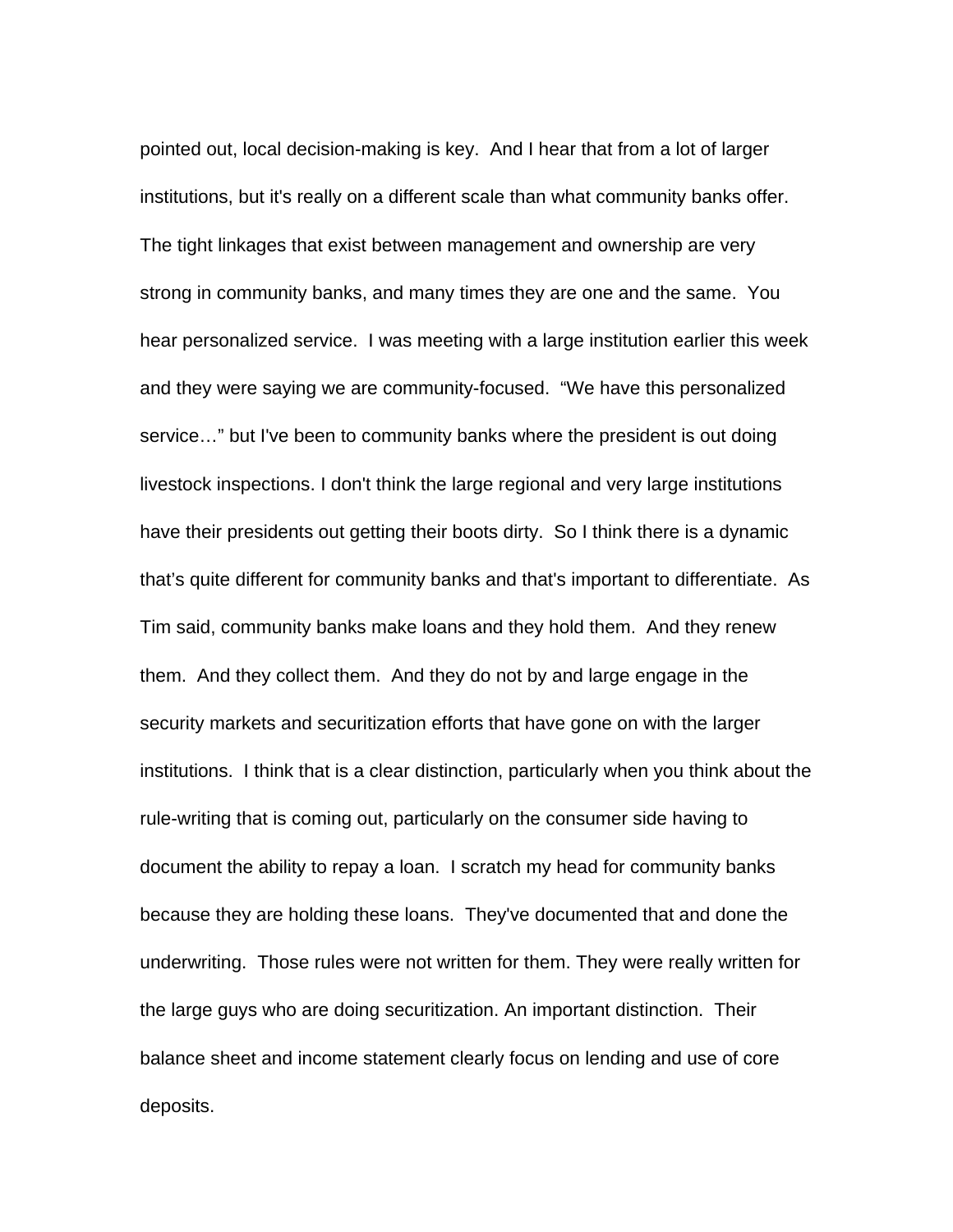I wish I could say all community banks are relationship lenders. But unfortunately they are not. Those that have been successful, though, I do think almost a one-to-one correlation. But for those that have failed or are in danger of failing, I can point out the majority of those did not follow that business model. They moved away from that, and that's unfortunate. You see more CDs with community banks than you do with larger institutions. Large institutions generally are able to grab more of the money market accounts for funding purposes. As was pointed out by the FDIC, the noninterest income levels for community banks do not have the scale of operation and many don't have trust operations or broker dealer operations and so forth. Basically they are there to take deposits and make loans; and because of that, the investment portfolio for community banks is a secondary source, and I'm saying way down the totem pole of sources of income. In larger institutions, they have more robust capital market activities, broker dealer operations and so forth, and are able to garner much more income out of the investment portfolio and it's less of a source of liquidity for them. As was pointed out to this morning, community banks—both from a challenge, but also serving the needs of their community—by and large are going to concentrations. I will talk about this in a minute because I don't think it's a bad thing, but certainly, CRE concentrations have been a challenge for some institutions. We have a lot of institutions that have managed themselves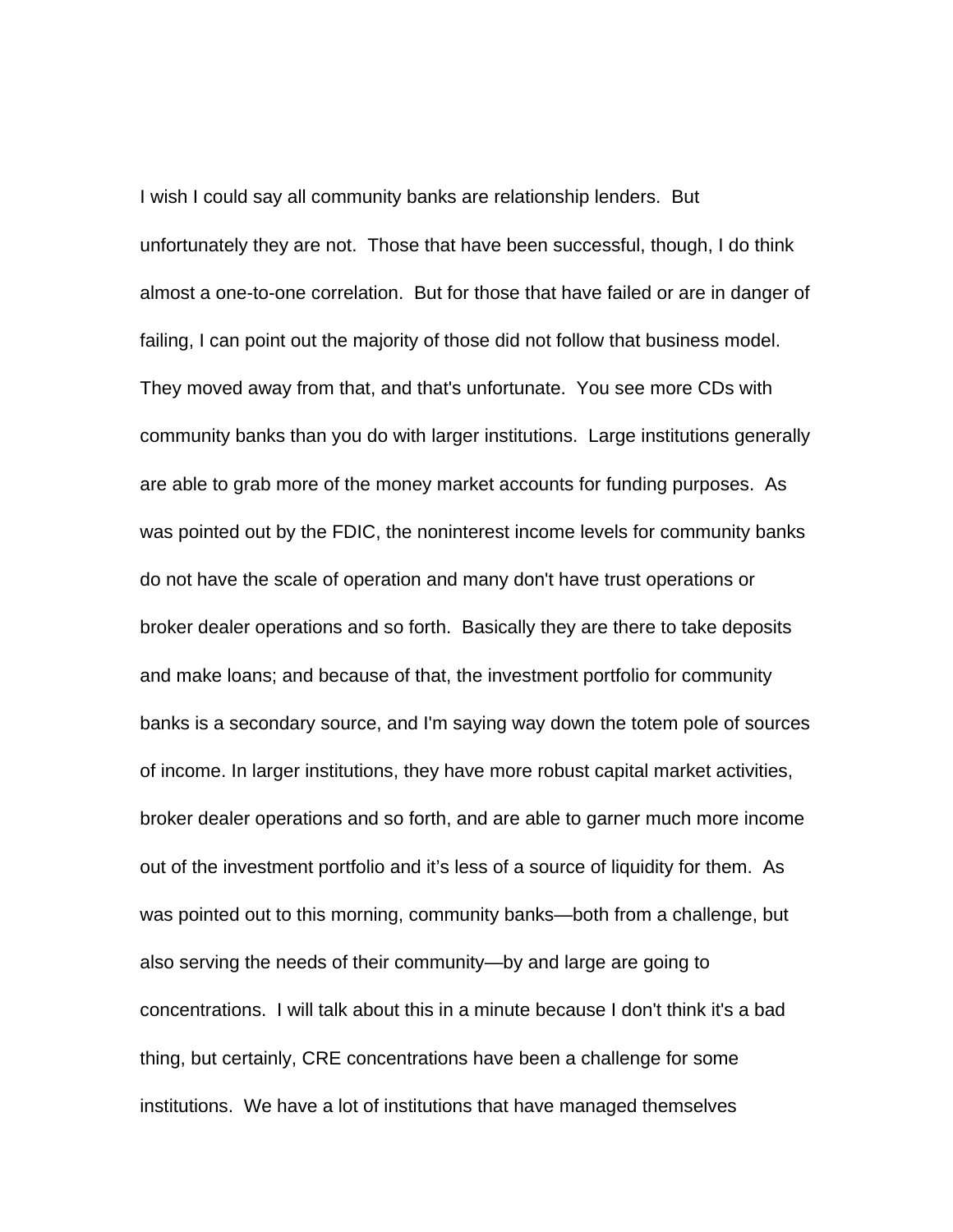extremely well through the crisis who had asset concentrations and it's their support to their communities that create those. I do think there's a key difference between rural banks and those in metropolitan areas. I think some of the statistics bear that out. If you look at growth—organic growth— certainly banks that are in metropolitan areas or that were rural banks and branched into those markets are the ones that maybe got themselves in trouble, but rural banks that are more captive to their communities—as was said this morning, ebb and flow with the local economy—that if they stay in their geographic footprints, more often than not they are successful. So my points on size, I do think it's important. But I do think it depends on your purpose. From a supervision standpoint, as you heard from Chairman Bernanke this morning, the Fed is trying to focus some of our messaging toward the institutions that the guidance is meant to apply to. I think the FDIC does that as well. We have a threshold of \$10 billion and less for community banks. That's a very rough number. There are certainly banks under \$10 billion that don't meet what I would consider to be community banks. But, frankly there are some over \$10 billion that have a very strong community bank orientation. But when you deliver the supervisory message to industry, that size factor is important. We do use that as a way for us to differentiate our supervision and our approach to supervision for small institutions relative to the larger ones. Frankly, with the advent of Dodd-Frank, you can see many benchmarks within that legislation that point out the supervision emphasis on the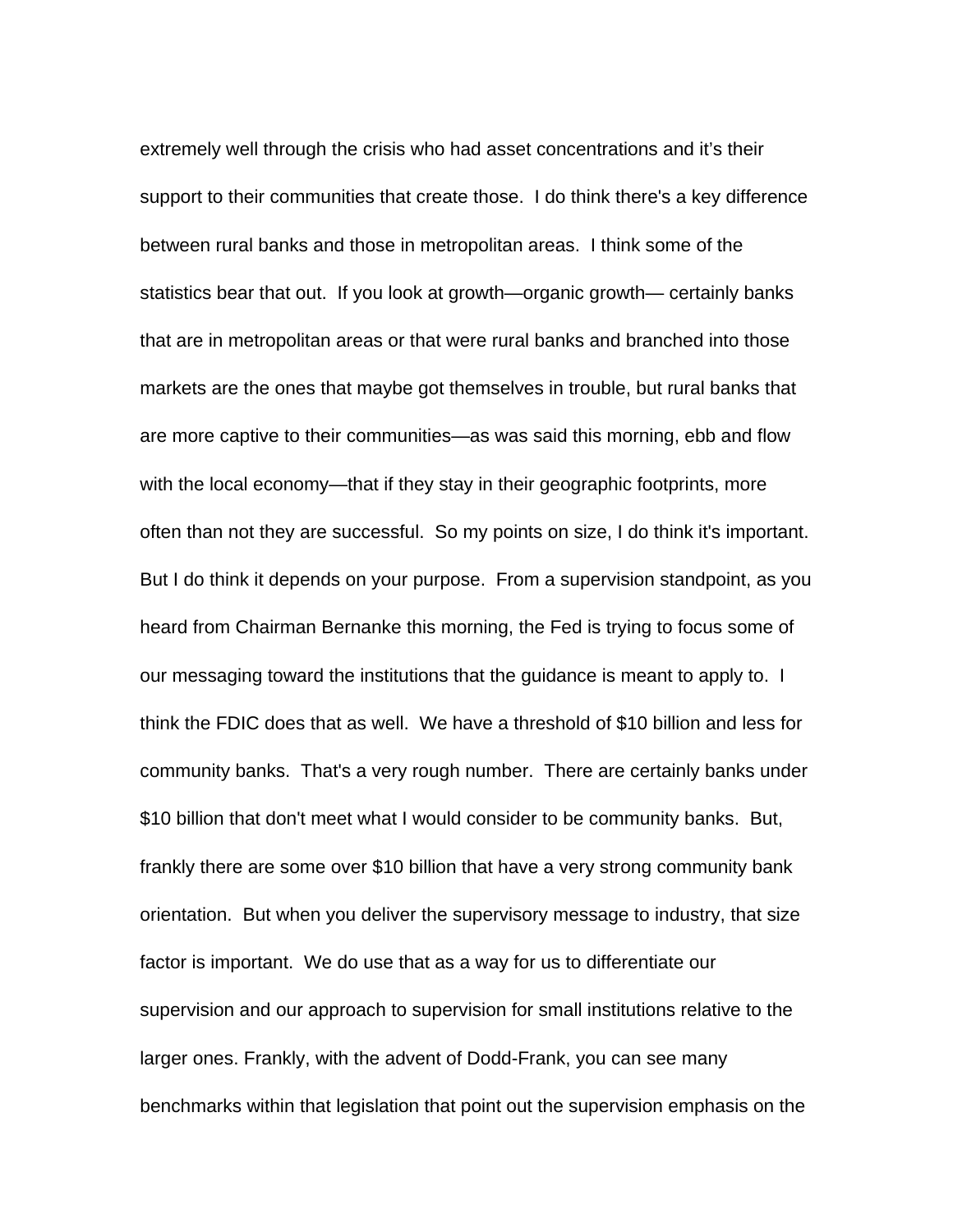larger institutions. So I would like to tie back just a little bit to the FDIC's data because, while I think the size is important, we in Kansas City focus on \$1 billion or less when we do research. It's a nice round number. It indicates the challenges that community banks have. They don't have the size and scale and, even indexed over time, it's a relatively small bank. That gives us the same sort of trends and pictures that the FDIC charts point out. In fact, if you use \$1 billion or less—if I did my math correctly—95 percent of the FDIC's banks in their survey are \$1 billion or less. So I think if you are trying to do it rough and dirty, I think that billion dollars and less does have meaning. In Kansas City, when we want to focus on what is the impact of smaller institutions or how do the really small community banks perform, we will break it down to \$250 million or less even today. That's getting back to the \$100 million and less Rich was talking about earlier. It depends what your focus is. For the research agenda that the FDIC has taken on, I think their approach is logical. The billion and less as a starting point and take out banks that are specialty banks, bankers banks, credit card banks and banks that don't have core deposits and loans and don't meet my definition of a community banks. So I think those are appropriate adjustments.

In terms of bank performance, just a couple of comments, I think Rich had a nice chart that showed 64 percent of the earnings or the assets of community banks are average in loans. That's very indicative of what we see in our portfolio and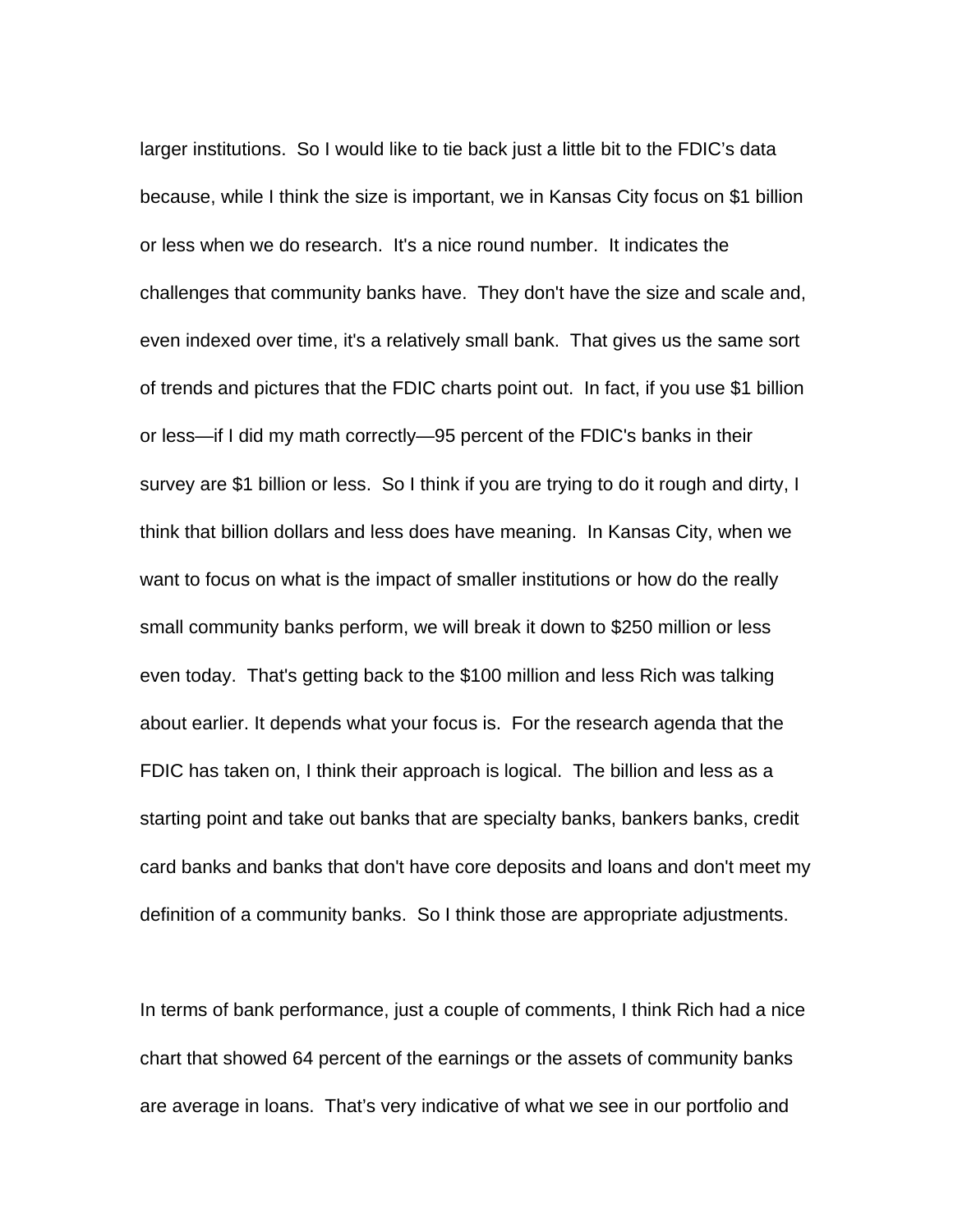the majority of the deposits, 79 or 80 percent, was roughly core deposits for community banks. So that is consistent with my understanding and my experience working with that sector. I did want to make another comment on commercial real estate and other concentrations. As I said, if you are going to support your local community and your local community is in ag or tourism, you will have concentrations. As the supervisor, I know a lot of banks have worked really hard to reduce their concentration risk, particularly those that have commercial real estate. I'm not up here to say that's a bad thing, but I'm not here to say you should not have a concentration. I think the key is how you manage your risk. I think many institutions that fail or are in serious trouble today did not fully appreciate the concentration risk. They did not take into account the construction and land development exposures in a down market. And now everybody is. In the ag sector, it can't get any better. So my warnings to banks is about managing their risks appropriately in that sector, but the same holds true. We had a good time in real estate in the commercial side and now ag is doing well. But my point to banks—and I'm sure the FDIC would echo this— you need to have a strong risk management framework; and if you do, you hold appropriate levels of capital, you can manage concentration risk. You keep your ownership involved, your management team involved, you understand where your risks are, you can manage through those risks. I think that's important for the community bank model, because I often hear community banks can't do real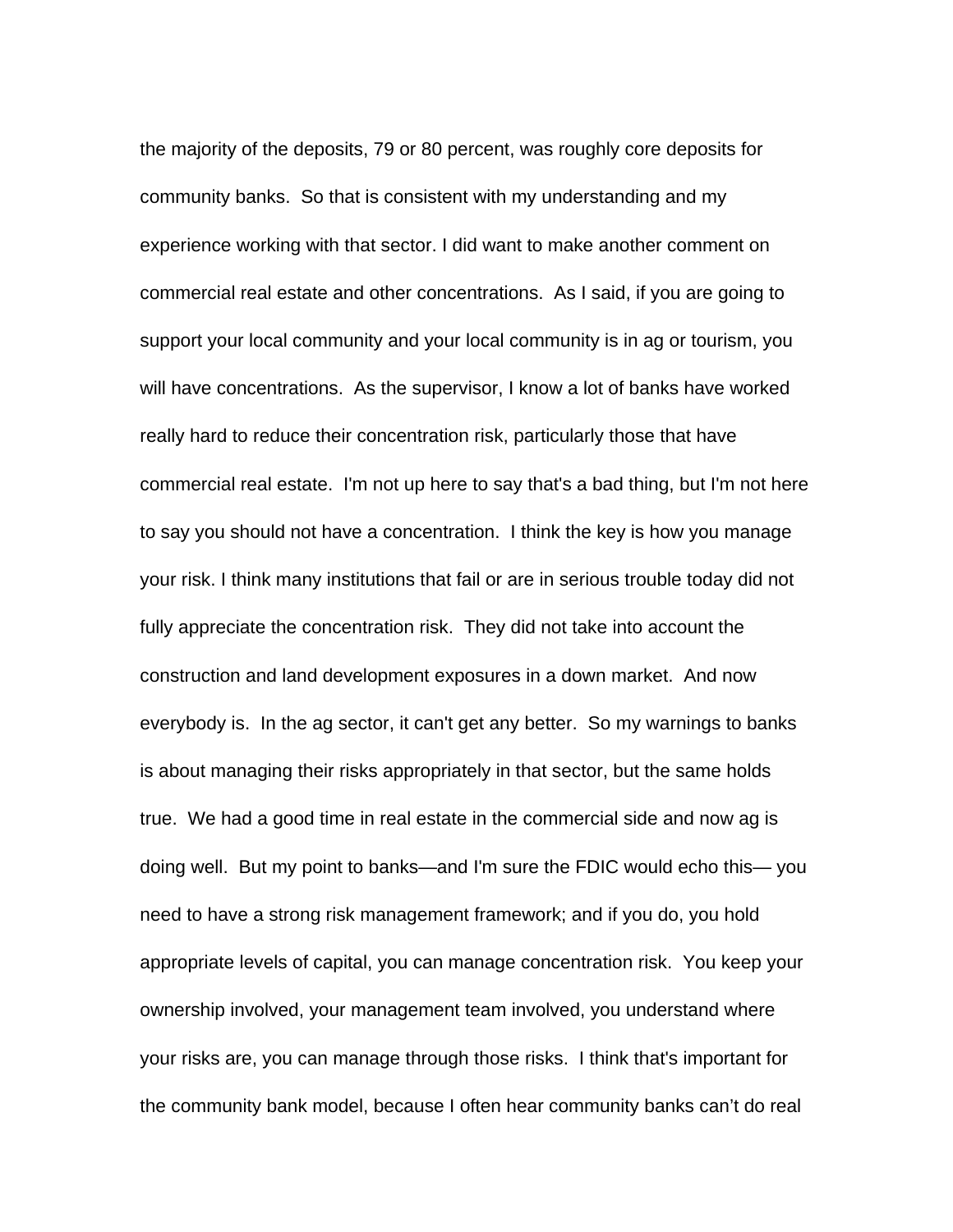estate lending, so they must be in trouble and they have to sell out. I don't necessarily buy into that. So with that, I will launch into just a couple of more things on the future of community banking.

In Kansas City, we do a survey every three years, and we survey our community banks. We do the billion-dollar threshold, so it certainly is not encompassing of the entire country or all the population of institutions in our district. But we surveyed them to try to get a handle on the concerns. Last year we did the survey and asked them what their top concerns are. The number one concern of community banks in our district was regulatory issues. Regulatory burden, rule writing, Consumer Financial Protection Bureau, the unknowns with that entity— 84 percent. That percentage was in the 30 percent when we did the survey back in the early 2000s. It has gone up every year and we are almost at 100 percent. That is something we obviously need to address and I would hope either between the FDIC, the Federal Reserve or even the OCC, as we continue to look at guidance that needs to be applied, that we right-size that guidance and make sure we cater to the right audience because regulatory burden is a big deal. As high as I am on the community bank model, I appreciate the challenges that small banks have in complying with regulations. The other risk that was highlighted in our survey is also important on one is where will I get my earnings from? As Chairman Bernanke said, if you're commercial real estate concentrate,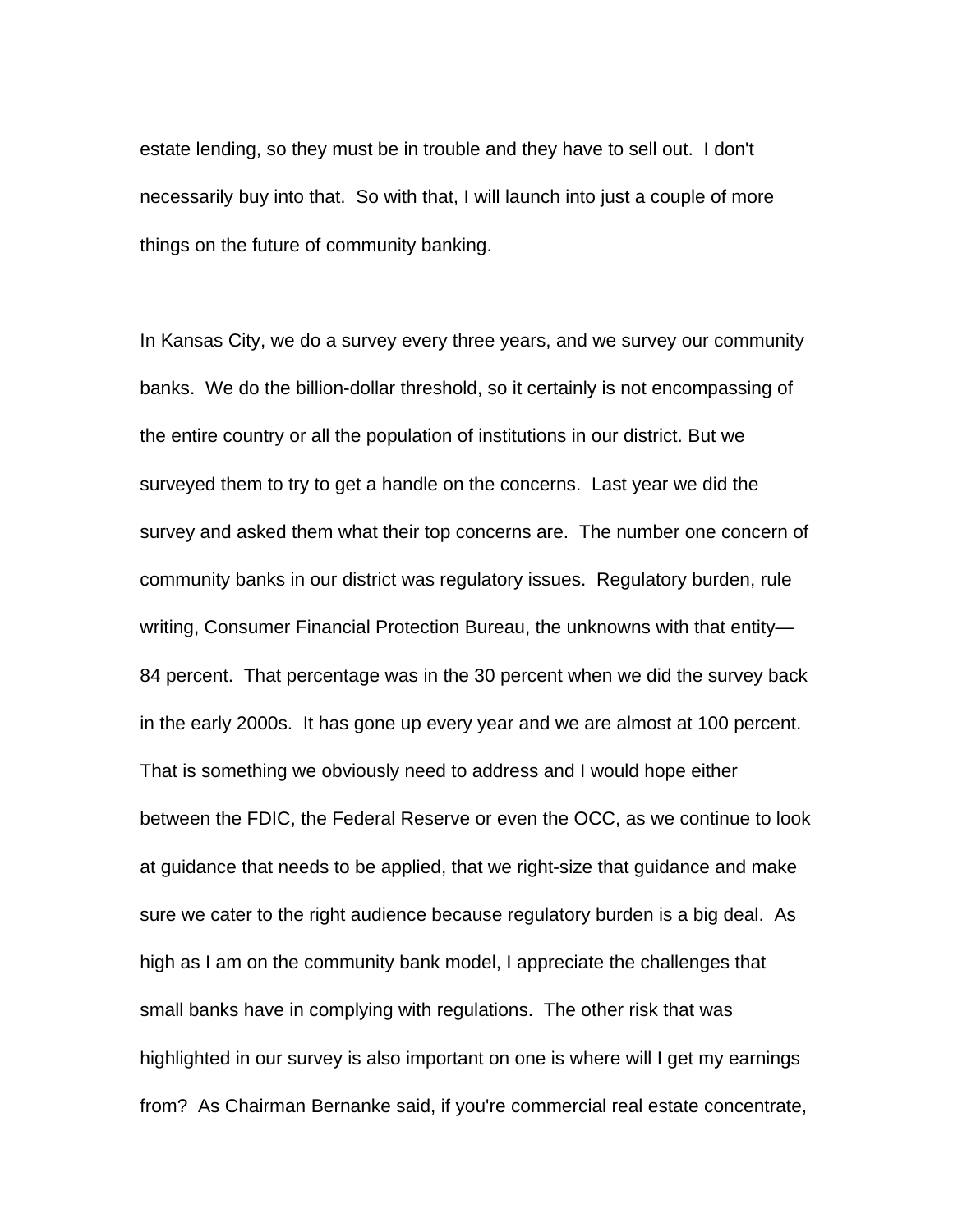your ability to navigate and move into other areas, there may be opportunities for some. But I'm a little nervous that some of our real estate lenders will not be commercial and industrial lenders. I'm not certain that's a great thing. But that's a challenge that banks are looking at and certainly the low interest rate environment and lack of loan demand, whether they are community bank or a large bank that's a challenge. Then the last two things we heard about were noninterest income—the impact of the Durbin amendment, even for smaller institutions—and then security risk or IT risk. I can say that as a regulator we have big concerns in the IT area, so I can appreciate that the community banks do as well. With that I will conclude. Thank you again for your participation.

#### **ART MURTON**

Great thank you Kevin. Now we will hear from Chris Whalen.

#### **CHRIS WHALEN, Senior Managing Partner, Tangent Capital Partners**

Thank you, Art. I want to thank the members of the FDIC for including me in today's program. Many of you may know me as a staunch critic of large banks and it will gladden your hearts to know that I recently stepped off as an employee of Institutional Risk Analytics so I can go back to business and investment banking and create funds to help little banks raise capital. We will be focused on the whole industry, but I'm very mindful of how regulatory burden is impacting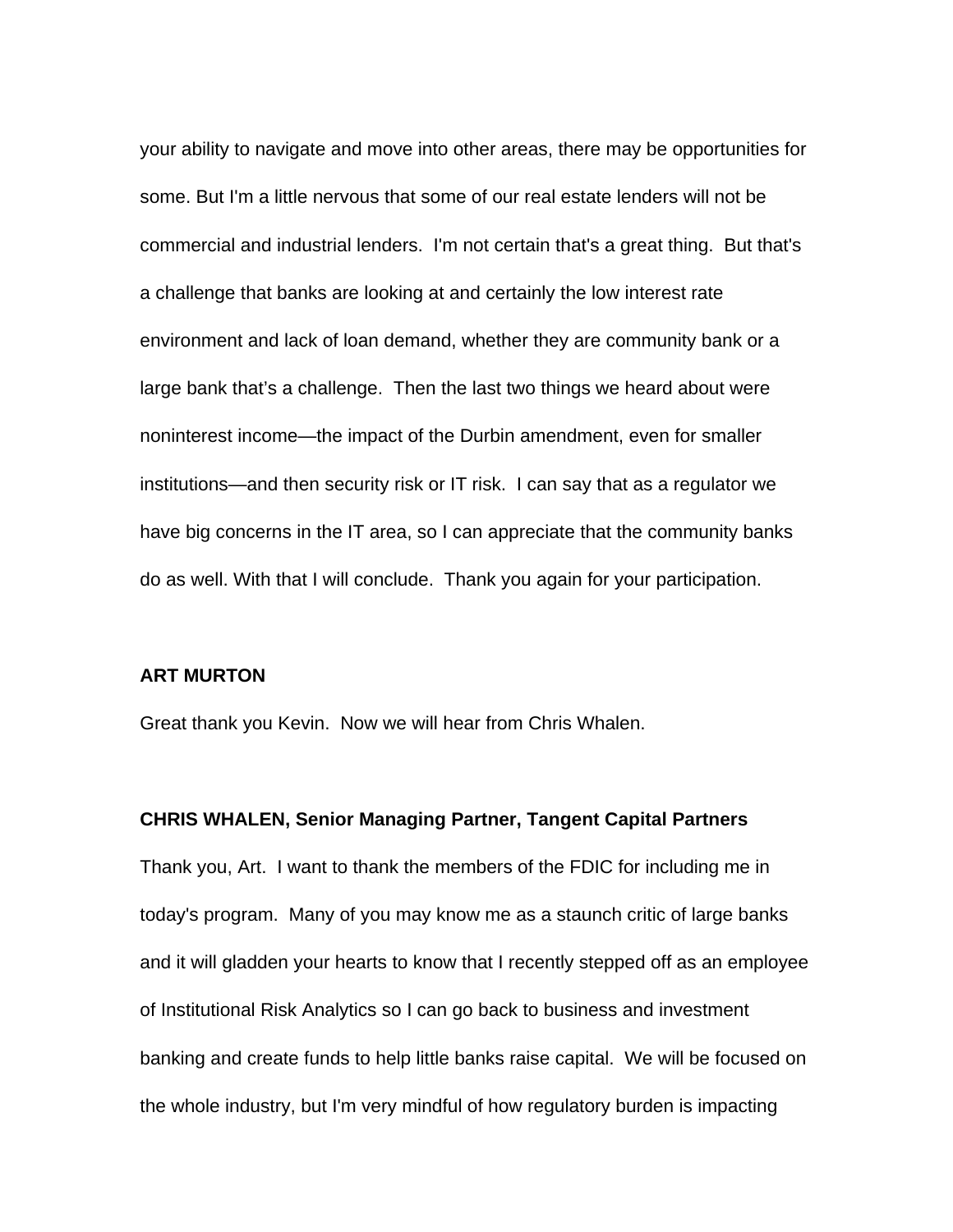smaller community banks. At IRA, we rate every bank in the country. If you have an FDIC certificate, we rate you every quarter. We have the best coverage of any rating agency, and because we look at the entire population, we can see the trends. So let me go through a couple of questions that occurred to me while we were going through the slides and see if I can't help frame some areas for future research and maybe even think of some new metrics to use in assessing community banks.

The end of 2009 was really the trough for the industry. If you look at all of the factors we assess in our ratings process, the combination of charge-offs, provisioning, and other factors that were affecting all banks, they really reached a crescendo at the end of 2009. It needs to be mentioned, however, that was also when the FASB changed the accounting rules and we moved nearly \$4.5 trillion worth of assets out of the F bucket at the end of 2009 into the B bucket in the first quarter of 2010. Isn't that remarkable? People say the Fed is the most powerful agency in Washington. However, no, it's the FASB. And they are in Connecticut.

So are small banks improving? Clearly. We have almost 3,600 banks that we currently rate A or A+. At the worst part of the crisis, that number was well below 3,000. You had a lot of movement among what I call the righteous, but the biggest movement was among the largest banks. So let me ask you a basic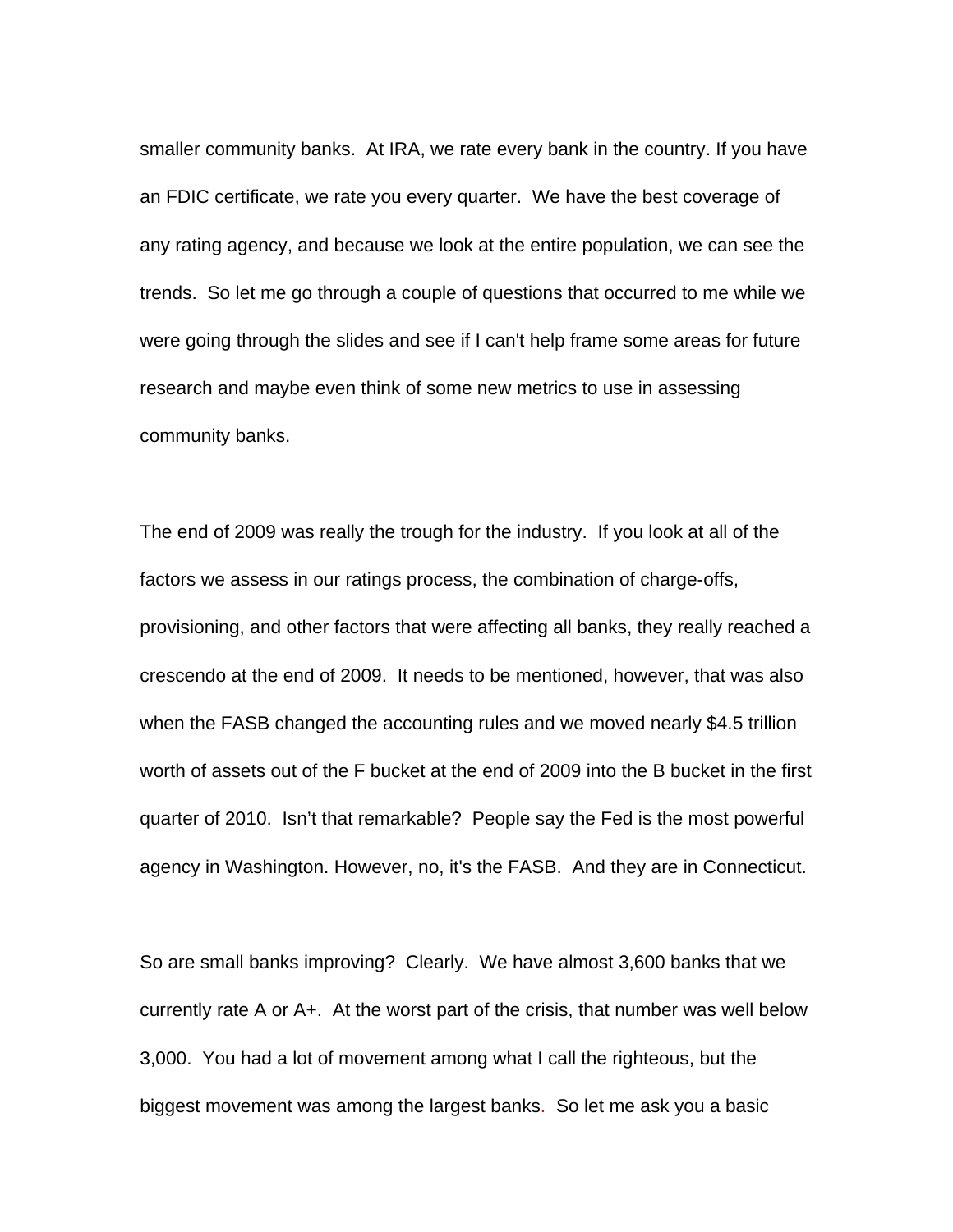question. Are large banks really more profitable and more efficient than small banks? I don't think that's true. Let me give you an example. If you look at Bank of America and JPMorgan, the federal regulators allowed them to count transaction balances as core deposits. That is your money. They are just holding it until they send it to someone else. Is that really a core deposit? No. You little bankers in the audience want something to do this year, go talk to the federal regulators about changing that because all of a sudden JPMorgan and Bank of America will not be able to leverage what are essentially transaction trust balances. They will only be able to leverage their core deposits and their market funding, and they would get smaller, a lot smaller. Another interesting question that comes along in that same regard is efficiency. Are large banks really more efficient than small banks despite the labor intensity of credit underwriting, scale, all those issues? I don't think so. If you take the profitability from servicing out, if you take the fact that the top four banks have an effective cartel in the secondary market for loans and small community banks have to sell their production to one of those four banks in order to get half of their money back so they can go make another loan, not the principal amount but the profit, the little bank has to give up more than half of their profit on an underwriting to JPMorgan or Wells Fargo, did those big banks earn those profits? No. That's someone else's work. So two key aspects, the size of large banks that are artificially inflated because they are big servicers. They gather all sorts of payments and tax payments, but they are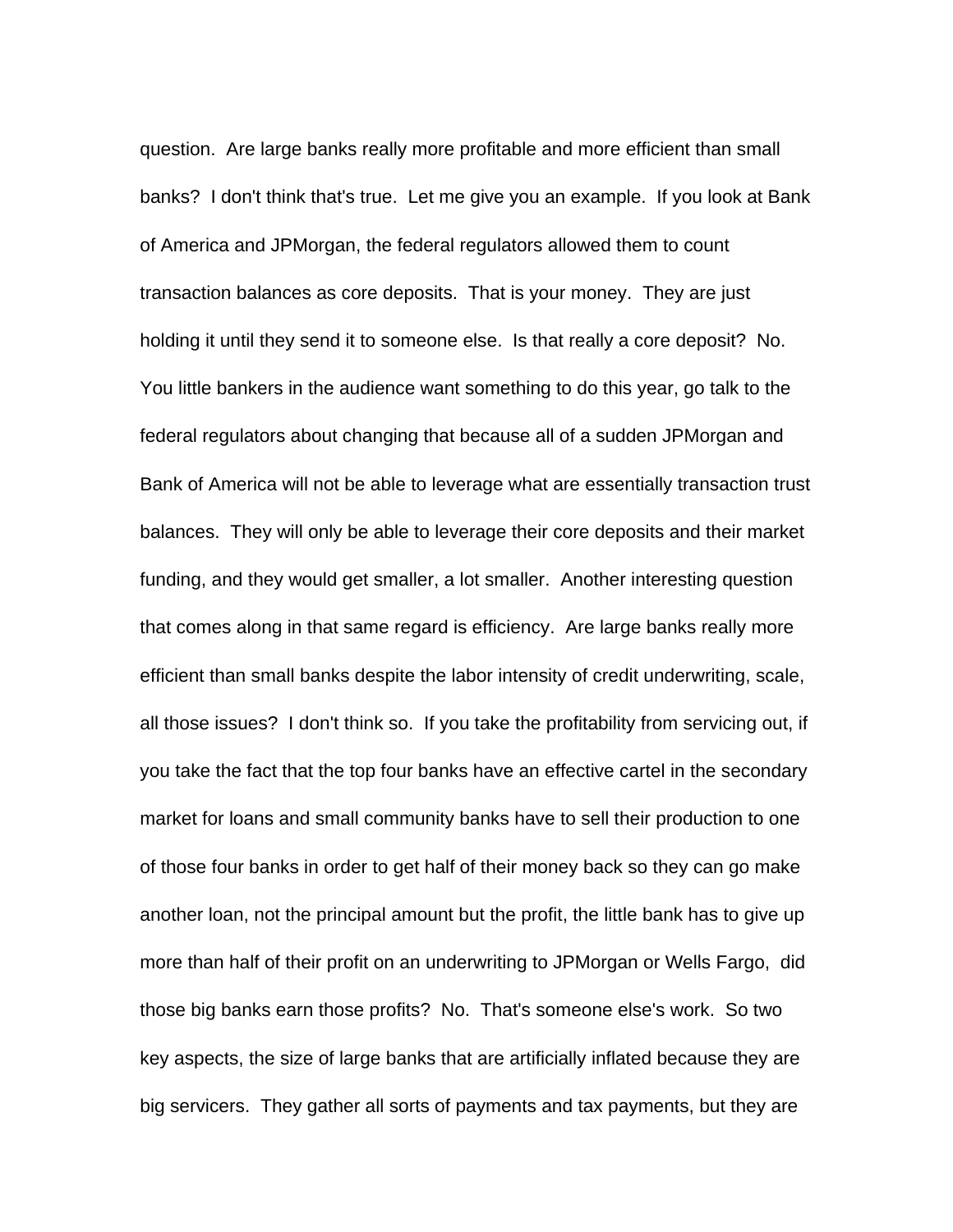not really deposits. They are just sitting on the float until they have to send that money to someone else. They are not the same as a core deposit that a small bank raises from a real customer that they actually know. The other issue is if you strip out some of the profits that come from securitization, mortgage banking servicing, all of these elements really are part of the core business of underwriting lending deposit taking, I think you could make a very strong argument that the big banks are not nearly as efficient as they pretend to be. So if we are going to look at metrics to try and measure the difference between a small bank and a big bank, what should we look at? One of the key things we do at IRA, in addition to taking the FDIC data each quarter and running nominal performance metrics, Basel II metrics, that sort of thing, is we actually calculate economic capital. Economic capital basically says how much risk are you taking and how well are you paid for it, and it will not surprise anyone in this room to know that the largest banks typically have a minus sign on risk-adjusted return on capital. Why? They are very big. They have large derivatives books. They have very large unsecured credit card books, consumer, etc., and very big spreads. But these are high-risk activities. It's not nearly the same as the community bank or lending money to someone they know, retaining that credit on the balance sheet and being able to manage the credit going forward in time. In fact, if you look at the risk-adjusted returns for small banks, they are in double digits. Even during the crisis, many of those 3,000 banks were still AA+ in our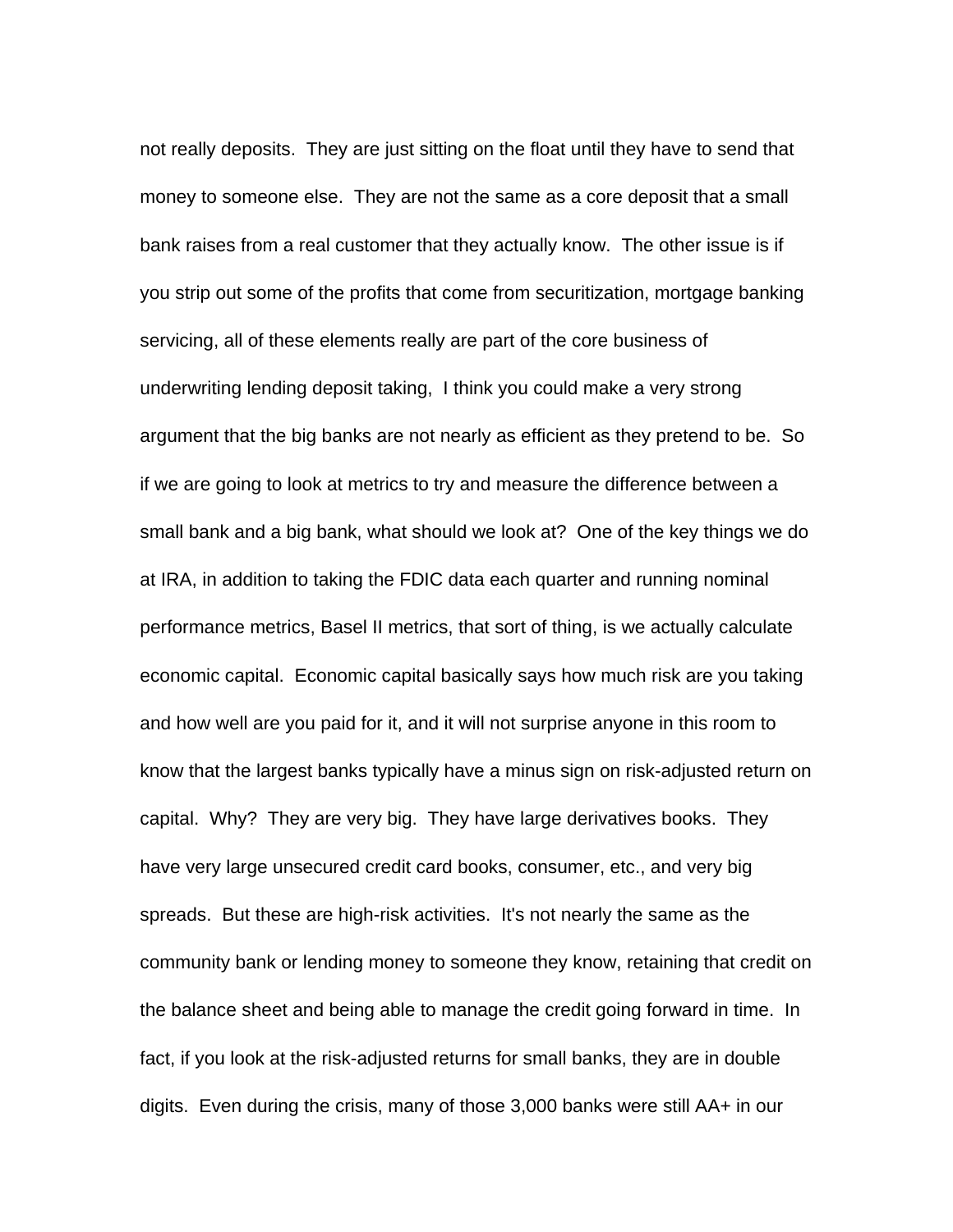rating schema. We are still turning out the risk-adjusted returns. That's not too bad. In fact, even the regional banks have significantly higher risk-adjusted returns than the top 20. That is where I'm focusing my attention this year. Another aspect I would suggest that Art and his colleagues look at, in addition to economic capital, is the degree to which a bank is correlated with the financial markets. We call this beta in the world of Wall Street. Why is beta important? Well, think of the difference, we will use the example of AIG. The difference between ensuring the risk of a ship sinking and the difference of underwriting credit default swaps on mortgage bank securities. Or say directors and officers, liability insurance, which is another popular area. Two totally different kinds of risk. One is correlated to the real world, weather, other events that may cause the ship to sink, and the other is almost entirely correlated to the financial markets. Large banks tend to take an awful lot of risk in the financial world, which has nothing to do with the real economy. In fact, they are totally disconnected. I think that's a crucial differentiating factor between a small bank that's 90 percent core funded and one of these money centers, that if you strip out the servicing balances, are not half market funded; they are more like 2/3 or three-quarters market funded. Very different business model. Isn't it? Another point that occurred to me looking at the fine work that the FDIC personnel did was when you are an analyst and you're looking at data, especially when you are going back several business cycles—I don't believe in business cycles, but let's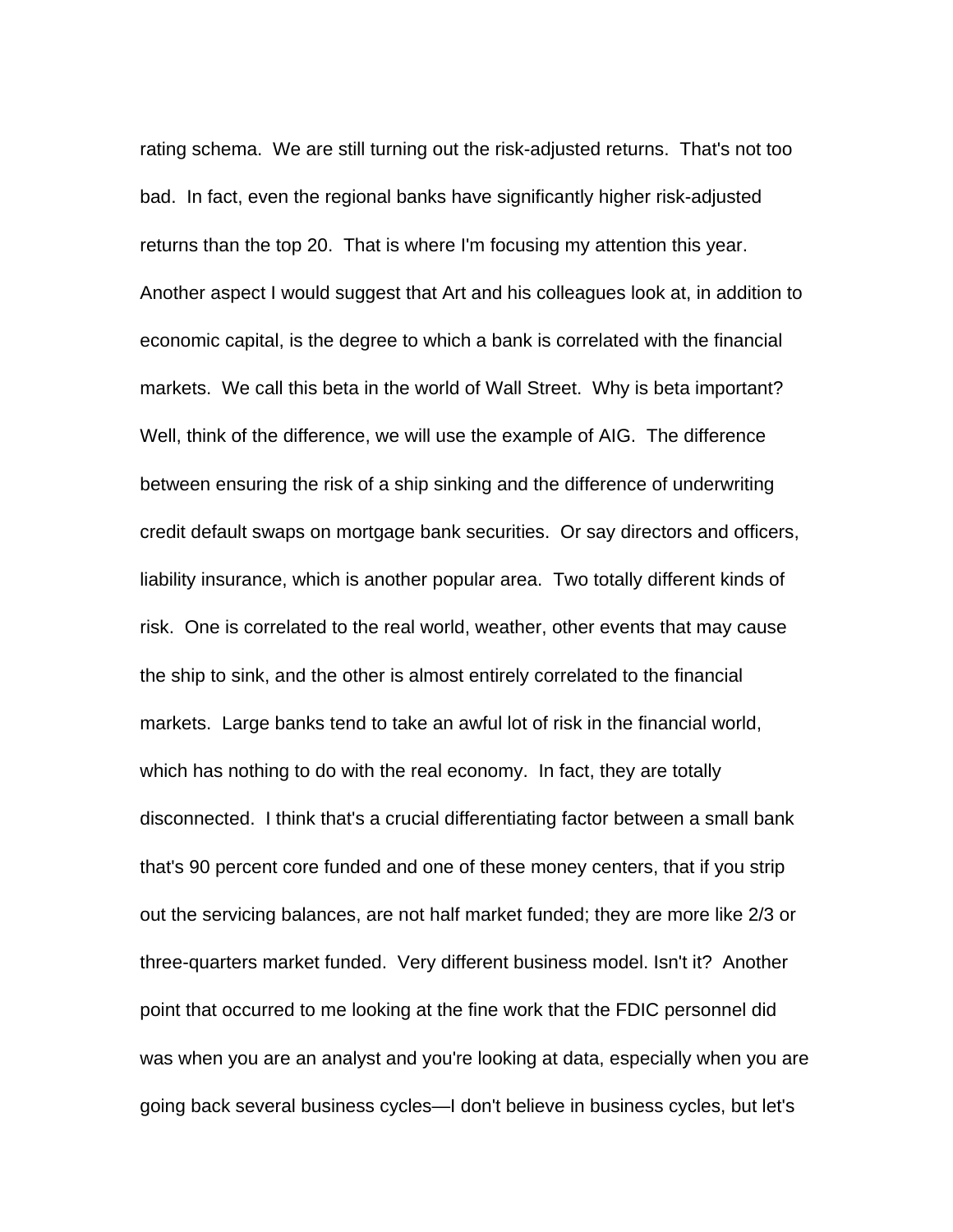pretend for a minute—You have to ask yourself what was going on at that time. What was the business model at the average bank, large bank, small bank? The last ten years' mortgage banking gain on sale was the mother's milk for many large institutions. And remember they were buying production from other banks, other nonbanks and running it through the pipeline in the federal guarantee or private credit enhancement and going off to the next deal. The amount of risk that the top five, six banks had even today as a result of securitization activities, as a result of not putting together New York state trusts properly, delivering the notice to the trustee in good order, we are not done with this by a long shot. When the banks are forced to settle the claims that are being made against them for all of these activities, will they still be more profitable than small banks? Not on your life. So I think there are many rich areas of research that the FDIC can look at in the next few months, and hopefully longer than that. But I think a key thing that everyone has to keep in mind as they do this work is to have context. Be aware of the changes in the markets and the business model going forward. Now good or bad, I think the model in the next few years at least will look an awful lot like 20 years ago. I think you will see a lot more banks that might have sold a loan or gone to get a guarantee for loans in the past to keep that credit. There are not that many opportunities to underwrite good loans; so if you find a good customer, you want to keep them. I would like to see community banks, perhaps with the help of the regulators, eventually evolve the model where we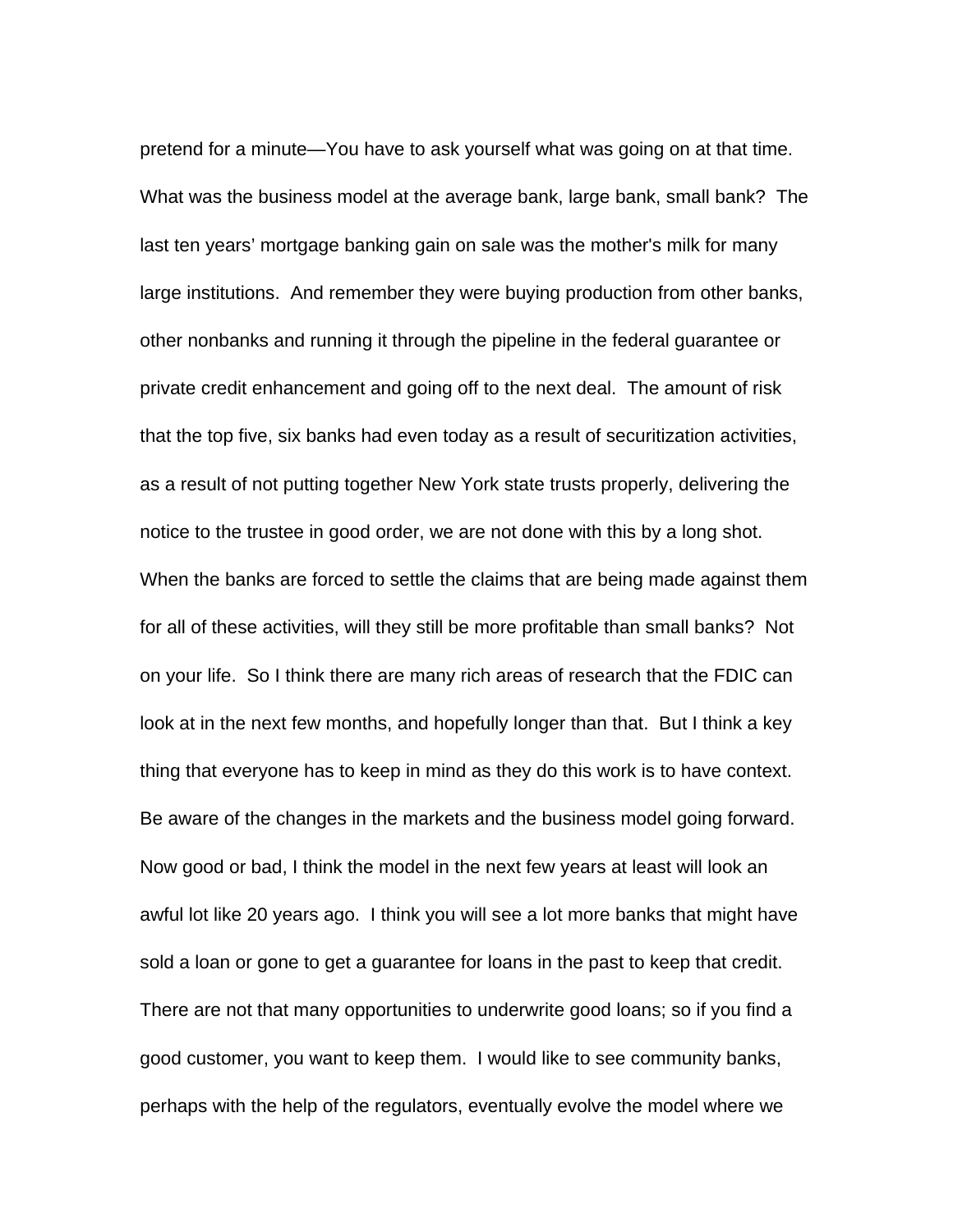can have an institution perhaps sell an interest in a note to an investor but keep the services. We would have no foreclosure problems if the local banks were still the agents for the credit. They could go down to the courthouse or, even better, they could go talk to the borrower. Because the biggest problem we have today—whether you listen to Chairman Bernanke talking about the mortgage market or anyone else—is that the key issue of know your customer, which the community banks embody, is violated by large banks. I have two loans. One was originated by Bank of New York and sold to Lehman Brothers. I'd love to find it and buy it back. And I've never heard from these people. I have a second with JPMorgan Chase. Never heard from them. Now, maybe they don't want to talk to me. Maybe they are still pissed off. But the fact of the matter is they don't know who I am. They have no current information on my income. Except what they get from the credit rating agencies, and more importantly, they are not even trying to bank me. They are not calling me up saying "Hey, Mr. Whalen, what else do you need? " A community banker would have already done that. I think that's the key difference I would like to leave you with. I will look forward to the Q&A. At the end of the day, the Wall Street model that we saw in the last 20 years was a mirage. There are no economies of scale in banking. You know your customer or you don't. And when you have large banks that rely on credit scoring and statistics to make credit decisions, you know that eventually when the boom is over, they will be in trouble. Or as my good friend Eric said to me a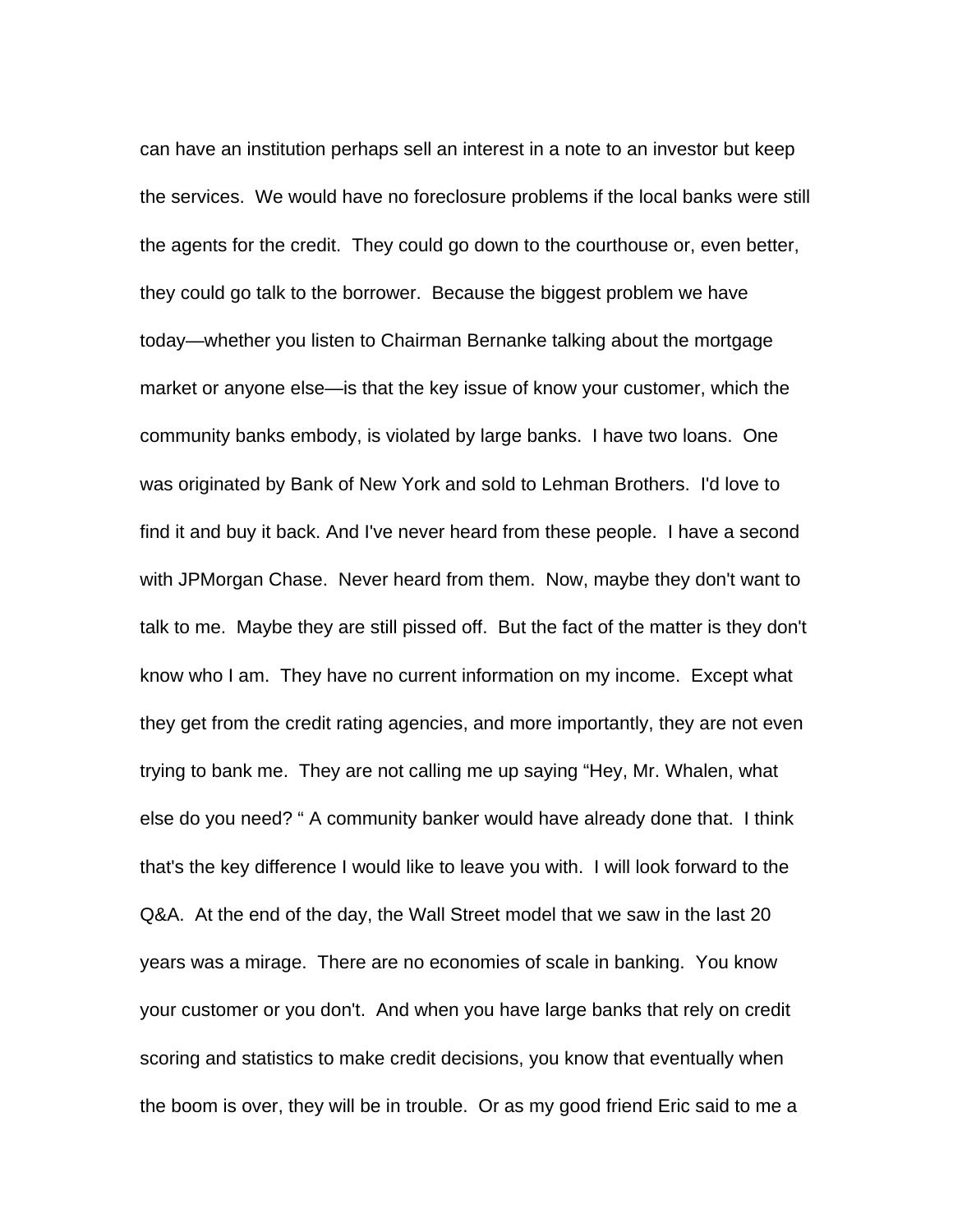long time ago, "The FICO scores will turn to dust in their hands."

It may interest you to know by the way, that Eric is running for the Senate. He just had the Republican primary back home. With that, I will conclude and look forward to your questions. Thank you.

## **ART MURTON**

Thank you, Chris. I suspect the banks may know who you are now.

Now we have some time for Q&A. We have some questions that have been submitted, but we are also happy to take them from the floor. There will be microphones going around. So if anyone has a question they would like to start with.

## **QUESTION**

I'm Cam Fine, president of the ICBA, the Independent Community Bankers of America. This was terrific. I love your idea of getting deeper into research, and Chris, you are my new hero. Music to my ears. You were saying exactly what we have been saying for several years. I would like Chris… I would like any of the panelists to comment on how you see the privately held bank going forward in the future. Thank you.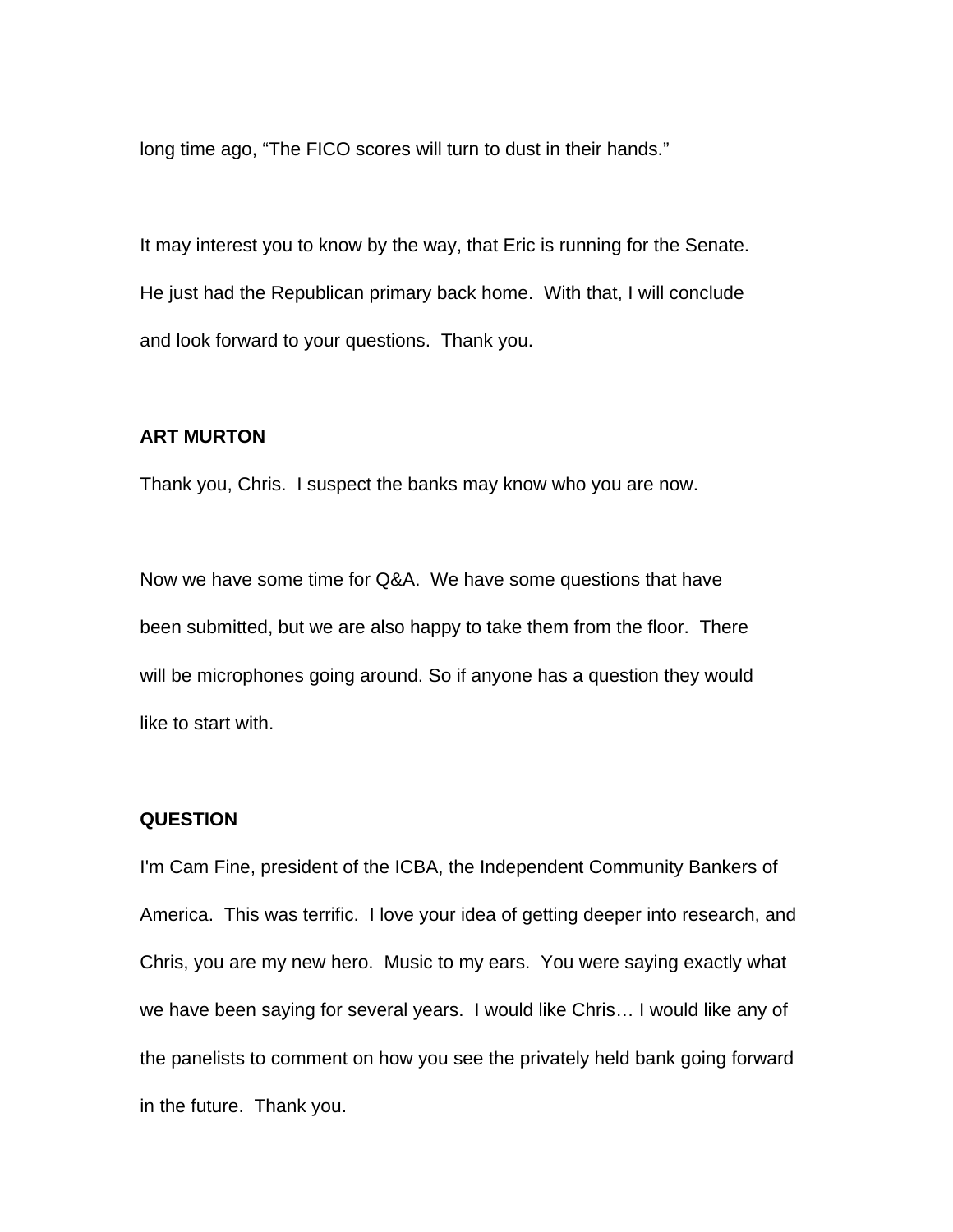#### **CHRIS WHALEN**

I really enjoyed the comments that were made before. I believe it was Kevin talking about S. Corps. He's absolutely right. There are two risk management models in this world. One is well documented and pedantic, typically for large organizations and those that are supervised by federal regulators, and then you have the paranoid and nimble, which is what entrepreneurs live with. People who have multiple generations of family in a bank—or they have maybe most of the family's net worth in a bank—will watch more carefully. It's often a source of sadness to me because the recent boom has turned what should be low-beta, very boring businesses into trading vehicles. It was mentioned before banks that are set up just to take Home Loan Bank advances and make commercial real estate loans. That is not a sound model. I think that there is a lot of value in the private model. But let me say this, I did not talk about the Volcker Rule at all. Everybody worries about the Volcker Rule with respect to customers in the brokerage side of the house, but what about the chief investment officer? What do large banks invest in? They invest in bank paper. All of the kids that have been laid off by the Volcker Rule in the last few weeks, I'm hiring them. But the problem is now JPMorgan, instead of having 20 people who each had a hundred million dollar equity, they have all been fired. Instead of the CIO of that bank being in the market every day trading those securities, even adding a little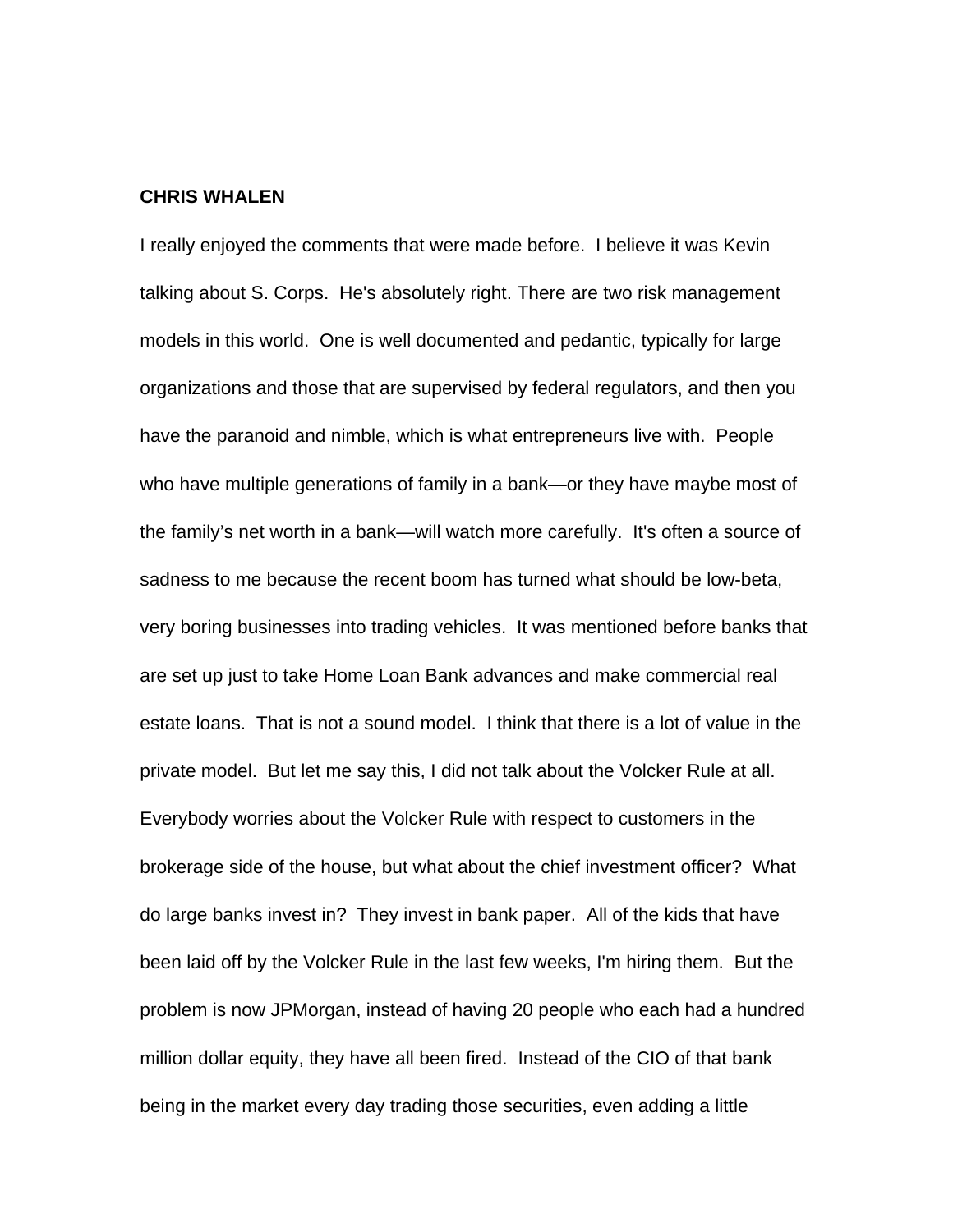liquidity to the market makers for banks who are generally smaller dealers. Let's face it, it's a niche for our industry. Now there is no one to call. This is something I think regulators, especially Chairman Bernanke, have to think about because going back to the point of private bankers, it will be private equity. In fact, I'm seriously thinking about starting a private equity fund for this reason.

## **TIMOTHY KOCH**

On the negative side, for the privately held, too many of those institutions have limited access to capital beyond what they currently have allocated. Unless we somehow open the spigots, their growth opportunities are restricted. The other comment I hear frequently is sometimes the succession plans of these organizations don't bode well for future growth. If they can overcome those two hurdles, I think there's a long-term future that's very strong for the privately held.

## **RICH BROWN**

I think ownership structure, access to capital and success in raising capital are some of the next questions we need to explore. The data gets a little bit harder in terms of accurately classifying and identifying the capital raises, but it's a very productive line and the next place we are headed.

## **KEVIN MOORE**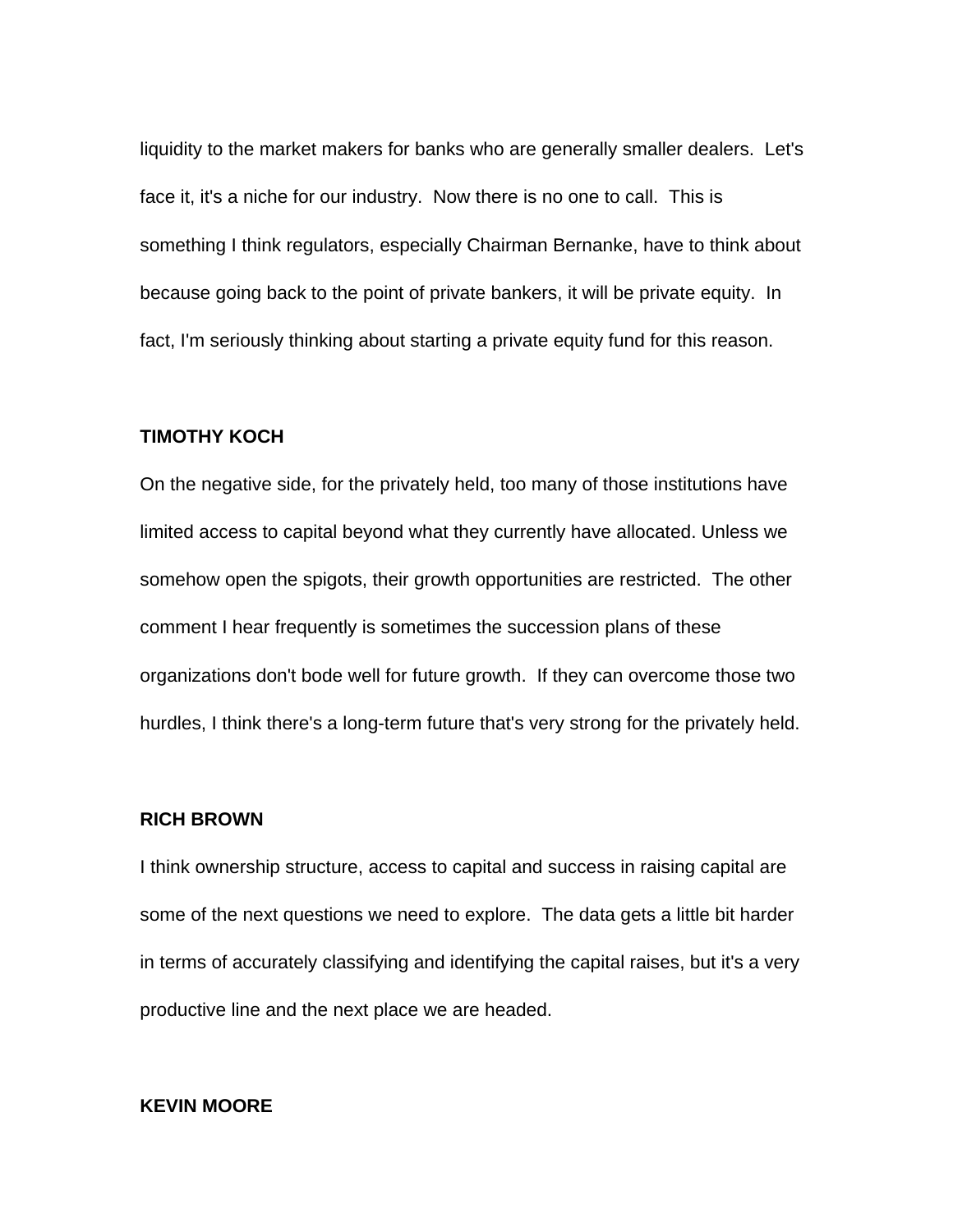I think the data is difficult to get at the privately held. Subchapter S. is one way to look at it, but that's not the entire population. There are certainly a lot of locally owned C. Corp. type banks that it's difficult to get the data around, but I think it warrants the research. As Tim said in his comments, there's a big difference between banks that have been locally owned and managed and been in the family for years. Their decision-making processes are quite different than banks that have used TRUPs and other avenues to grow using outside capital. And the risk profiles of those institutions, I think the data would show are measurably different.

## **CHRIS WHALEN**

Let me interject something here because it's very important. All of the deregulation of the last 20 years has been about market efficiency, right? Lower spreads, better service for consumers. That's not always true because, as we've taken the spread out of the investment banking world, we've made it almost impossible for firms to have the analysts that follow banks. What you have seen is a shrinkage of the coverage of the industry by sell-side firms and buy-side firms both. This has helped my company because we cover every bank. What we have learned working with some of our government clients is there are thousands of public banks in the U.S., but only about 10 percent of that group are actually listed on an exchange. They're all 33 Act filers because they have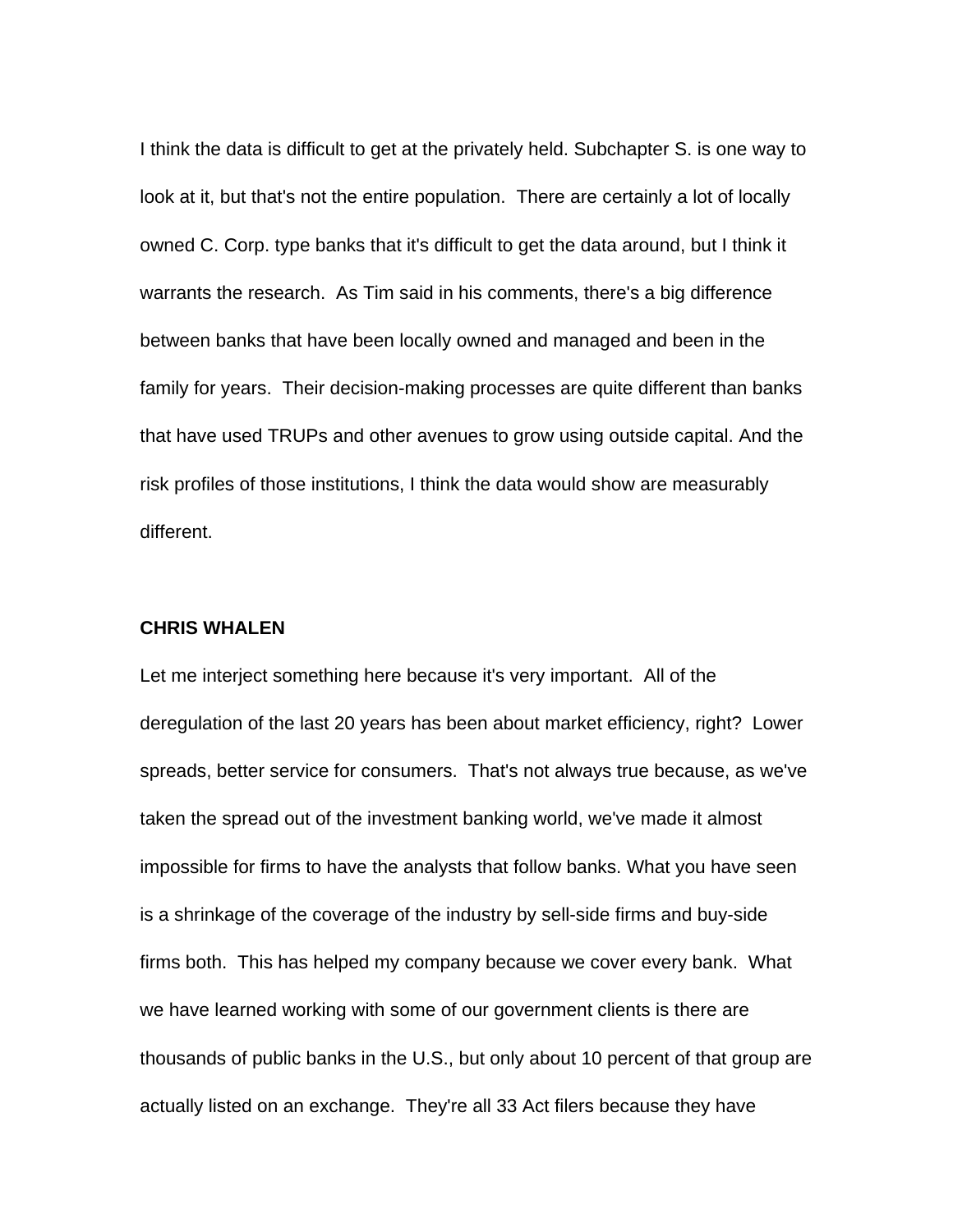hundreds, sometimes thousands, of shareholders. They trade in the pink sheets, but they have no support from dealers. There is no research support at all. So these are significant issues because efficiency is not always good. When you take the spread out of a product as you all know—and we are in a zero-rate environment now—you can't invent any services in the spread, you can't have research analysts and extra people and a dealer who might actually follow your company.

#### **ART MURTON**

We have a question in the back.

## **QUESTION**

I noted that the GAO just issued a study that said the Collins amendment will only have a modest impact on the capital ratio of banks, which I have some difficulty digesting. It will be interesting to hear from each of you the different ownership forms whether they be mutual, sub S., closely held and the rather restrictive convention we now have with the Collins amendment limiting capital raising to either common and/or permanent deferred.

## **ART MURTON**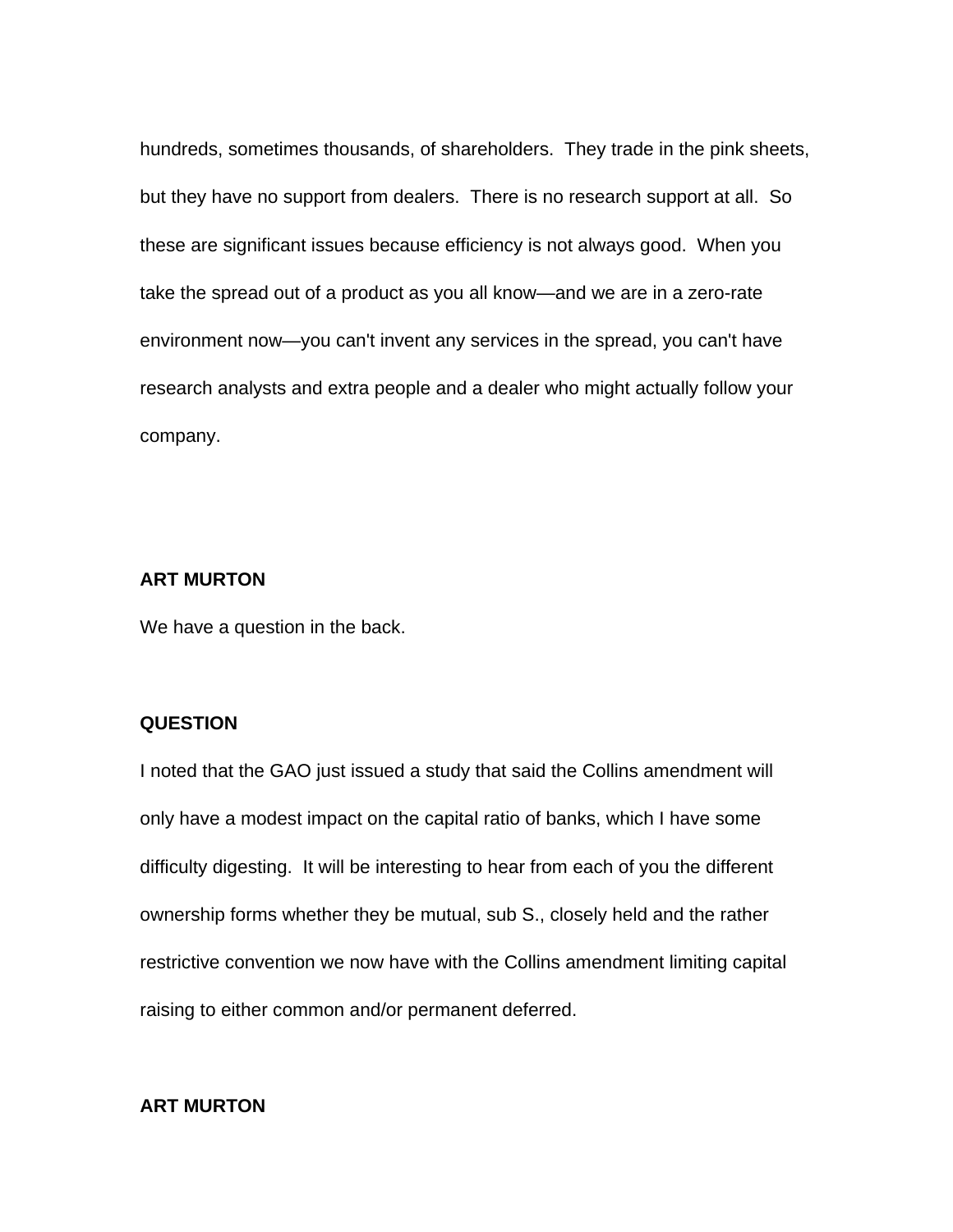Would anyone like to address that?

#### **CHRIS WHALEN**

I think we already touched on this. We still don't have guidance from the regulators as to what we are going to do going forward as far as exactly your issue, tier 1, tier 2. There are a lot of small banks out there that have tier 2 deficiencies and are going to have to figure out how to do it. Right now if you look in the marketplace, I'm aware of probably over a dozen efforts by smaller dealers to raise money for smaller banks. These are typically well below \$10 billion in assets. These are private placements, and this is tough. It really is. It's almost high yield because, if you look at the equity valuations of the industry today, what is the implied cost of equity capital from small banks, assuming they had a publicly traded equity? It's well over 10 percent. Are these banks doing 10 percent return on equity right now? No. So they will be forced into a preferred type instrument simply because they can't issue common equity at a price that makes sense to them. That I think is the big quandary.

## **ART MURTON**

OK. Let me take a couple of questions that have been submitted. Two related ones. Looking out five years, what do you see as the community bank business model? And related to that is, what products should the banks consider to meet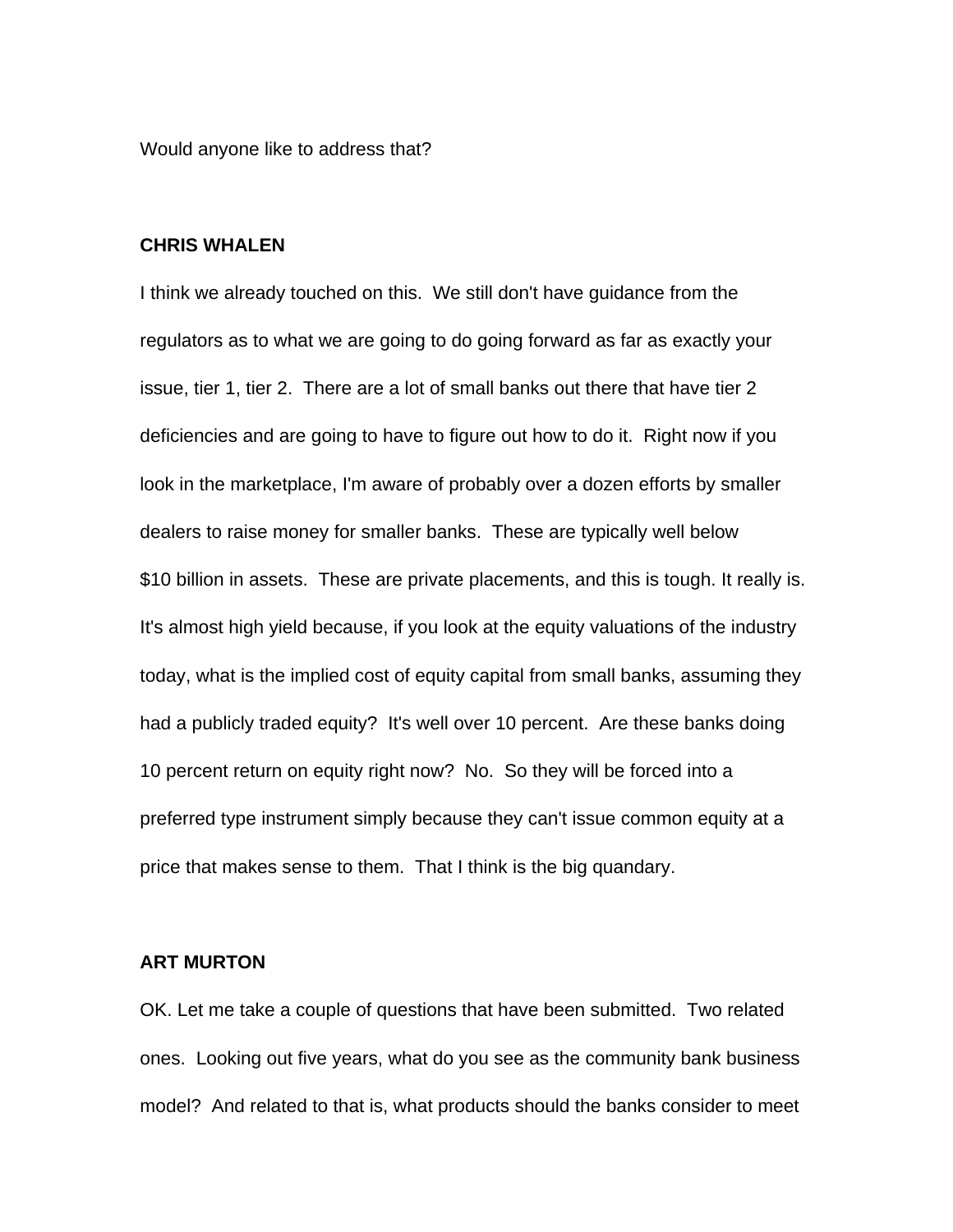the needs of the baby boomers retiring?

#### **TIMOTHY KOCH**

I think somebody said it in one of the comments, Maybe it was you, Kevin. Given the economic times, given the regulatory environment, I see that in five years, the community banks will be traditional banks. We will build fortress balance sheets. They will be core funded. You will try and get as many loans as you can. But quite frankly, for those of you in the business, it isn't one of the hardest things to do today to find out where your assets are coming from. You will hold more liquid assets. That' clearly part of the regulatory guidance. Keep your capital ratios up. And generate that return on equity like 5 to 6 percent. That is a harsh view, but it is going to be a tough five years to generate true returns, and a different way of saying what Chris just said, to justify investing in a community bank will be tough until some of this wears off. And the economy grows again as the chairman suggested would be beneficial. We need that to get returns back to where they historically have been.

## **KEVIN MOORE**

I agree with Tim. I think the balance sheets are definitely going to get stronger. I think banks are going to hold more capital. Everything you read about the big banks and the fear of the rules trickling down to the smaller institutions, I think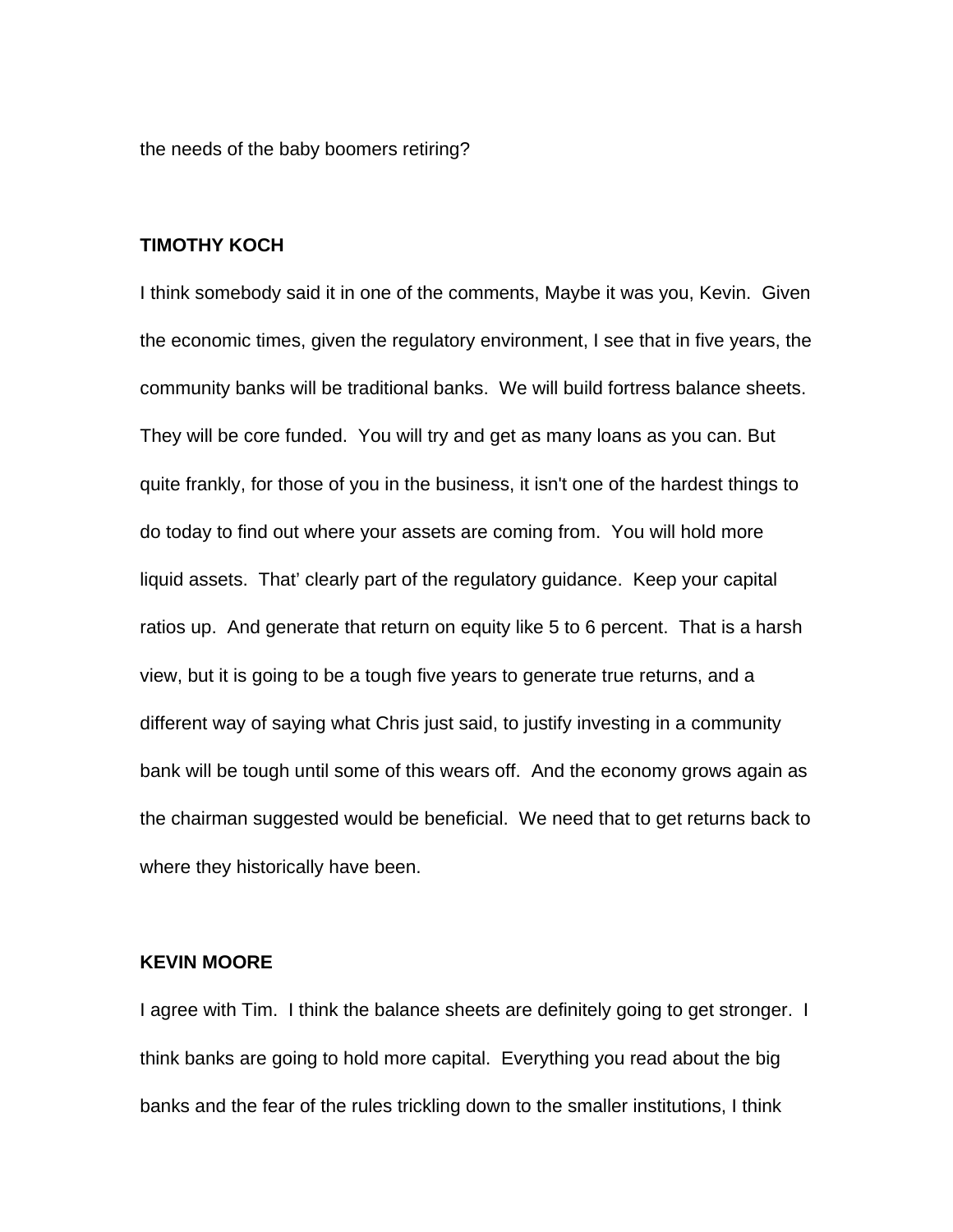that is going to drive many community banks to preserve more of their capital. Because we are so closely tied in the community bank sector to the economy in many of these communities, as the economy improves, the small opportunities will improve. By contrast, what's going on with the big banks, I think there are opportunities for community banks. Big banks have a bad reputation right now; and to me, there's opportunity for community banks that can make a service difference. Maybe not pricing difference, but certainly a service and quality of operation difference from the larger banks. I think they have the opportunity to build back the portfolios that they've lost over the last couple of years. The other thing I would add is technology. I don't know big banks have scale, but there are many, many technology opportunities available to community banks to be more efficient in the sense of not necessarily opening a new branch as a means to get in front of bank customers. Everyone knows the demographics are changing with customers and that's an opportunity for community banks they should continue to pursue.

#### **RICH BROWN**

Kevin, I agree with you**.** I think people are going to be surprised at the extent to which the intermediation in our economy migrates back to the banking sector or migrates back to community banking organizations. We've seen this migration off the bank balance sheets into off-balance sheet structures that turned out to be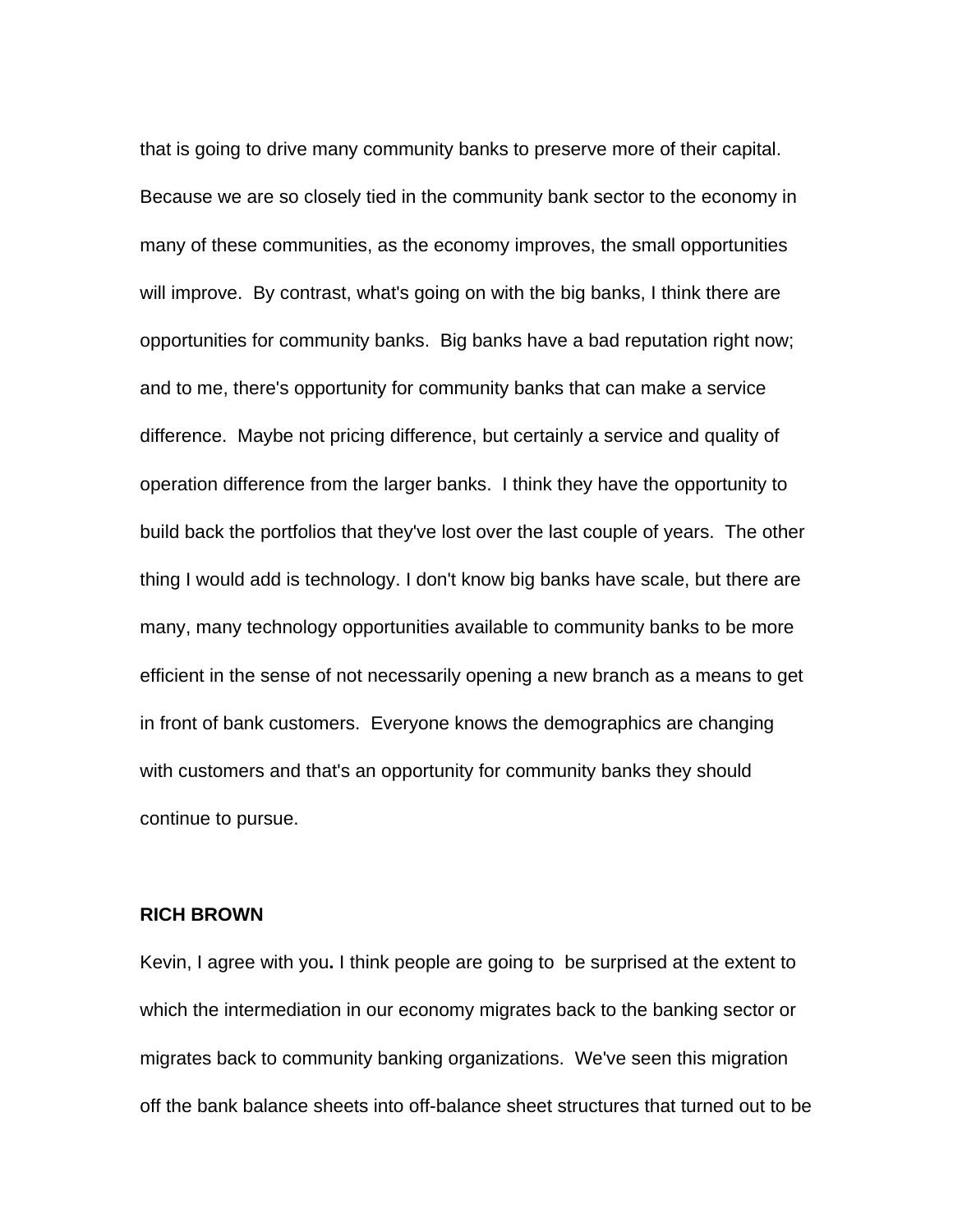pretty risky, pretty unstable. They've shut down to a large extent and a lot of that financing is not taking place right now. It has been a difficult period for the banking sector to reassume its traditional role in providing some of that. As the sector and the balance sheets get cleaned up, we see continual improvement from quarter to quarter in terms of the financial condition of the banking industry. I think you are going to be surprised in what we saw the last decade. This disintermediation was temporary and it will be reversed in loans and things like mortgages, consumer loans, commercial and industrial loans that we thought was a thing of the past.

## **CHRIS WHALEN**

What was interesting about this comment is that community banks have an enormous advantage here. Look at HSBC's acquisition of Household Finance. Was that a normal business for a bank to get into? A business where you knock on somebody's door and collect a loan every month, unsecured, mobile homes, motorcycles, whatever it was. No, they are fleeing that business. Asset-based financing. Large banks are fleeing that business. They can't underwrite the credits. A community banker can underwrite the credit. He will know that guy. I remember a couple of years ago I was testifying in front of the Senate Banking Committee and Chuck Schumer asked me "Chris, don't you think we should let credit unions into small-business lending?" I said, "No, Senator, absolutely not."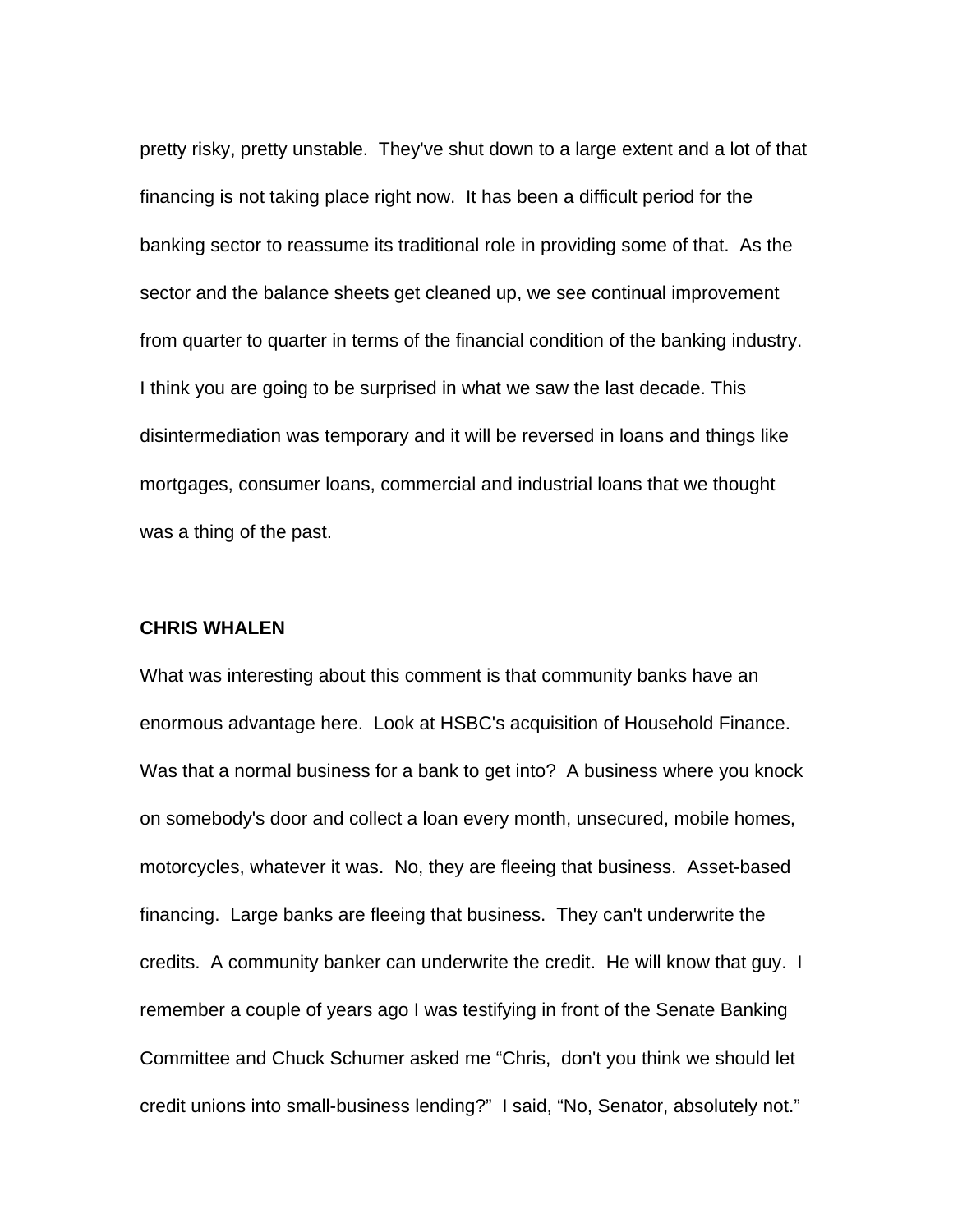They don't have the skills to do it. But small community banks certainly do.

But his example was a company near my house in New York; a little delivery service; sole proprietor; owns two trucks; was no longer able to get financing to take down oil in Terrytown, New York. That was not a traditional banking business. That was a factor, nonbank business with somebody who understood that industry, had dirty fingers from oil on his hands, and was willing to lend to people in the business. I think you will see that comeback, but community bankers can also do some of that business too because they have the underwriting skills.

## **TIMOTHY KOCH**

If I could add one comment, and again, this will reflect on the fact that I'm a teacher. The last two years I've taught seniors in finance and accounting, and I was surprised at how sophisticated they are in the use of mobile banking products, which is what ties them to their banking organization. All you community bankers out there think of what that means for you if you are not competing in that space. We talk about what the future five years from now, I believe you have to have competitive products on the technology front for the next generation of customers, or you will lose them. I don't care if you are in a rural market or a metropolitan market. I think it will happen. So invest now.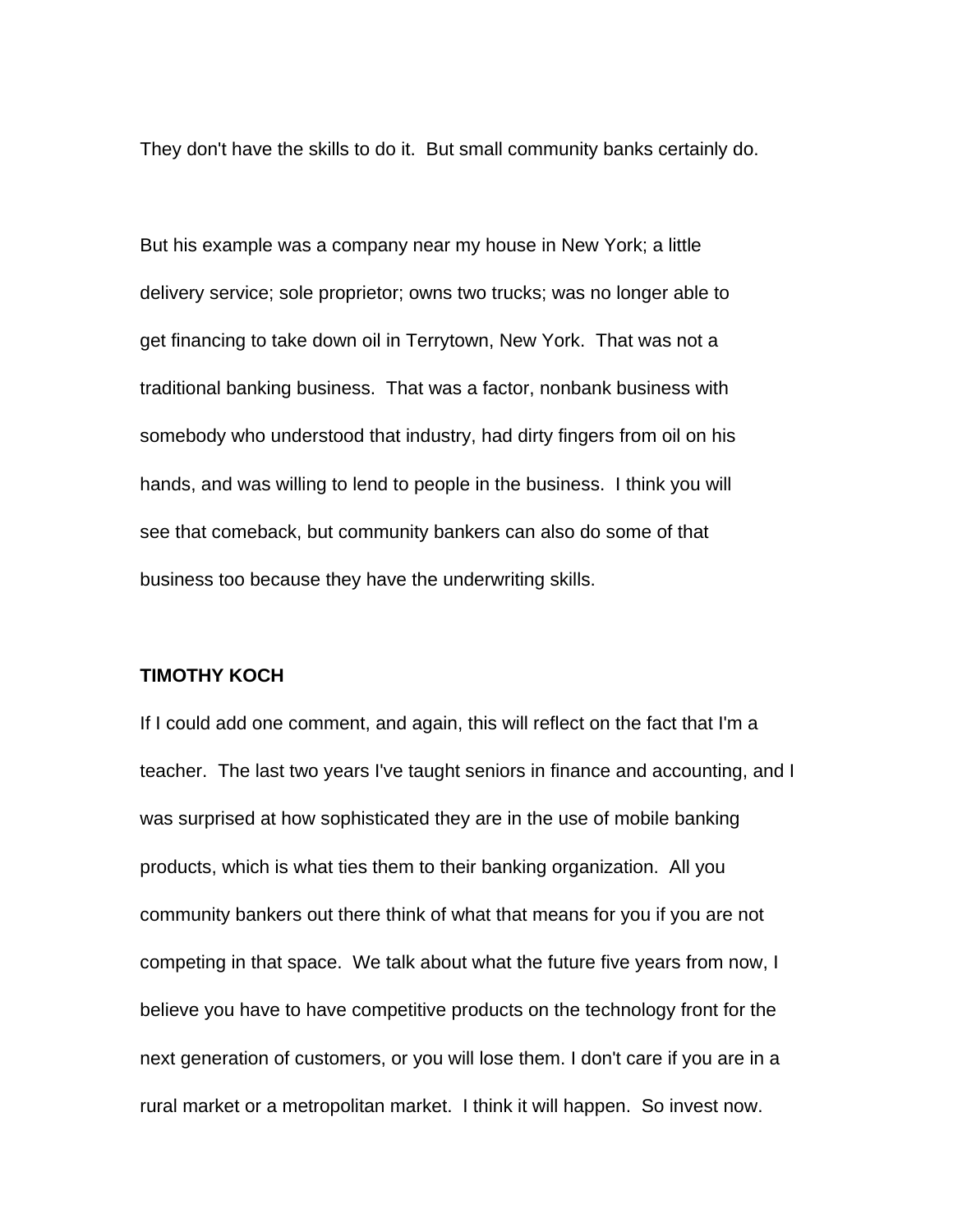#### **ART MURTON**

We have another question. When will de novo activities start to pick up?

## **RICH BROWN**

The only answer is not yet.

#### **CHRIS WHALEN**

It will pick up when it makes sense. When both the regulators and the business community start to figure out what the model is, it will come back. There are a lot of institutions that probably need to be bought in the next couple of years. I would not be surprised if we resolve another couple hundred banks. We still have over 1,000 banks that we rate F. So half of them will cure. They will come back. Another half will get merged. That's not necessarily a bad thing. We create a lot of banks in this country and we will. Before this crisis, we created more banks in Texas then they created in all Western Europe.

## **KEVIN MOORE**

It is going to be a while because there is a strong correlation between what you call young banks or whatever the terminology is but something older than a five but less than ten years of age. There's a high propensity of those that did get into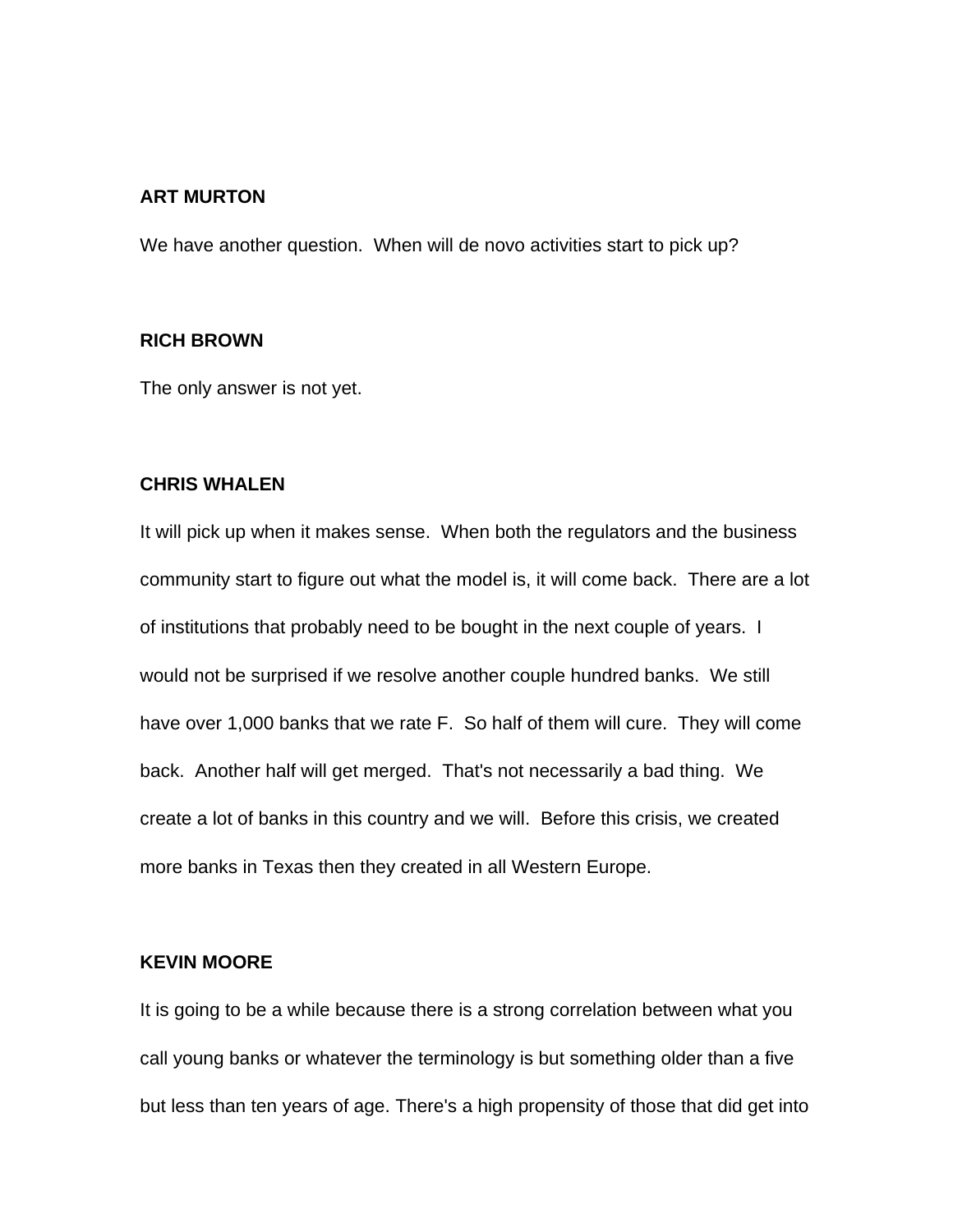trouble. As a lesson learned and for someone who used to be in the application business at the Federal Reserve, I think the problem with de novos is they strayed from their business plan. A lot of them in more recent times raised a lot of capital. That wasn't the issue. But they deviated from the business plan. So as a regulator supervising those institutions, if we get back into that business, I think we need to work closely with bank management and send out red flags when banks begin to deviate into areas that are not their expertise. But I think by and large that happened too often for some of the de novo banks, and it will be a while before we get back to that business because we have some other problems to correct. It will come back. It always has, and I think it will again. We are by nature in this country an entrepreneurial country and business and de novo banks are part of that.

## **ART MURTON**

Let me just add that I think we have some lessons to learn from this crisis in terms of the types of business models that were chartered. I think one bad thing about having a banking crisis is having a banking crisis. The good thing is you have more data. We now have two of these and we can see what kind of business models were allowed to operate and what their success and failure rates were. I think it's incumbent on us to take a hard look at that so we can help guide all of these as de novo activity picks up. So we are looking forward to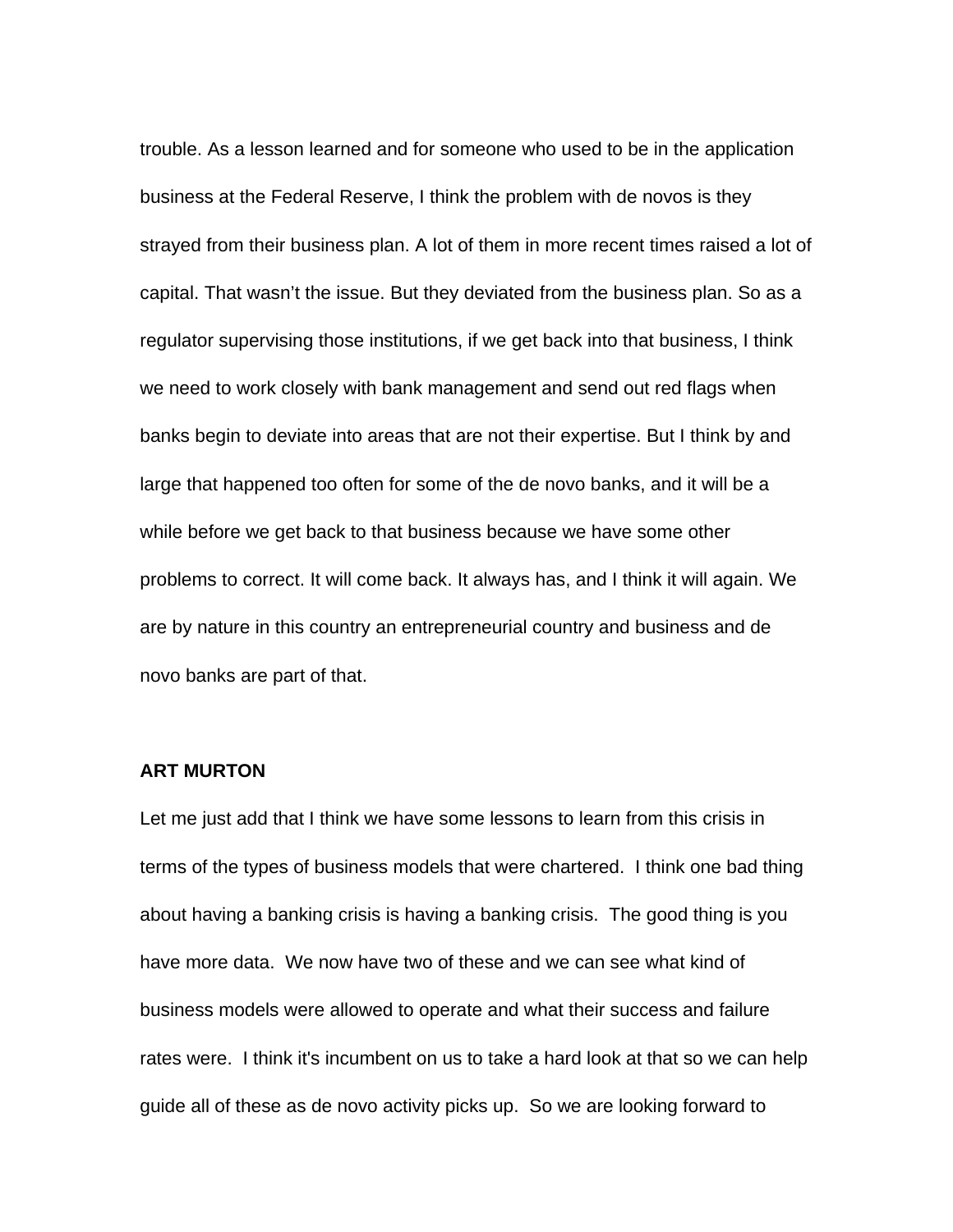doing that.

#### **TIMOTHY KOCH**

I want to say I'm less confident than the rest of my panelists here. Let me toss this thought out. Haven't you been to conferences recently where generally a consultant will get up and say a community bank has to be a billion dollars in size to survive, or think about consolidating? So a lot of these so-called experts are moving the minimum size larger to argue that you can compete. How is that consistent with more de novos? How much capital are you really going to have to start with and what is that business plan that will make it work? I'm not convinced.

#### **ART MURTON**

Right. We've heard that billion-dollar number and that's one of the things we are going to be looking at in our study. We've heard that claim being made. I think some of the numbers that Rich put up today suggest that may not be the case. I think we need to really look into that and question that assumption. That's what we are going to be doing. Kevin, you probably have some views on whether banks under a billion will be around.

## **KEVIN MOORE**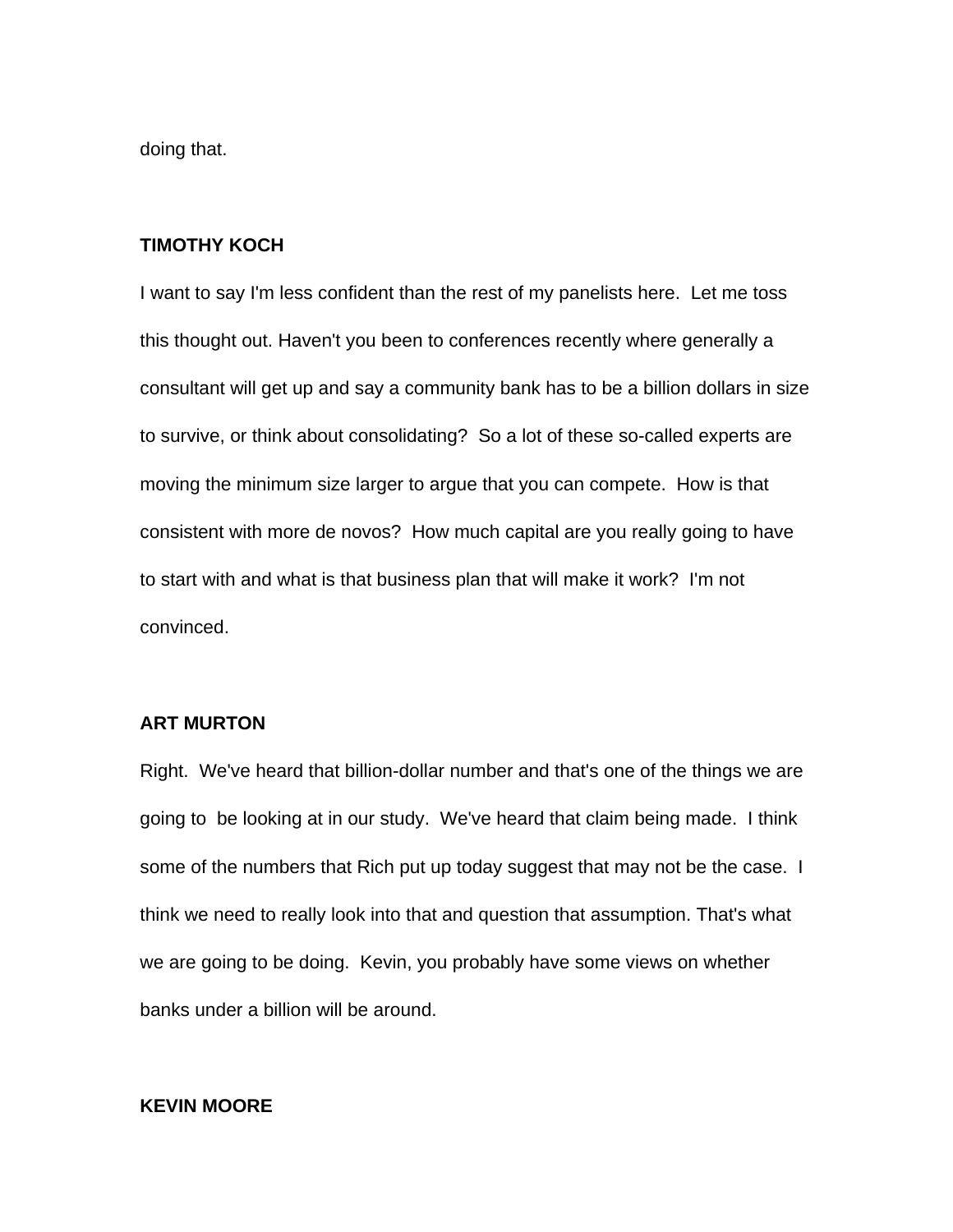I would just add that I appreciate Tim's comment, and certainly it's more challenging for smaller banks. But I'm sure the FDIC would say the same thing. I have a lot of banks I supervise that are \$100 million or \$200 million. They didn't have any issues in the crisis and have managed themselves extremely well. How they manage their compliance burden and all of the other issues that we hear about, I'm not quite certain. They have very good people. That does not mean they don't have challenges finding succession for that management team. But I'm not an advocate that a size factor is a driver for how big you should be. I think it depends on the people you have, the business model, and the level of risk. What bothers me is that banks are getting out of business that is core to community banks, like mortgage lending. Banks are getting out of mortgage lending because they don't think they can comply with escrow arrangements and other things. That's unfortunate. I think the rule writers need to go back and look at that. But I think most institutions are finding ways to address compliance. We as regulators have a responsibility to the FDIC, OCC, the Fed, whoever it is—we have a responsibility to work with our institutions. We have multitudes of training programs that we provide to our own staff, and I see no reason why we can't leverage that for the benefit of our institutions and so forth. So, it's not going away, but I don't think size is a factor for community banks.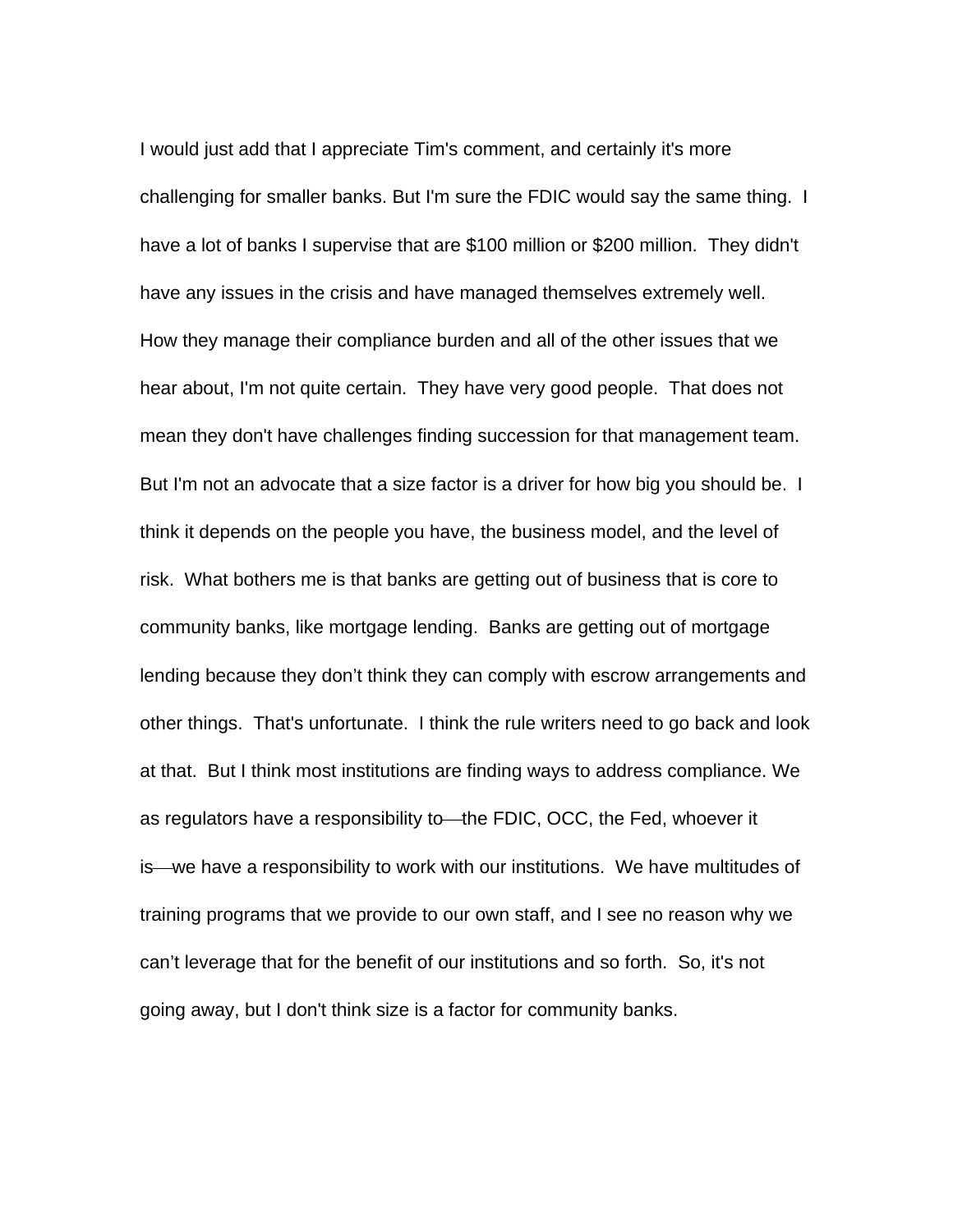## **CHRIS WHALEN**

What we have to do is solve the equation between all of the capital out there and putting them together with people who have a coherent business model and are going to execute it. I can't think of anything more exciting today than creating a de novo with new technology, a Greenfield corporation, and I'm not slighting all of you out there who have older institutions, but imagine creating a brand-new bank today with modern systems, doesn't have to deal with legacy issues, and has a good management vision and you put that together with capital. Let's focus on the revisions to Reg A because we are talking about billion-dollar banks. How much capital does a billion-dollar bank have, more or less \$100 million? Where is Reg A now, five? We need to get Reg A offering up to \$50 million, and then we can raise all the capital all those little banks need.

## **ART MURTON**

Great. Let me take a question first from this side and then from that side of the room.

## **QUESTION**

.

[Inaudible]

## **RICH BROWN**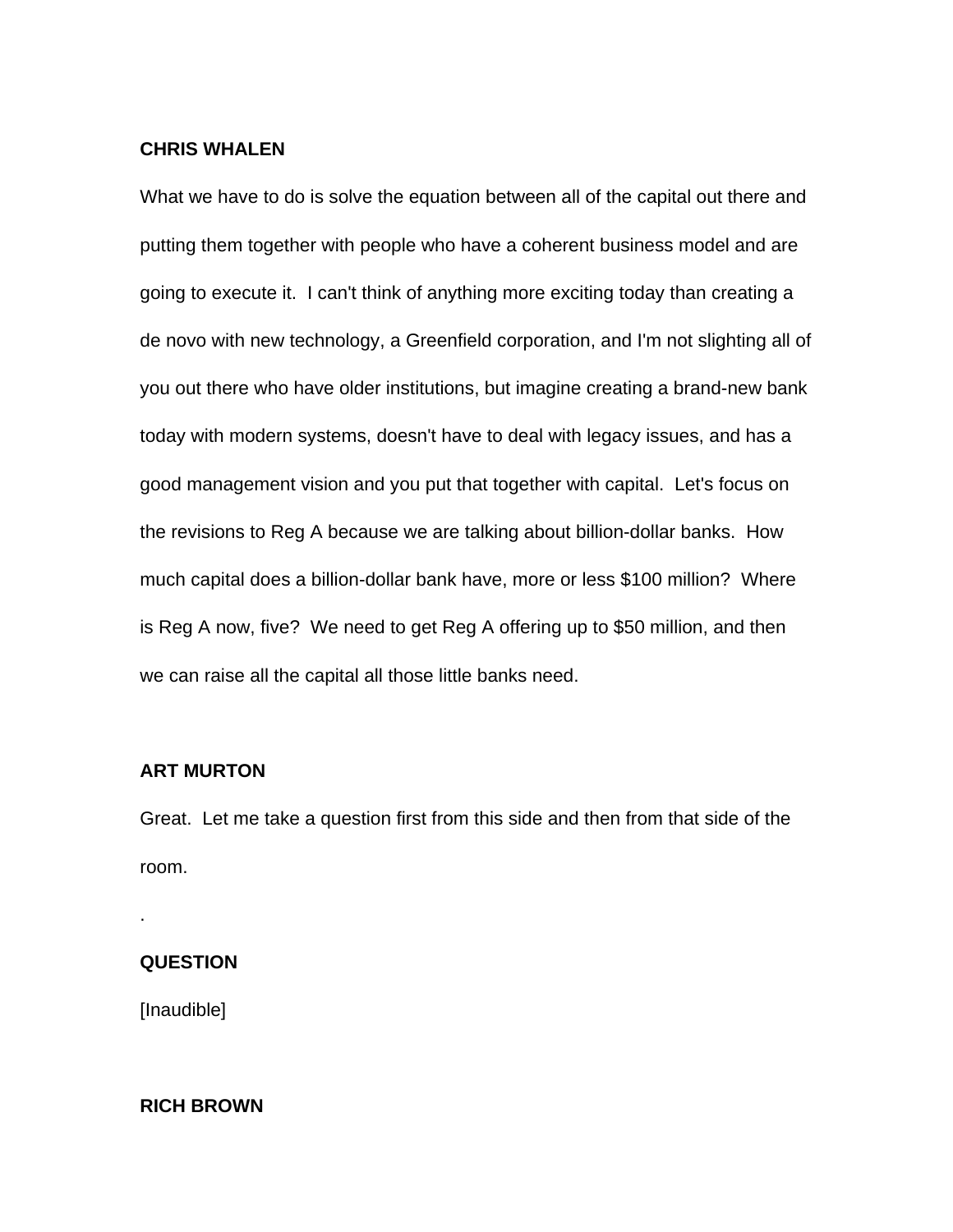Well, it's a very good question. We saw a very competitive period during the middle part of the last decade. There was a lot of competition for loans, for loan growth. So growing the balance sheet was really the way that revenue growth took place in the middle of the last decade. For the community banks and for the non-community banks, there were a lot of off-balance-sheet sources of revenue. The trading, the servicing, the trust as well as servicing and interchange. Service charges and interchange. Both of those have run into trouble. The growth in the loan book can't take place now because the balance sheets have been disrupted by the recession. And so that source of growth is not there. The margins are still tight. Again, with this interest rate environment, the margins have not improved that much. They've improved a little bit. But with regard to the noninterest income, the market-based revenue for some of the larger institutions is really not there the way that was before, and that's probably a good thing because it led to a lot of trouble before. So for both classes of institutions, revenue growth is a primary challenge, but it will not always be that way. As for lending opportunities, we will be surprised at the lending opportunities that will occur just down the road here. Balance sheets have been cleaned up significantly. Capital has been raised, problem loans have been charged off and I think that's the most important thing to understand—for the industry—getting it ready to take advantage of some of the opportunities when they present themselves. We are not there yet, but it's close.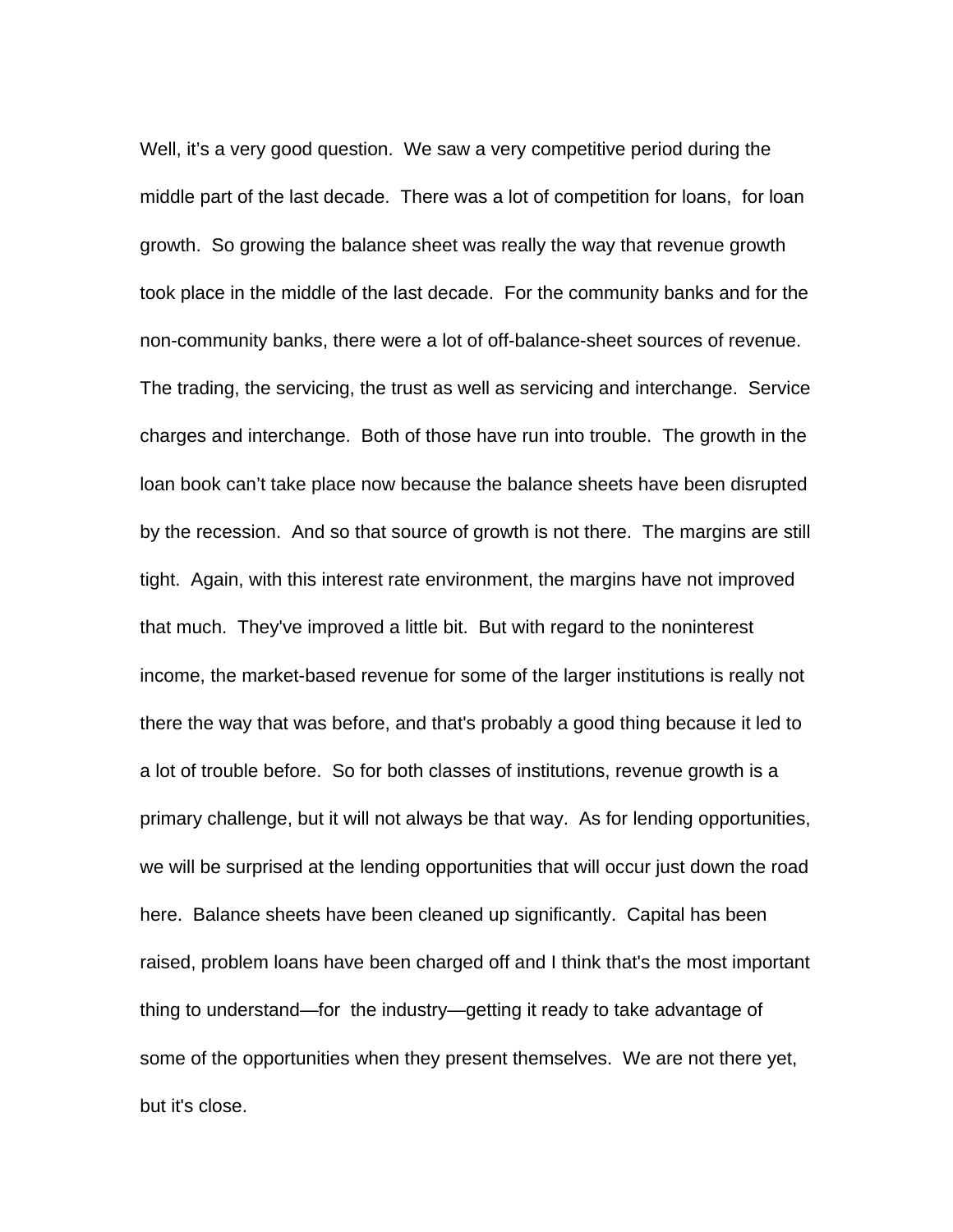## **QUESTION**

[Inaudible]

## **RICH BROWN**

I think certainly from the lending side, it will. From the noninterest side, as Chris mentioned, how you generate revenue in today's low interest rate environment is kind of a question and is the model that has been disrupted and how it sorts itself out. I don't have as clear of an idea as Chris does.

## **CHRIS WHALEN**

We've done economic capital modeling for the whole industry going back almost 30 years. It's pretty clear that the competition, technology, money market funds, whatever you want to look at, did press margins down. It reminds me of the auto industry, where you have intense competition by some participants that are more or less indifferent to the cost of capital. In other words, they are making cars, but not making money. In the same way, I think we heard earlier about business models that were created for short-term purposes or to be acquired, which really weren't clearly thought out and stable in the medium and long-term sense. I just don't know what we will see going forward. If we do see a renaissance in lending, [it may be] more of a focus back on traditional banking. Maybe even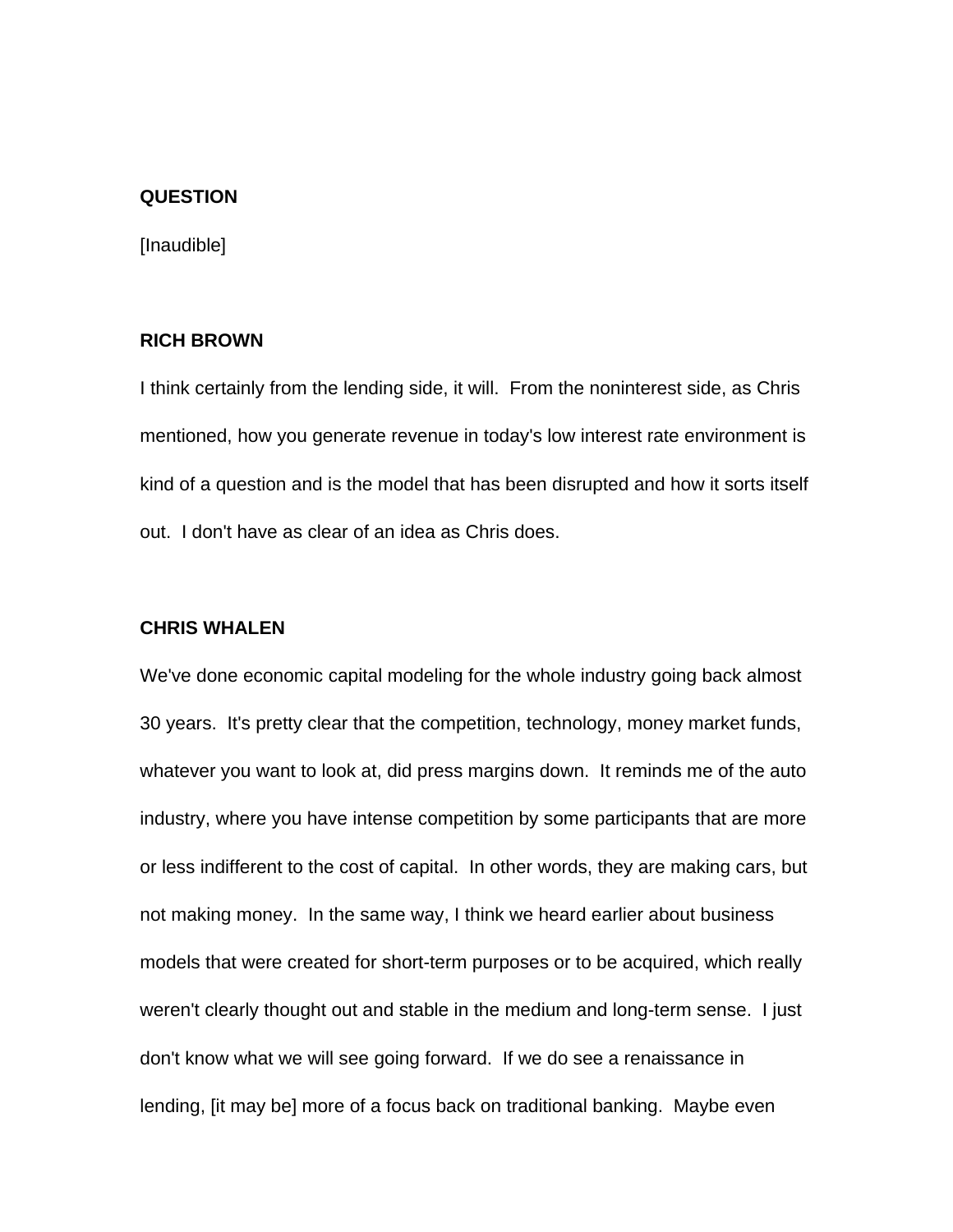seeing small banks get back into things like credit cards and other services. I think you could expand margins a little. But I'm not sure if we can get away from this global competition in terms of both technology and cross borders that is going to help us get returns back where they were, say, 15 years ago.

## **QUESTION**

[Inaudible]

## **CHRIS WHALEN**

Half of where we were during the peak. So the righteous will be in the low teens. I won't mention any names. I don't want to get in trouble. But the average in the industry I think will be in high single digits for a while. If you look at the most recent quarterly, it's pretty much there. Return on equity, yes.

## **QUESTION**

[Inaudible].

## **CHRIS WHALEN**

That's up to Chairman Bernanke.

All I can say to you is read the conference call with Jamie Dirmon for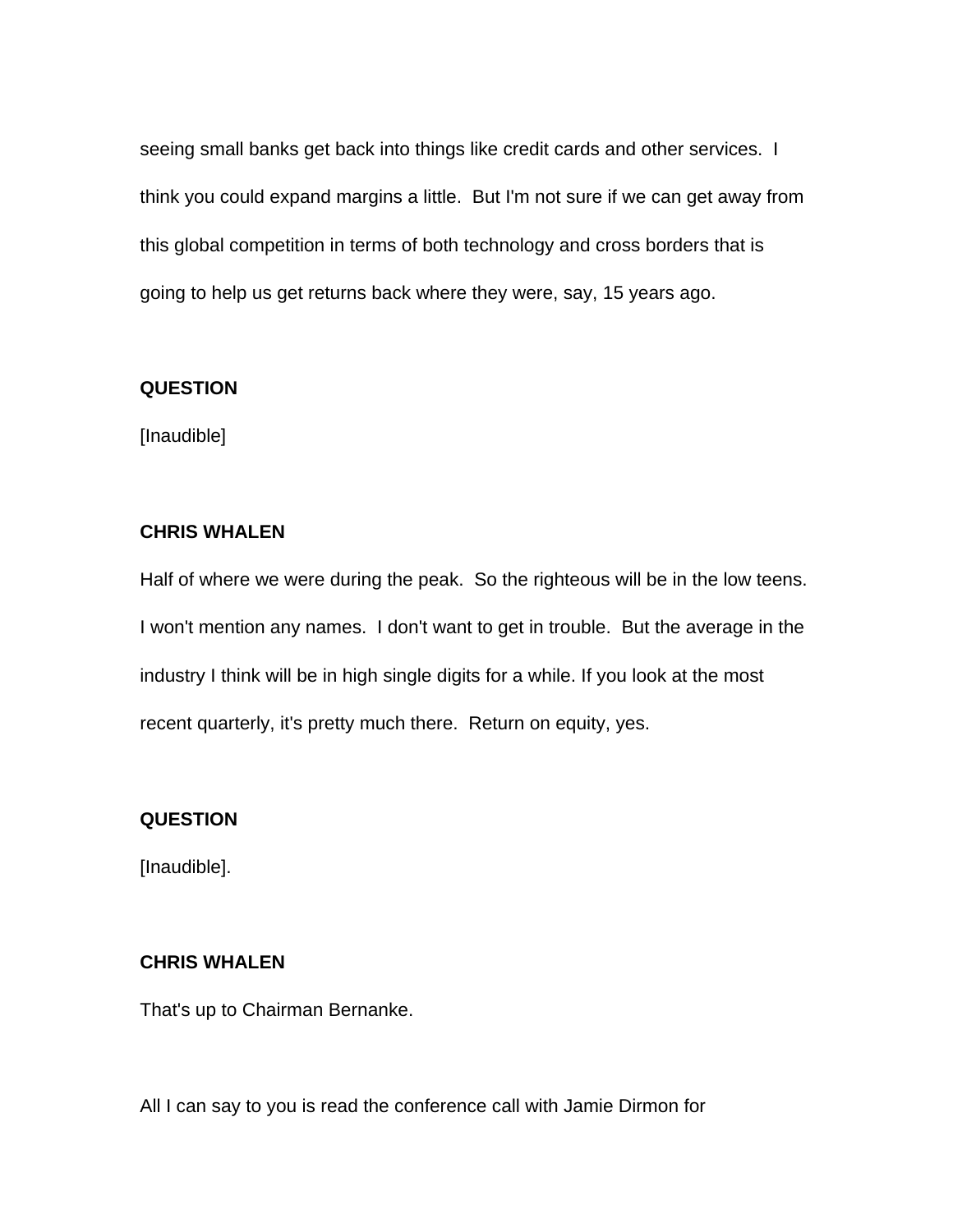JPMorgan, where he informed everyone they are not doing any unsecured lending with banks. That to me was horrific. We have got to convince the good people at the Fed that a half-point Fed fund rate would not be the end of the world because that's the only way we rebuild repo and it's the only way we start getting banks to lend money to one another because why would you do it. It's more trouble than it's worth.

## **ARTHUR MURTON**

We will take a question from over here and then to the middle of the room.

#### **QUESTION**

My name is Robert Ray, I'm President and CEO of [inaudible] bank. We are a mutual bank. I'm very happy to say we are celebrating our 125th anniversary this year, which predates the FDIC by 50 years.

I'm also very thankful for Dr. Koch acknowledging the differences in the business models and the benefits they represent. My question is for Art in terms of the CRE lending and the return on that product and the concentrations. My understanding of CRE lending combines many different types of properties, specifically ADC lending, and it compares that and includes apartment lending and maybe financing for existing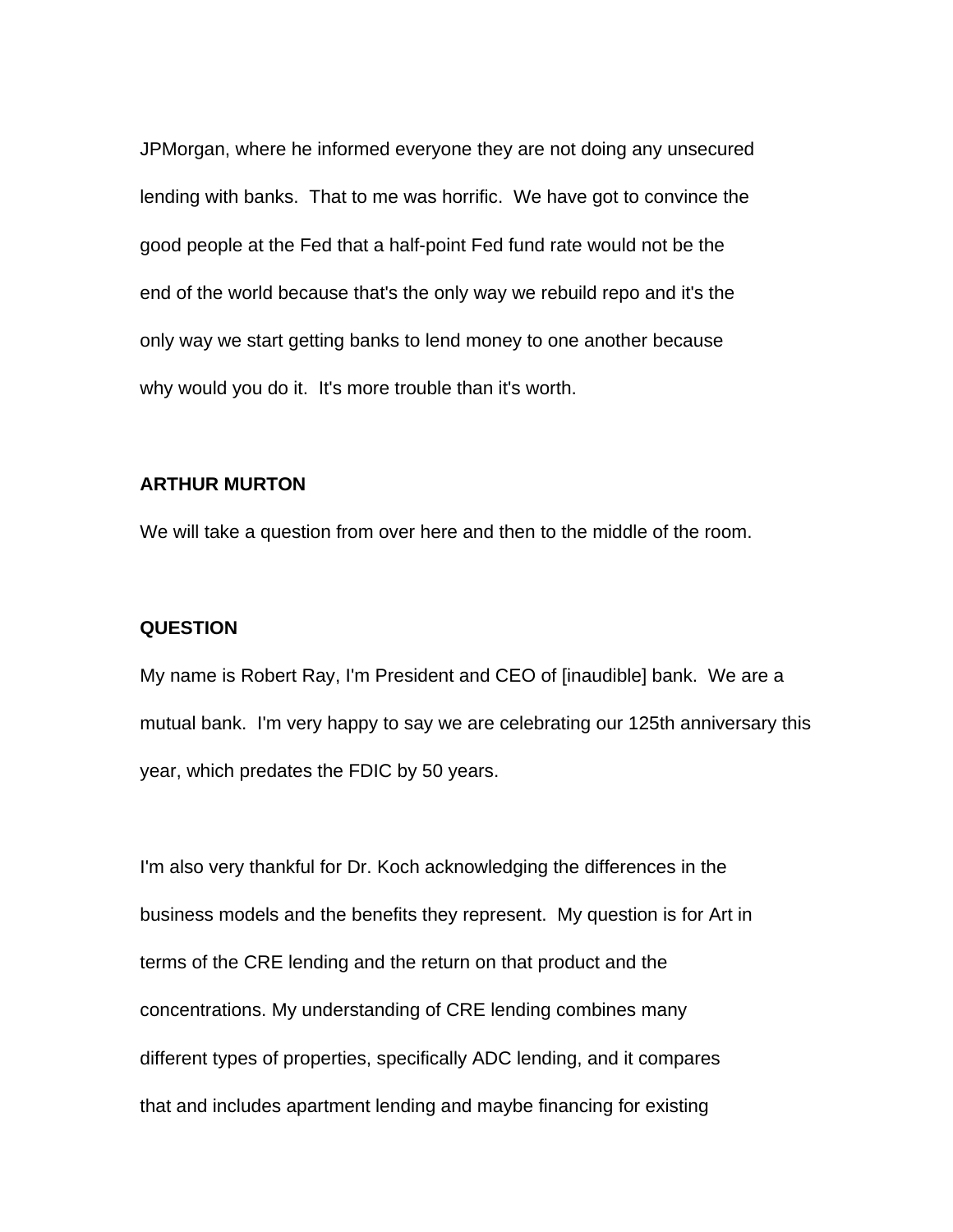properties that have cash flows. Has that data—part of my question is my understanding that most of the bank failures that I have seen focused on CRE lending and, specifically ADC lending—has any of that data been disaggregated? And is it possibly a misnomer to allocate all these different forms of lending into one bucket and perhaps lead to the wrong conclusion that the problem is CRE lending versus ADC lending?

## **ART MURTON**

Thank you. There were some questions asking a similar question and I think Tim Koch touched on this. Certainly Rich can elaborate, but we will be looking to meet that CRE category there. There are many subcategories in there and the performance of those narratives. We are going to be trying to take that apart and see what is the riskier part of that, what is the safer part of that. I think that's a very good question.

## **RICH BROWN**

For the record, to be a CRE specialist you have to have 10 percent of your assets in construction loans or 30 percent in the combination of the categories that you mention— construction, nonfarm nonresidential secured or multifamily secured. So either of those will make you a CRE specialist. I would add also that we looked at the single specialist. Many institutions have a specialty that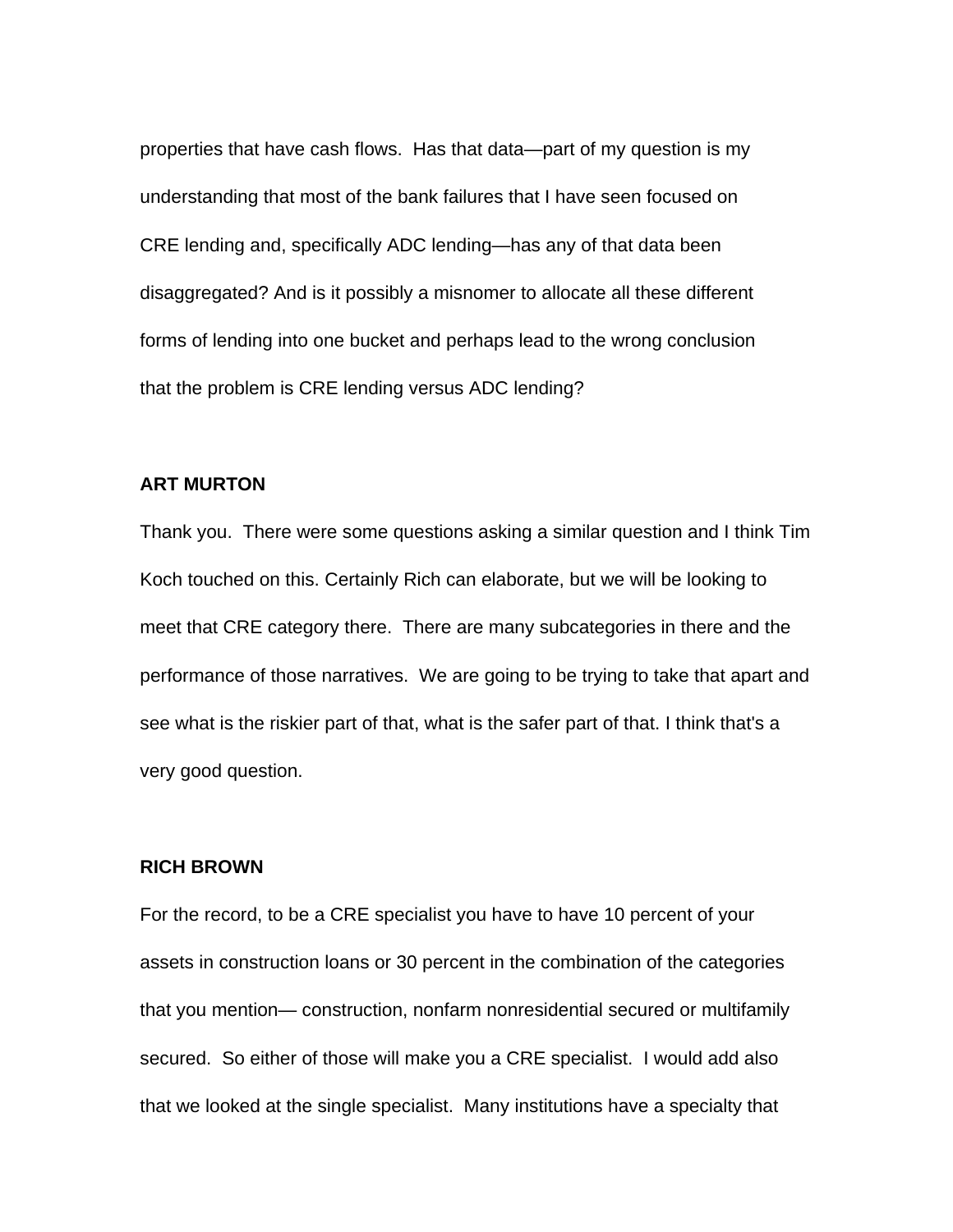meet those CRE criteria, but also have a specialty in some other area, whether it be mortgage or C&I; and those were not excluded from the analysis that we showed you. If you just take it on the basis of noncurrent rates and charge off rates, you are absolutely correct that the construction component was especially vulnerable in this cycle. We saw record highs of noncurrents—even though the noncurrent rate has come down—it's still higher as of our last quarterly report than it was at the peak of the last crisis, when we had a major real estate problem. So I think you are right about the leading edge. It is not confined solely to the construction portfolios. Anything real estate-related in this cycle has encountered a great deal of distress by looking further into it. It is something we must do.

## **ART MURTON**

We have just under five minutes, so I think I will take a couple of more questions. I saw one in the middle and one over there.

#### **QUESTION**

[Inaudible]

## **CHRIS WHALEN**

The risk obviously is that the bank has to have a certain amount of business from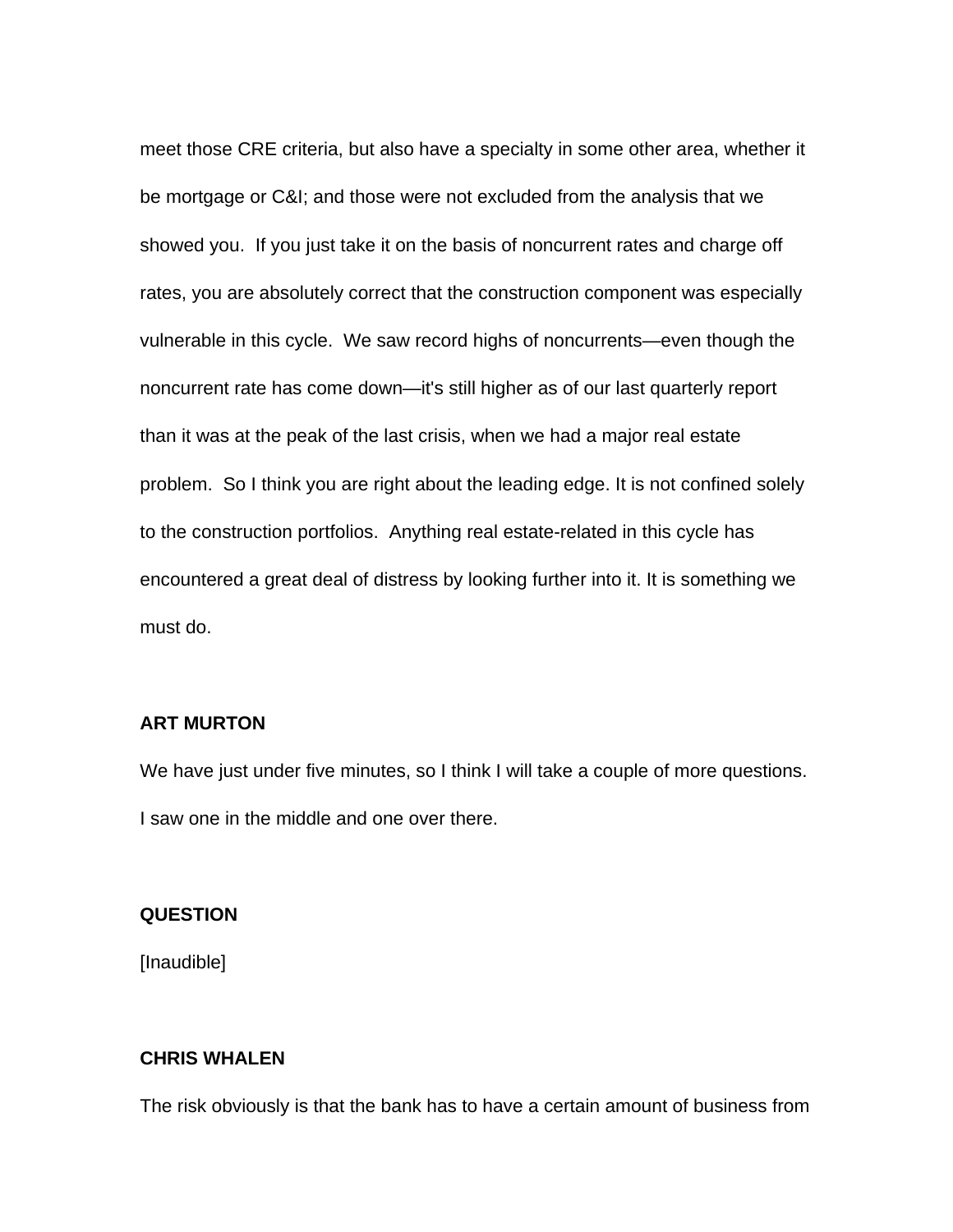a customer before the customer is profitable. Is it in the interest of the bank to bank everyone in the community they can; and even if it's, in that way of the classic model? I think that's wonderful by the way, because if you look at the bottom 20 percent of our society, who are typically not banked immigrant workers, migrants, whatever. This is what they need. They need a place to cash a check and a piece of plastic they can buy groceries. If banks figure out a way to make that work at the lowest possible cost, I think you will hear nothing but cheering in Washington. So I salute you. I think that's a great initiative.

#### **ART MURTON**

We have a question in the middle of the room.

#### **QUESTION**

How can we think about institutions actually serving those markets? In the last study the FDIC did for unbanked populations, about 30 million people were un- or underbanked. There is a huge segment of institutions, CDFI banks and minority banks serving those markets. So from a policy perspective and from a capital rating perspective, how do we think especially about that segment of the population on the banks? I say that in the context of bank holding companies and securities which are being de-emphasized. I suspect that the sources of capital available to those institutions are reducing quite dramatically. Is it